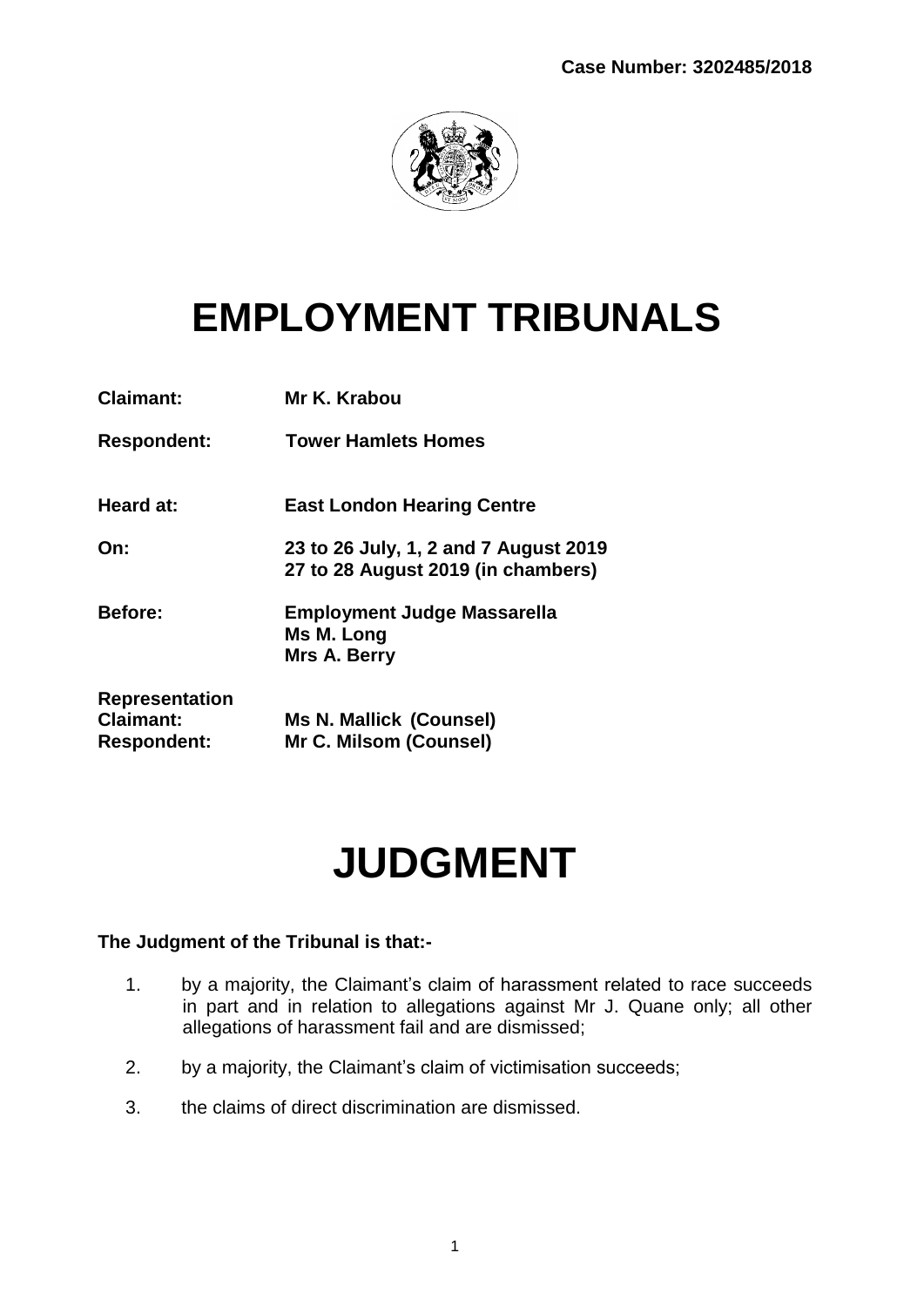# **REASONS**

## **The Claims**

1. By a Claim Form presented on 6 December 2018, after an ACAS early conciliation period between 7 October and 7 November 2018 the Claimant, Mr Khalid Krabou, complained of harassment related to race and/or religion, alternatively direct race and/or religious discrimination, and victimisation. As at the date of the hearing he remained an employee of the Respondent.

## **The Hearing**

- 2. This case was originally listed for an eight-day final hearing. At the Respondent's request, and with the agreement of the Claimant, the listing was reduced to six days by order of EJ Barrowclough, dated 7 June 2019. Given the reduced listing, the Tribunal's aim was to conclude evidence and submissions by the end of the sixth day. We are grateful to both Counsel for their efforts in meeting that timetable. In the event, owing to an unforeseen, urgent matter which arose for the Respondent's Counsel on the last scheduled day, we adjourned to a seventh day to hear the parties' closing submissions.
- 3. The Tribunal had an agreed bundle of documents, running to around 1000 pages, to which some further documents were added in the course of the hearing by both parties and with the Tribunal's permission.
- 4. There was an agreed list of issues. The original numbering of issues has been retained below. Issues 5(v) and (vii) were blank in that list, presumably as a result of a formatting problem.
- 5. We heard evidence from the Claimant and his trade union representative, Mr Zaheer Khan. We also had statements from the Claimant's wife, Mrs Khaddouj El Bounia and Mr Hamda Abdelwahed, although neither were called to give evidence. The circumstances of Mr Abdelwahed's absence are dealt with below.
- 6. For the Respondent we heard evidence from Mr Nicholas Spenceley, Mr Matus Holecko, Mr Adam Coates, Mr Gulam Hussain, Mr Stephen Phillpott and Mr Paul Davey.

## **Preliminary matters**

#### The Respondent's application to amend to rely on the statutory defence

7. On the morning of the first day of the hearing, the Respondent applied for permission to rely on the statutory defence: that it took all reasonable steps to prevent any discrimination to which the Claimant may have been subjected by the Claimant's line manager, Mr Jimmy Quane. This was raised for the first time in an email of 4 July 2019, which contained an application to amend the ET3. It came before EJ Prichard who, on 16 July 2019, granted the application insofar as it related to updating amendments in response to internal investigations, but left the decision about the statutory defence to the Tribunal hearing the case.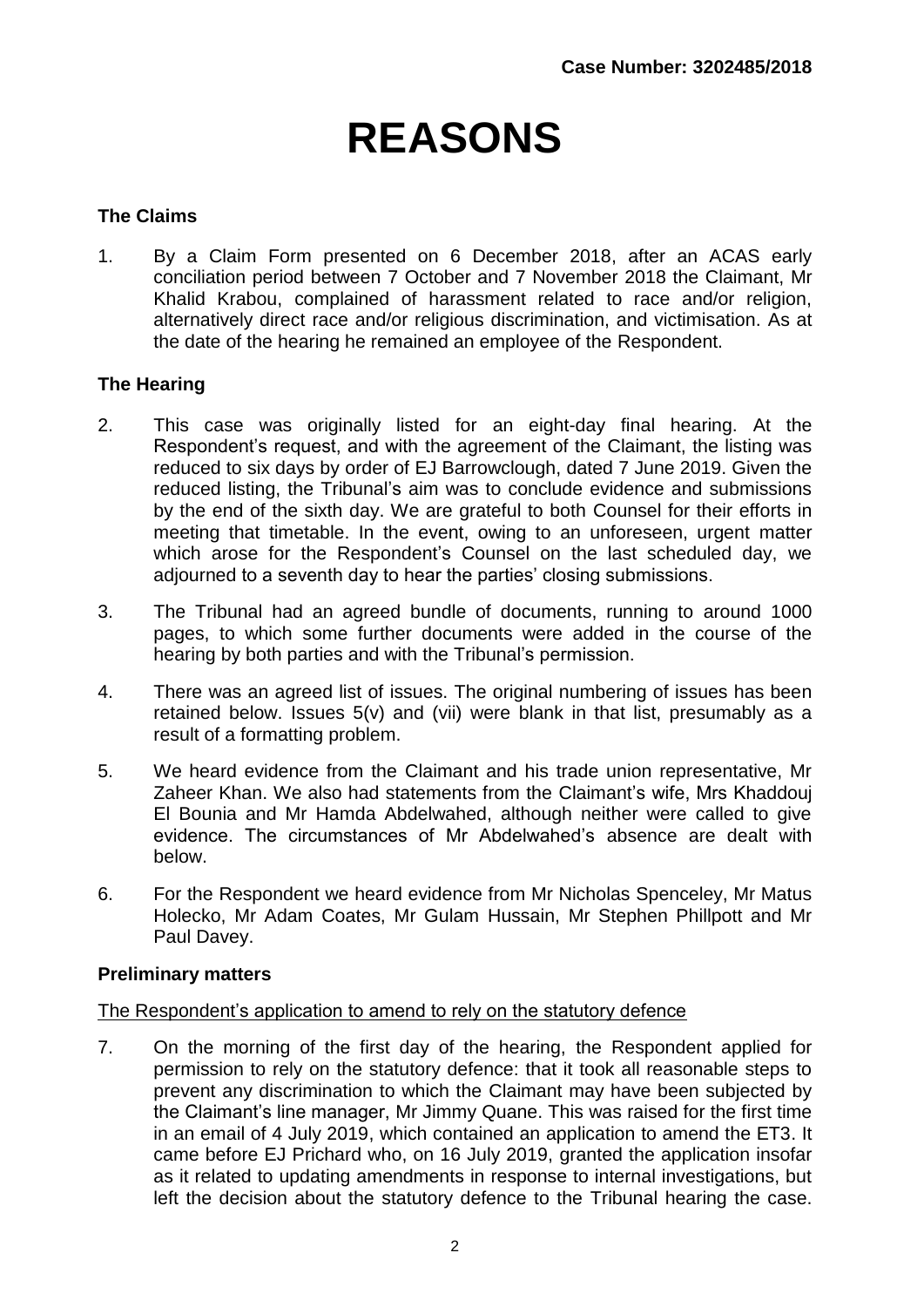He observed that, if the Respondent were permitted to rely on the defence, Mr Quane would have to be added as a separate Respondent.

- 8. To the concern of the Tribunal, the Respondent then wrote to Mr Quane on 17 July 2019, informing him that the Tribunal had directed that he should be added as a separate Respondent. Its letter wrongly gave the impression that the Tribunal had already given its permission to rely on the defence. By letter dated 20 July 2019 Mr Quane wrote to the Tribunal stating that he had attended his GP on the previous Friday, who had advised him that he was not fit to attend the hearing.
- 9. In his oral submissions Mr Milsom accepted that the application was made late in the day, but argued nonetheless that it was prompted by the Respondent's discovery of images and other material sent by Mr Quane within a WhatsApp group. It was not a light step to take to advance the statutory defence in circumstances where Mr Quane remained a serving employee of the Respondent and would thereby be deprived of the current legal representation. He argued that it would have been improper to do so before investigations into Mr Quane's conduct had been concluded.
- 10. Ms Mallick submitted that the Respondent had been aware of the serious allegations against Mr Quane for some time. It should have raised the statutory defence in its original ET3 or by a much earlier application to amend. The Claimant would be prejudiced if the amendment were allowed, as this would inevitably lead to a postponement and additional cost to him. He is of limited means and instructs Ms Mallick on a public access basis.
- 11. The Tribunal refused the Respondent's application.
- 12. We first considered the nature of the amendment. It was substantial, since it would fundamentally change the basis of the Respondent's defence and lead to the addition of a new party.
- 13. As for the timing and manner of the application, it was made substantially outside the normal time limit for presenting a response. Even setting that aside, it was not made promptly. It ought to have been apparent from the outset, when the Claimant lodged his ET1, that he was relying on at least one of the images circulated by Mr Quane (the image of the four women with their faces veiled referred to below), which the Respondent now says was a factor in prompting it to seek to rely on this defence. The Respondent was aware of that image in October 2018 when the Claimant disclosed it. It took no action then. It then became aware on 31 May 2019 of further material of a similar character by Mr Quane (also referred to below). It took no action then. Mr Quane was not suspended until 1 July 2019 and the application to amend was not made until 4 July 2019.
- 14. We did not consider it would be just to join Mr Quane without formally serving him and allowing him the usual 28 days to present his response, having sought independent legal advice if he wished to do so. That would have required a postponement and, in all likelihood, the case would not have been relisted before mid-2020. Had the application been made in late May/early June it might still have been possible to join Mr Quane without jeopardising the trial dates.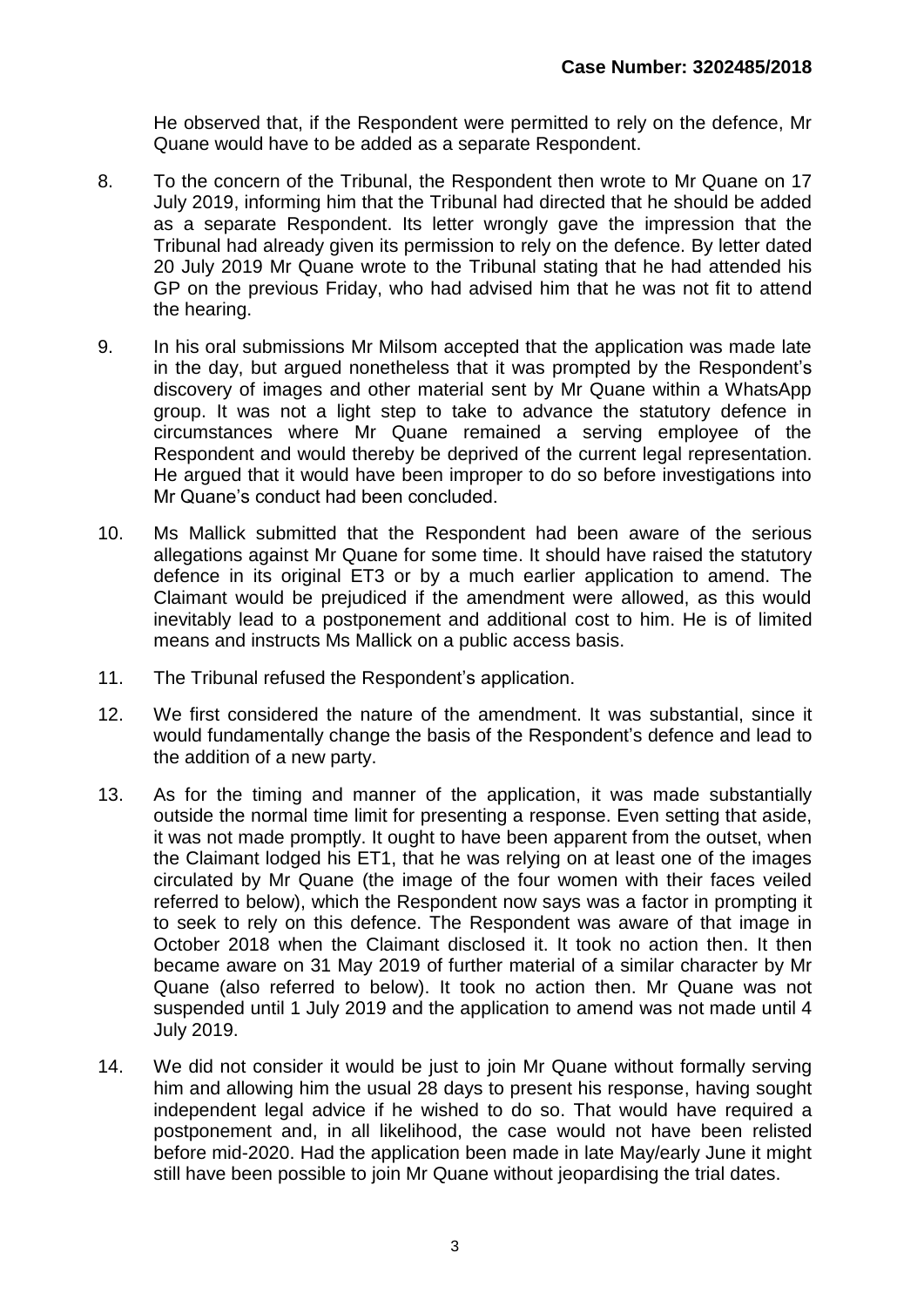- 15. As for the potential merits of the defence, insofar as we could form a very preliminary view before hearing the evidence, and based on the information provided by Mr Milsom, the matters which the Respondent would rely on in support of the statutory defence did not appear to us to be compelling. There was a generalised reference to Mr Quane being provided with training and generalised references to other employees being disciplined for similar matters. No details were provided, nor was any explanation given as to how they could satisfy the test that the Respondent took all reasonable steps to prevent the alleged discrimination occurring.
- 16. Turning to the balance of prejudice, the prejudice to the Respondent in not allowing the amendment was, self-evidently, that it would be deprived of the ability to rely on the defence. However, the prejudice to the Claimant was also very significant. He is not entirely without means but is not highly paid. He has already incurred the costs of representation for this hearing. An adjournment to next year would inevitably increase those costs as it would have required his Counsel to re-prepare the case. The delay in the case being heard to mid-2020 would have been highly undesirable from his point of view, given that the proceedings were issued in December 2018. In our view the prejudice to the Claimant outweighed the prejudice to the Respondent.
- 17. Weighing in balance all these factors, we did not consider that it was in the interests of justice to allow the amendment.
- 18. After we gave the parties our decision, Mr Milsom informed us that Mr Quane would not be attending to give evidence, nor would there be any witness statement from him. The Respondent did not make an application to postpone the hearing.

## The Claimant's application to include a claim of victimisation

19. There was disagreement between Counsel at the outset of the hearing as to whether permission had been granted earlier in the proceedings to include a claim of victimisation, which had been particularised in the draft agreed list of issues submitted to the Tribunal. Although Mr Milsom initially objected on behalf of his client, having reviewed the position the Respondent withdrew its objection in the interests of saving time and ensuring that the case could be completed within the allotted listing.

## The Claimant's application to adduce evidence from Mr Abdelwahed by phone

20. At the beginning of the third day of the hearing Ms Mallick made an application in relation to Mr Abdelwahed's evidence. Mr Abdelwahed is a current employee of the Respondent who in his statement described an environment in Mr Quane's team which was discriminatory and gave evidence regarding a black employee who he alleged could not tolerate working in the team. His evidence was supportive of the Claimant's case, albeit by way of background. Ms Mallick informed the Tribunal that Mr Abdelwahed was in Tunisia and was unable to attend the hearing. She only found out about this at the end of the first day of the hearing. Mr Abdelwahed had been contacted and he had agreed on the afternoon of the second day to give evidence by phone, if the Tribunal was prepared to accept it in that form.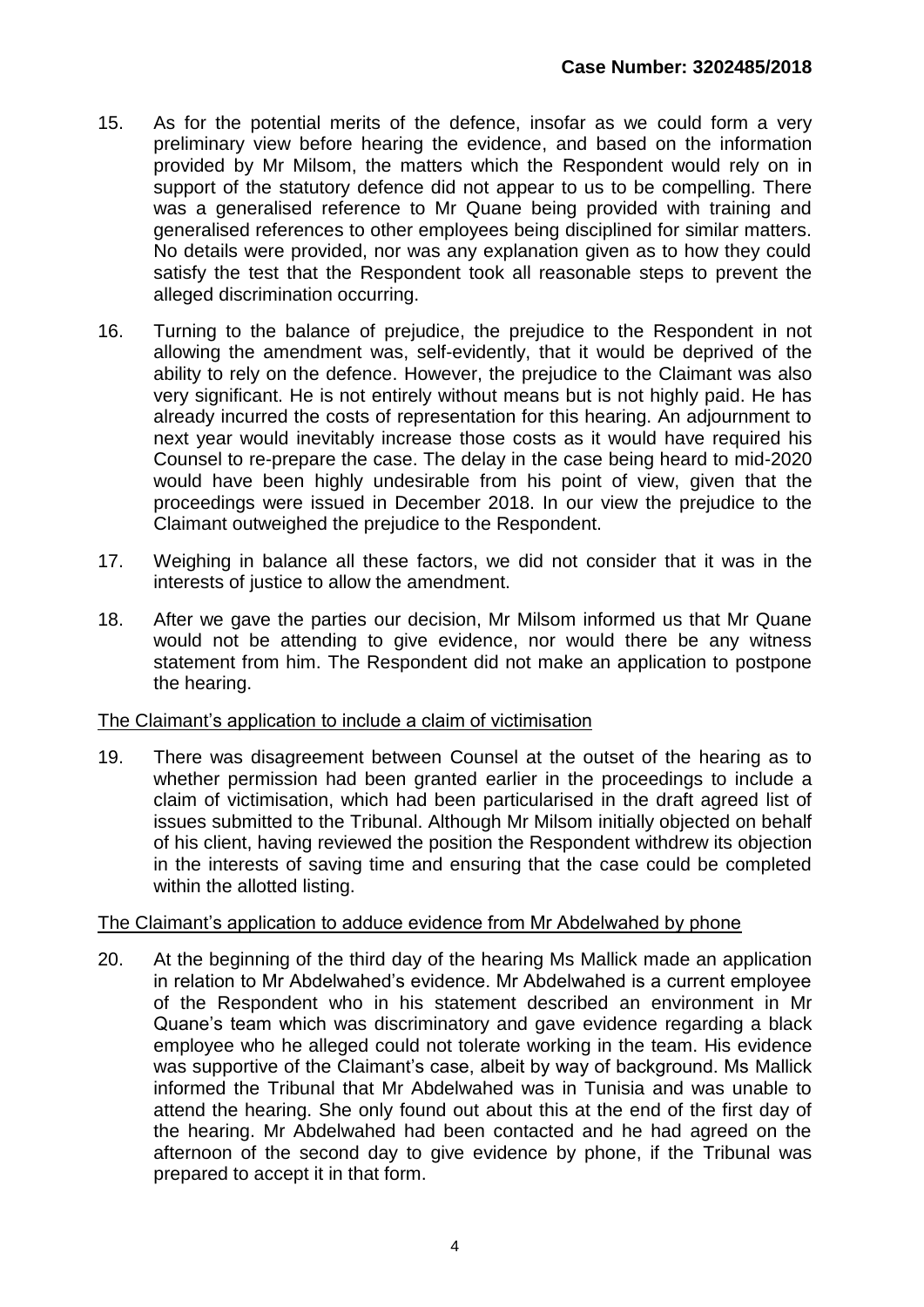- 21. Mr Milsom opposed the application. He pointed out that the statement had been signed on 12 July and exchanged on 15 July 2019. He asked when the Claimant's legal team first became aware of the fact that Mr Abdelwahed would not be available. He submitted that the evidence was problematic since it related to historic matters and, for practical reasons, would be even more problematic if it were adduced by phone.
- 22. In reply Ms Mallick said that Mr Khan, the Claimant's TU representative, did not know that Mr Abdelwahed was going on holiday. Neither knew when he had booked his holiday.
- 23. The Tribunal refused the application. It was made very late in the day. Although the Tribunal occasionally admits evidence by Skype, that would normally be in circumstances where an application had been made on reasonable notice, so that proper arrangements could be made to provide a secure line. Evidence by phone presents additional difficulties, partly in terms of verifying the identity of the witness and partly because the witness cannot be seen, which may affect the Tribunal's ability to assess demeanour. It inevitably makes efficient crossexamination more difficult. The explanation we were given as to why the witness was on holiday for the duration of the trial was unsatisfactory. We had no information as to whether he was aware of the trial dates when he booked his holiday. It is unclear what information he gave to the Claimant's legal team when he signed his statement. Finally, his evidence is not essential to the determination of the issues before us. If the Claimant still wishes to rely on the statement we indicated that we would approach it in the usual way: the absence of the witness, and the lack of a satisfactory explanation for that absence, would affect the weight which we would be prepared to give it.
- 24. Having given our decision, we explained to Ms Mallick that if she wished to provide more information about the circumstances of the booking of Mr Abdelwahed's holiday, which might go to the question of what weight ought to be given to it, she could do so in due course. No further information was provided about Mr Abdelwahed during the rest of the hearing and accordingly the Tribunal gave very little weight to his statement.

## **The issues**

- 25. The Claimant defines his racial groups in his witness statement as North African/Moroccan and he relies on his colour (non-white). As for religion, the Claimant is a Muslim.
- 26. The Claimant brings claims for:
	- 26.1. harassment related to race and/or religion (s.26 Equality Act 2010 ('EqA'));
	- 26.2. alternatively, direct discrimination because of race or religion (s.13 EqA); and
	- 26.3. victimisation (s.27 EqA).
- 27. The individual allegations are incorporated into the body of the reasons below, underlined and in italics. The original issue number is given in square brackets,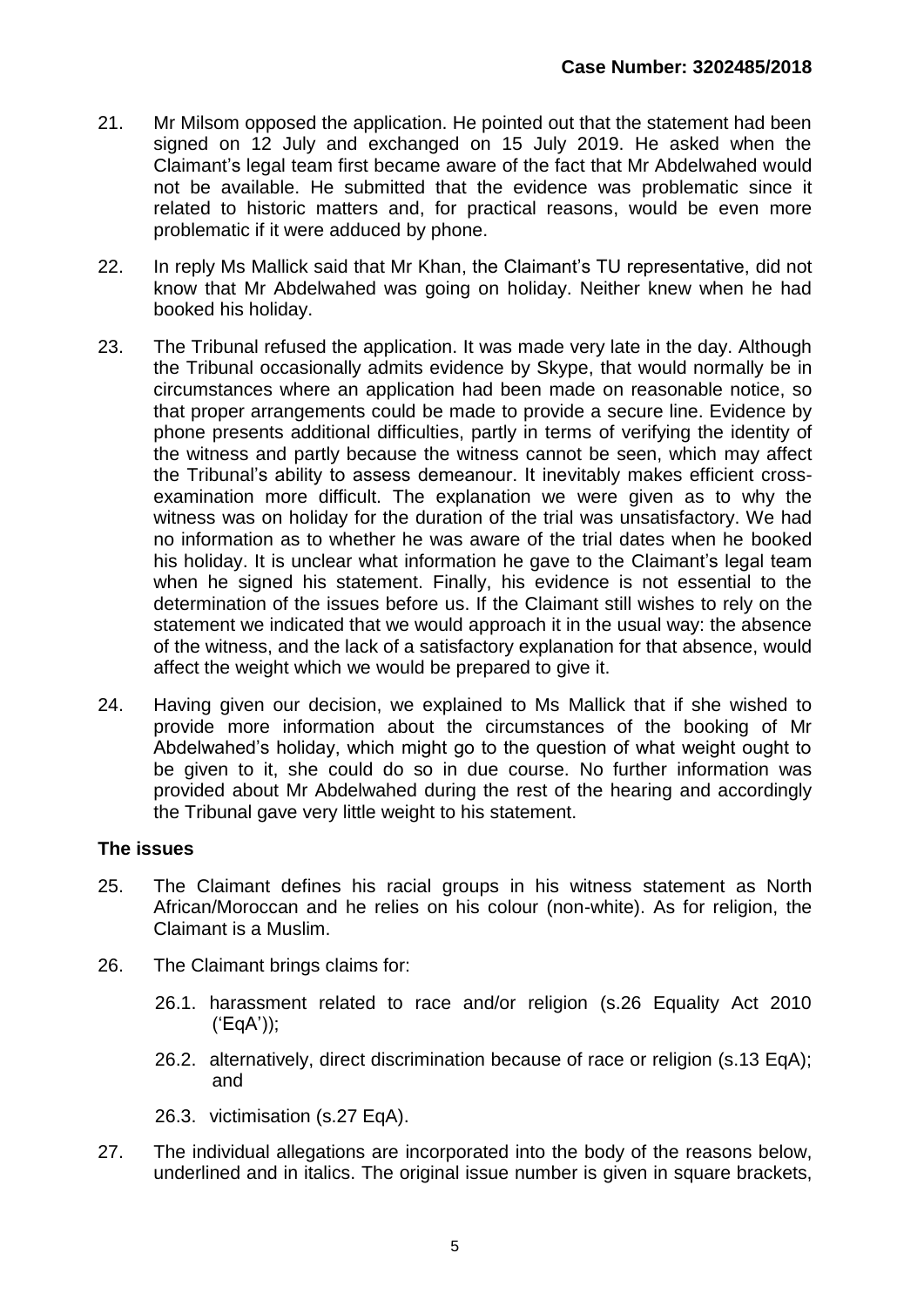although the allegations have been dealt with in the order which accords with the Tribunal's findings as to the chronology.

## **Findings of fact**

- 28. The Claimant commenced employment with the London Borough of Tower Hamlets on 11 September 1989 as a Caretaker. On 7 July 2008 his employment transferred to the Respondent, when his job title changed to Support Team Caretaker.
- 29. The Respondent is an Arms-Length Management Organisation. It manages around 21,000 homes on behalf of the London Borough of Tower Hamlets. It provides a caretaking service and is responsible for the maintenance of communal areas in blocks of flats. The activities include emergency cleaning in areas where antisocial behaviour, such as drug use and vandalism, occurs.
- 30. The Claimant was part of the Support Team, which consisted of nine operatives working across two shifts. Since 2011 the team has been managed by Mr Jimmy Quane (Caretaking Support Team Manager). Mr Quane reports to Mr. Nicholas Spenceley, who has been Head of Environmental Services since 2010.

## The period prior to September 2017

- 31. In his long service before autumn 2017 we heard no evidence of any issues affecting the Claimant's employment. No previous disciplinary issues or significant sickness absence were recorded in the documents before us.
- 32. Up to October/November 2017 the Claimant worked predominantly on his own, doing jetting (removing graffiti etc.) and working out of a van which was assigned to him. He also participated in Emergency Call-out ('ECO') duties and worked overtime when appropriate.

## Equalities Training

- 33. As an organisation, there was evidence before us that the Respondent is ethnically diverse, although it was anecdotal rather than statistical. Nonetheless our attention was drawn to the fact that its Chief Executive, Ms Sen, is South Asian and the entirety of its HR team has at all material times been BAME.
- 34. There is also evidence that the Respondent has initiated equality and diversity training. Mr Spenceley explained that on the first day of employment every new member of staff is given a copy of the Code of Conduct to sign, which highlights the Respondent's commitment to equality and diversity.
- 35. Our attention was drawn to steps taken by the Respondent to instil those values in Mr Quane. In April 2010 Mr Quane attended a three-hour training session on diversity. In 2016 he was provided with training on hate crime, equality and diversity and dignity at work, although no details of that training were provided beyond a single line entry in a training record.
- 36. We were also shown an email from Mr Spenceley from October 2011 which stated that 'I, Environmental Services and Tower Hamlets Homes will not tolerate bullying or victimisation in the workplace. If staff feel that they are being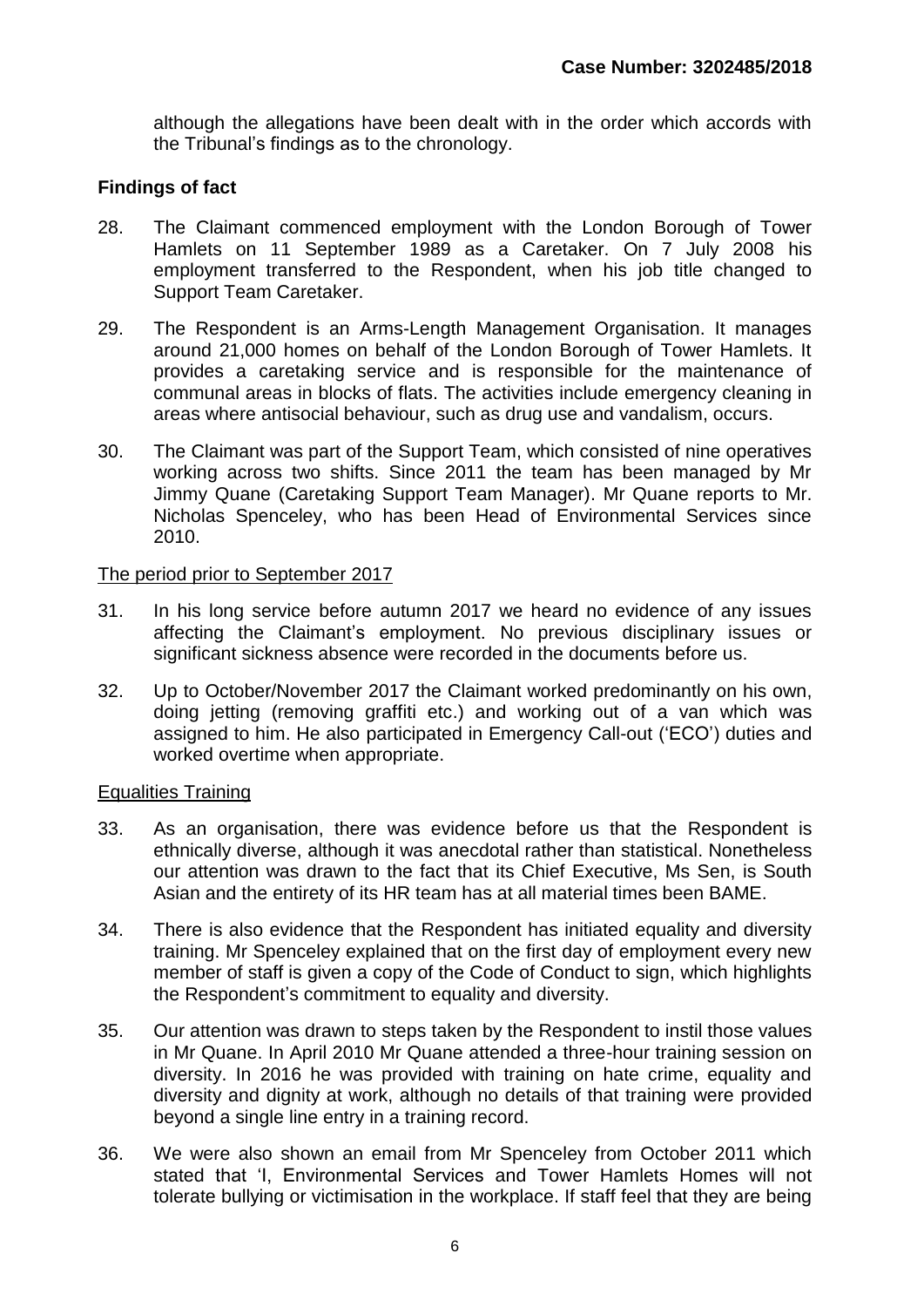bullied or victimised they should raise this with their team member, area managers, human resources … or myself'. He attached a copy of the Respondent's Dignity at Work policy and required Mr Quane to circulate it amongst his team, discuss it and confirm to Mr Spenceley that he had done so. We heard no evidence as to what might have prompted this intervention by Mr Spenceley. However laudable Mr Spenceley's efforts, we find they were not effective in instilling a culture of non-discrimination in Mr Quane and his team.

#### The culture in the Support Team

- 37. The Support Team was an all-male team, which was predominantly white. At the material time the only other minority ethnic team member was Mr Yamato, who is of mixed Japanese/British heritage.
- 38. The Claimant alleges in his witness statement that other minority ethnic team members had been driven out of the team by Mr Quane. He names a colleague called 'Emanuel' who he says was subjected to racist abuse and behaviour by Mr Quane. As for Mr Quane's treatment of the Claimant himself, the Claimant alleges that Mr Quane frequently referred to him as a 'stinking Arab'. He gives no details as to when this was alleged to have occurred. The Claimant also alleges that Mr Quane made other casual racist comments, for example linking the Claimant to terrorists because of his ethnicity. There is corroboration for that evidence in the statement of Mr Abdulwahed. However, for the reasons given above, we attached very little weight to his evidence.
- 39. These background allegations formed no part of the Claimant's pleaded claim, nor had they been previously alleged in the course of the internal grievance or disciplinary proceedings which we outline below. Whilst we understand why the Claimant might not have raised these issues at the time (he explained that he did not wish to put his head above the parapet), no good explanation was advanced by him as to why they were not raised by him once he had taken the decision to complain formally of discrimination in April 2018. Moreover, the allegations are wholly unparticularised. The Tribunal concludes that there is insufficient evidence for it to uphold them.
- 40. Notwithstanding this, there is extensive evidence, primarily in relation to the WhatsApp group (of which the Claimant was an active member) described below, of a culture of casual racism and sexism among some members of the Support Team. We find that Mr Quane did nothing to curb that culture; on the contrary, he appears to have fostered it.

## The Groups

- 41. The WhatsApp group was set up in around 2015 by Mr Payne, a member of the Support Team, who played a significant role in the events which occurred later. So far as the Tribunal could see it included all members of the Support Team. Although its original purpose was work-related, by 2016 it was also a vehicle for personal messages, many of which consisted of highly offensive material, including images, videos and text of an explicitly racist, Islamophobic, sexist and pornographic character.
- 42. Dealing first with the racist and Islamophobic material, we were taken to the following. They are grouped here by reference to the dates on which the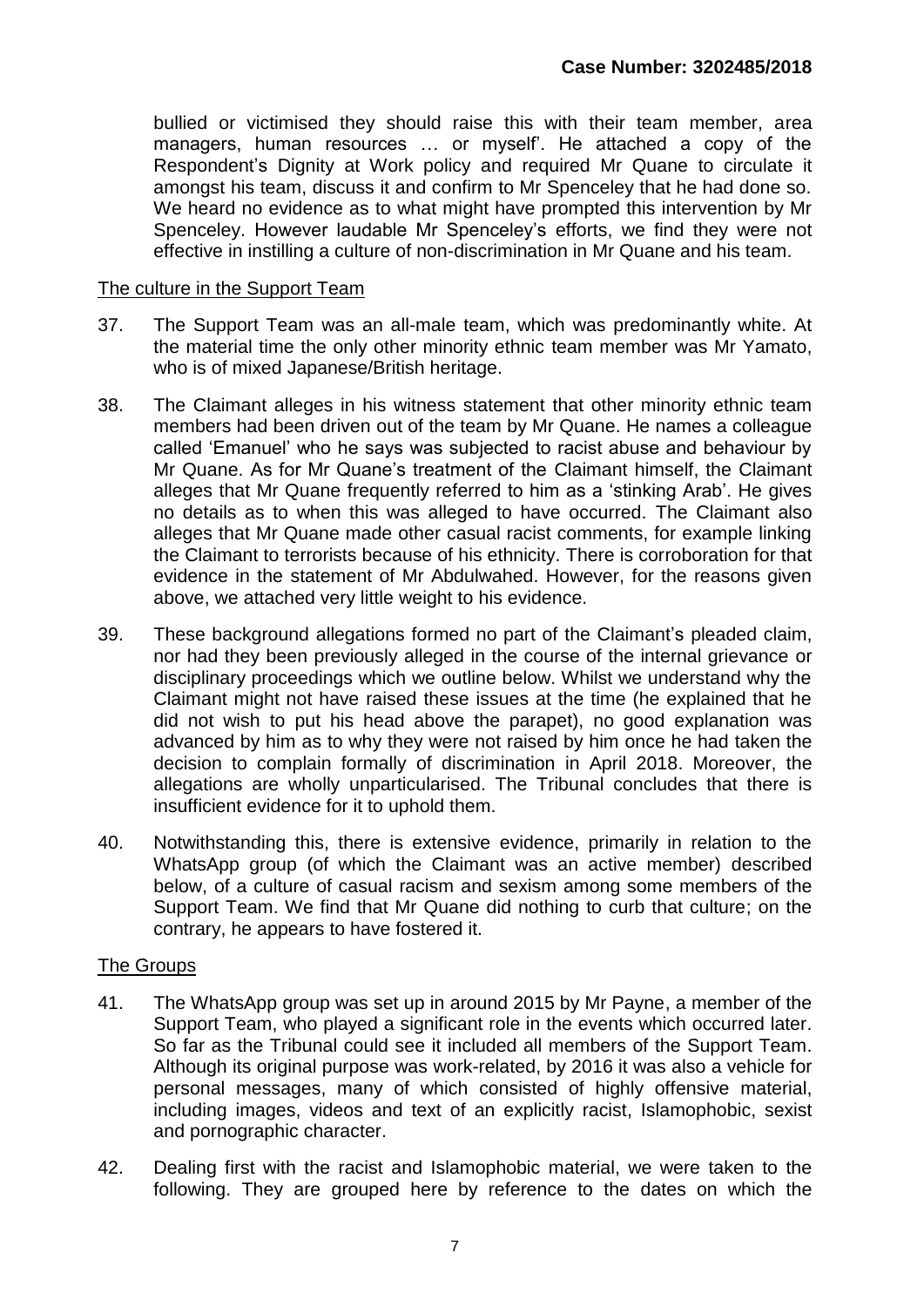Claimant brought them to the attention of the Respondent's senior management.

[Disclosed on 26 October 2018]

42.1. A still image of four Muslim schoolgirls wearing the burqa, sent by Mr Quane on 24 December 2016, with the text 'Khalid [i.e. the Claimant] school photo he's 4th from the right'.

[Disclosed on 31 May 2019]

- 42.2. On 11 November 2016 Mr Quane circulated a video showing Shia Muslims offering their prayers in mosque, in which they were running/jumping and walking in circles, which he captioned: 'Khalid wedding video'.
- 42.3. On 3 December 2016 Mr Quane sent round a short video showing two men of Arabic appearance trying to tie a camel up against a tree, with the camel resisting, captioned: 'Khalid on holiday'.
- 42.4. On 15 January 2017 Mr Quane circulated a video showing people from an Asian region trying to board a train, captioned: 'I hate a cold Indian'.
- 42.5. On 16 June 2017 Mr Quane posted a photo showing three young Asian girls with a facial hair condition, captioned: 'Khalid your daughters look so much like you, lucky man'.
- 42.6. On 4 August 2017, in response to a perfectly innocent picture which the Claimant sent round of him and his young son sitting on a beach, eating doughnuts, Mr Quane responded: 'PAKI'.
- 43. We were also shown pornographic images and a pornographic video, which were provided to the Respondent by Mr Quane in January 2019, which appear to have been sent from the Claimant's phone, using the Claimant's username ('Khalid Home'). We note in passing that, in his disclosure of May 2019, the Claimant disclosed further pornographic images, which he said had been distributed by Mr Quane and Mr Payne.
- 44. At a meeting on 12 July 2019 the Claimant was asked about the images which came from his account. He said he did not recall sending them. He questioned why it had taken so long to bring this matter to his attention. In the notes of the same meeting there was a dispute about whether the Claimant's trade union representative, Mr Khan, had conceded that the images were sent from the Claimant's phone. Mr Khan denied this and said: 'that it may well be someone else's phone number saved under Khalid's name'.
- 45. This is a difficult issue to determine and, moreover, it is a matter that at the time of the hearing was the subject of an internal investigation which the Respondent was conducting. We note that, although the Claimant denied sending this material, his denial was equivocal: when cross-examined by Mr Milsom on the subject, he said on several occasions that he 'did not recollect' sending it. On the evidence before us and on the balance of probabilities, the Tribunal finds that the Claimant did send those images and to that extent was an active contributor to the inappropriate culture which was prevalent in the WhatsApp group.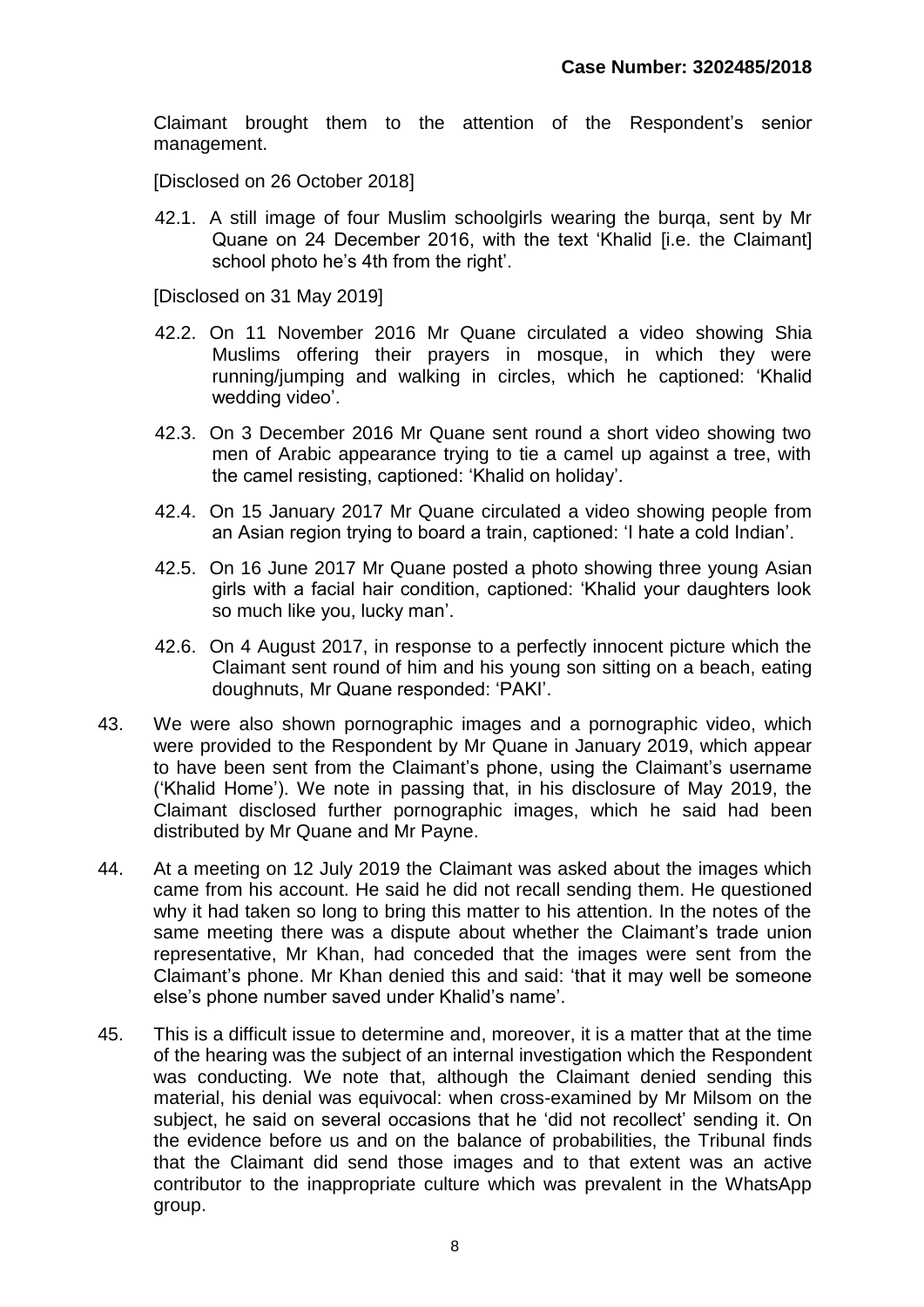46. According to a report prepared later by Ms Claxton, the Claimant remained a member of the group throughout 2016 and 2017, but had no further interactions in it after October 2017.

## *Issue 5(i): 'Doey Payne (DP) was appointed as deputy team leader' – harassment or direct discrimination*

- 47. Although no precise date could be established, we find that in around 2014 an informal arrangement grew up under which Mr Payne assumed the role of Mr Quane's deputy. He acted as a filter for instructions from Mr Quane and stepped up in his absence. He was not remunerated for these additional duties, except for a short period in 2017, when he was paid an honorarium for leading on some project work. Mr Milsom suggested in closing that it was the Claimant's resentment of these payments which caused the deterioration in his relationship with Mr Quane. That was not put to the Claimant in crossexamination and we find that it was not the reason for the deterioration in the relationship.
- 48. We find that this informal arrangement was accepted by workers in the Support Team and that the Claimant also accepted it until late 2017, when his working relationship with Mr Quane deteriorated. In an interview with Mr Hussain, for example, he accepted that it was normal for him to receive instructions from Mr Payne. Moreover, in a later interview with Ms Claxton, he told her that he had never sought career progression and wanted 'an easy life'.
- 49. The Tribunal finds the Claimant had no ambition to perform the role himself, did not object to it at the time and worked without difficulty for several years under this arrangement.
- 50. We reject the Claimant's assertion in evidence before us that he was not obliged to follow Mr Payne's instructions. All the evidence suggests that he did follow those instructions up to late 2017 and even thereafter. By way of example, there is a reference in the Claimant's own grievance to the fact that Mr Payne was 'in charge' during the 2017 Christmas period when the Claimant's van was stolen.
- 51. When relationships soured the Claimant appears to have taken the view that he was entitled to be selective as to which directions of Mr Payne he was required to follow. In that we find that he was misguided.

## *Issue 5(vi): 'Mr Quane addressed the Claimant [sic] for using his work email for a personal matter' - harassment or direct discrimination.*

52. In around August 2017 the Claimant was spoken to about using his work email account for a private purpose: he had communicated with the housing department about his own tenancy. In his witness statement the Claimant said that he accepted that he was wrong to do this. It was an honest mistake and he had apologised for it. We find that there was nothing improper in Mr Quane reprimanding the Claimant for this.

*Issue 5(viii): 'in late 2017, Mr Quane shouted at the Claimant in front of colleagues' harassment or direct discrimination.*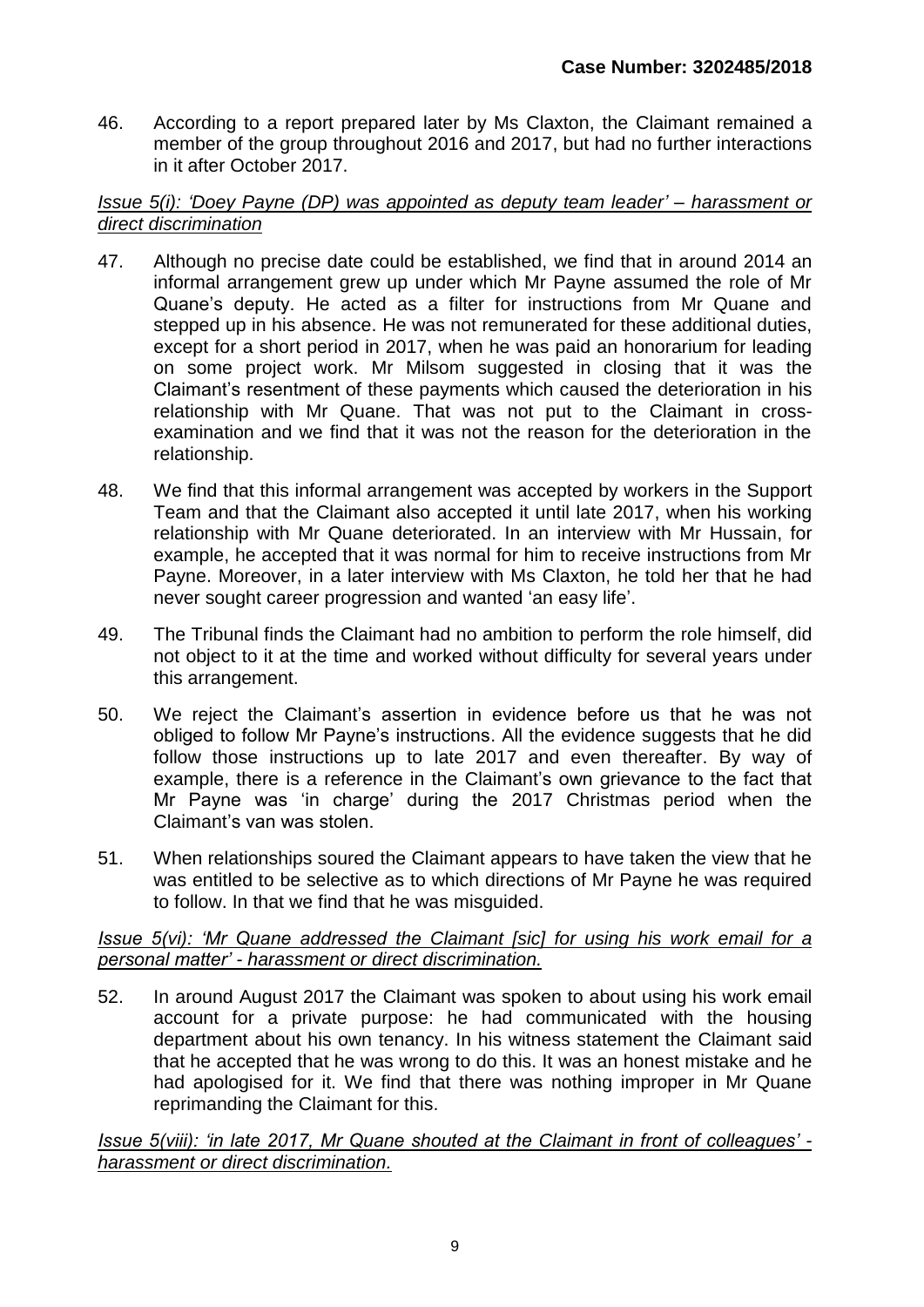- 53. When subsequently the Respondent's work email system was down, and the Respondent asked if team members would be willing to receive emails through their private accounts, the Claimant declined. He thought it inconsistent of the Respondent to criticise him for using his personal account for work purposes and then to ask him to do so. He alleges that Mr Quane shouted at him in front of his colleagues when he refused.
- 54. The Respondent did not call any witnesses to give direct evidence about this allegation. However, a number of the Claimant's colleagues were asked about this incident in the course of an investigation by Mr Coates into the Claimant's grievance. None of them were able to recall Mr Quane's shouting at the Claimant. The only qualification to that was the evidence of Mr Resina who said that:

'JQ occasionally raises his voice at people when they haven't done the job correctly, but that this is not a regular thing. AR said he has sometimes been on the receiving end if he has forgotten to take pictures to demonstrate a job has been completed … AR stated that he did not remember JQ shouting at KK.'

- 55. The Claimant's evidence was that none of his colleagues wished to get involved in a dispute between him and Mr Quane.
- 56. On the balance of probabilities, and based on the contemporaneous statements of the other team members, we are satisfied that this incident did not happen in the way described by the Claimant: although Mr Quane may have expressed irritation at the Claimant's attitude on this issue, we find that he did not shout at him.

*Issue 5(ix): 'On 2 October 2017 … Mr Quane made enquiries from colleagues as to what time the Claimant arrived at work' – direct discrimination or harassment.*

*Issue 5(x): 'On 3 October 2017 giving the Claimant verbal warning' – direct discrimination and harassment.*

- 57. On 2 October 2017 the Claimant was on his way back to the office for his lunch break after finishing the morning shift at midday. He was stopped by a family friend with whom he chatted for around 10 minutes. He then parked his van and made his way to the office, arriving at around 12:25. He signed himself in at 12:00 and out at 13:00, when he resumed his shift.
- 58. Mr Quane issued the Claimant with a six-month verbal warning for this in writing. His explanation was as follows:

'All staff have to report back to their place of work at designated times as stipulated as they need to account for their whereabouts and also it's a health and safety requirement.'

59. That warning was later expunged by Mr Coates, on the ground that the term 'verbal warning' was used rather than 'oral warning' and that the letter should have been clearer in stating that the Claimant had the right to appeal. Although the second of these reasons is sound, we find that the first was a trivial explanation and was an attempt by Mr Coates to avoid dealing with the substantive issue of whether a warning should have been issued at all.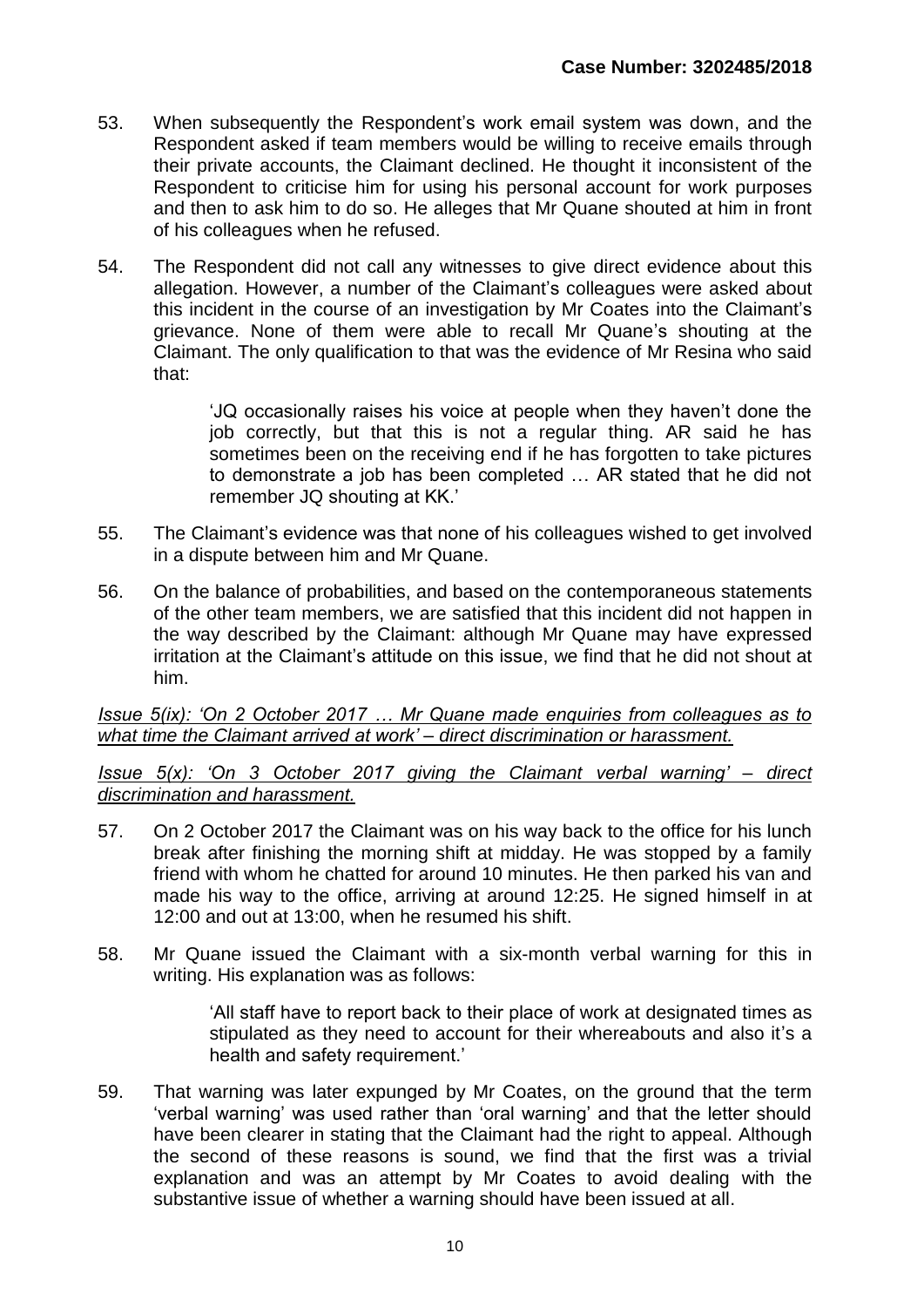60. The Tribunal finds that the issuing of a warning was heavy-handed and out of all proportion to what the Claimant did. There is no evidence that Mr Quane had regard to the Claimant's explanation.

*Issue 5(ii): 'in November 2017 Jimmy Quane did not carry out the Claimant's PDR at a one-to-one meeting'*

*Issue 5(iii): 'Mr Quane instructed Mr Payne to approach the Claimant about his PDR'*

*Issue 5(iv): 'the Claimant's PDR stated that his colleagues did not want to work for him'*

*Issue 5(xii): 'on 22 November 2017 when Mr Quane said that he found the Claimant's body language poor' – harassment and direct discrimination.*

- 61. There was some dispute as to when this sequence of events took place. Initially, in evidence and in cross-examination, a case was advanced that it related to a performance review in around July 2017. It was later accepted by Ms Mallick in closing submissions that the relevant events occurred in November 2017.
- 62. Contrary to usual procedure, no discussion had taken place between the Claimant and Mr Quane before Mr Quane completed the PDR form.
- 63. The Claimant first learnt of the contents of the PDR when Mr Payne handed it to him. On the balance of probabilities, we find that Mr Quane instructed Mr Payne to do this. The Claimant found that objectionable in itself. He regarded his PDR as confidential between him and his manager; Mr Payne was not his manager and his authority as an informal deputy did not extend that far. In crossexamination Mr Spenceley agreed with that proposition. We find that the Claimant was entitled to feel aggrieved about this.
- 64. The offence was then compounded by the content of the PDR, in which Mr Quane wrote:

'I have managed Khalid for the last seven years and I find his work of a very good standard but at the same time in the last few months I have also found his attitude and body language very poor and in no way do I feel he is a team player or is good for team morale. I also find it very difficult to find any other team members willing to work overtime with him unless it's scheduled ECO.'

65. At a meeting on 22 November 2017 the Claimant asked for those comments to be removed. In his written grievance submitted in April 2018 the Claimant said that Mr Quane 'tore up the paper and then [did] another one without the baseless statement'. Whether or not that is right, and it is not an issue which we need to decide, in an email of 5 December 2017 to Mr Spenceley Mr Quane explained that the Claimant had asked for an opportunity to reply to his comments. Attached to that email was a copy of the PDR which still contained the comments to which the Claimant objected, thereby ensuring that Mr Spenceley saw them.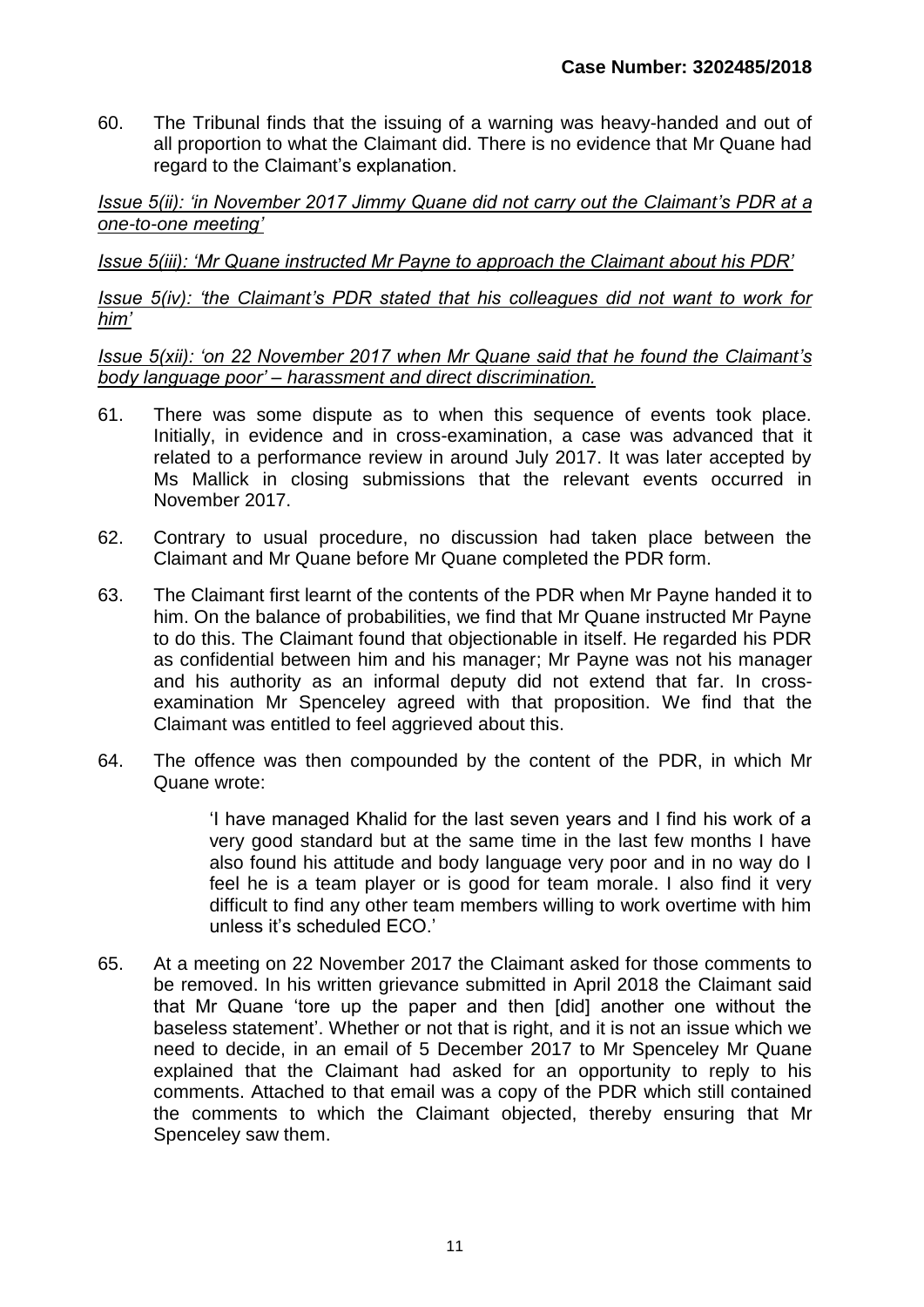*Issue 5(xi): 'in October 2017, when Nicholas Spenceley allegedly responded, in a meeting with the Claimant, "don't worry" to the Claimant's complaints regarding Mr Quane's treatment of him – harassment and direct discrimination.*

*Issue 5(xiv): 'on 25 November 2017 the Claimant complained to Mr Spenceley and Mr Spenceley failed to act' – harassment and direct discrimination.*

- 66. The Claimant approached Mr Spenceley to raise concerns about Mr Quane. He did so on two occasions, in October 2017 and on 25 November 2017, the second of which occurred after the events in relation to the PDR.
- 67. Mr Spenceley's evidence was that the Claimant did not raise the matter of the PDR with him. Mr Spenceley does not have a note of the meeting, which the Tribunal finds surprising. The Claimant's own note of the meeting, which has a manuscript date on it of 25 November 2017, mentions the comments on the PDR to which he took exception and we find that he did raise that issue.
- 68. However, we accept that the Claimant did not mention discrimination of any sort at this meeting and said only that he wanted things to go back to the way they had previously been.
- 69. We find that Mr Spenceley was not dismissive of the Claimant's concerns, nor did he brush them aside: the Claimant accepted in cross-examination that Mr Spenceley suggested he consider raising a grievance and that he did not do so.

*Issue 5(xiii): 'on 23 November 2017 Mr Quane sent an email to Mr Spenceley about the Claimant's long-term sickness' – harassment and direct discrimination.*

*Issue 5(xv): 'November 2017 Mr Quane encouraged Mr Spenceley to deal with the Claimant under the sickness management process for one day's absence' – harassment and direct discrimination.*

- 70. On 23 November 2017 the Claimant took sick leave. Mr Quane recorded this in an email to Mr Spenceley of that date. Mr Quane said in the email that this was because 'Khalid… was not happy with his MAPS [i.e. his PDR] and refused to sign'. In the same email Mr Quane gave information about another employee who was on long-term sick leave, who we understand was suffering from longterm mental health problems. We find that there was nothing untoward in Mr Quane's email: he was simply updating his manager about two employees. He was not encouraging Mr Spenceley in any particular course of action.
- 71. Mr Spenceley replied on 27 November 2017. The first paragraph of his email responds in relation to the other employee. The second paragraph reads: 'we'll deal with Khalid by the sickness process too.' Mr Spenceley says that this simply meant that the same policy would be applied to the Claimant as to the other employee. The Claimant's interpretation that Mr Spenceley was saying that the sickness absence policy should be used as an additional way of dealing with, or targeting, him. The Tribunal finds Mr Spenceley's explanation more natural and we reject the Claimant's interpretation.
- 72. We note that the Respondent could legitimately have taken action under the attendance management policy. The Claimant had already had a period of sick leave earlier in the year, between 19 January and 2 February 2017, which was itself sufficient to trigger action. The policy provided that an employee reached a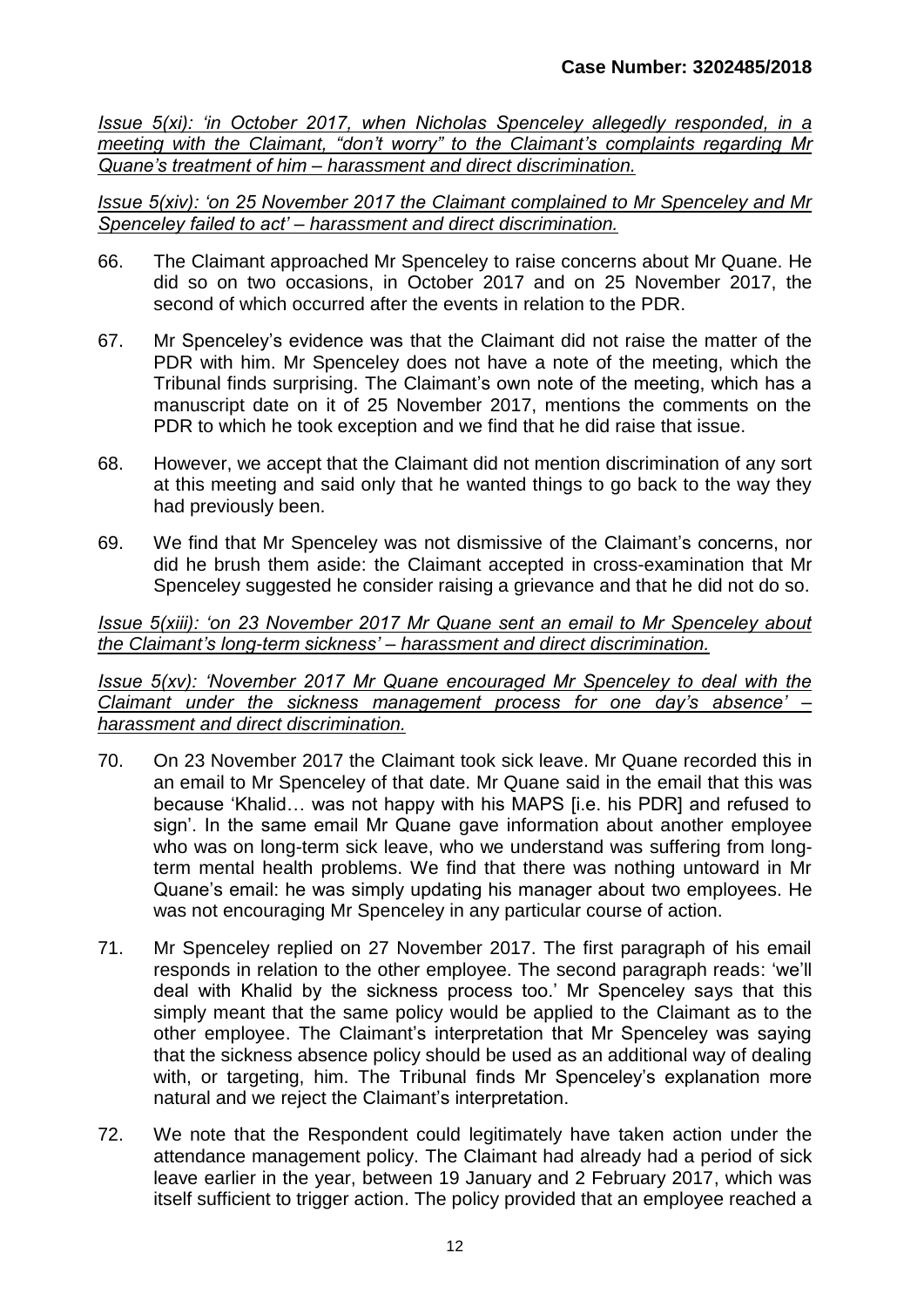trigger level when s/he incurred (amongst other criteria) 'a total of five working days of absence in a 12-month rolling period'. The Tribunal is satisfied that this accounts for the raising the possibility of action under the policy.

73. In the event the Claimant's absence only lasted one day and no action was taken.

*Issue 5(xvi): 'on 27 November 2017 Mr Quane breached the Claimant's confidentiality and Nicholas Payne reference regarding Claimant and sickness management'* [sic] *– harassment and direct discrimination.*

74. This allegation was not pursued by Ms Mallick in her closing submissions.

*Issue 5(xvii): 'on 24 December 2017 Mr Quane's response to the Claimant upon reporting the stolen van' – harassment and direct discrimination.*

*Issue 5(xviii): 'on 9 January 2018 Mr Quane's treatment of the Claimant over the completion of insurance forms' – harassment and direct discrimination*

- 75. On the evening of 22 December 2017 the Claimant parked his work van outside his home. When he woke up the next morning the van had been stolen. The Claimant reported the theft to Mr Payne at 07:53 a.m. Given that Mr Payne was deputising for Mr Quane, who was on leave, this was a reasonable thing to do. Mr Quane had sent an email to all staff on 14 December 2017, formally notifying them that Mr Payne and Mr Keady would be dividing his management role between them whilst he was away.
- 76. Mr Payne instructed the Claimant to report the matter to the police and then to provide a report to him, including the crime reference number.
- 77. The Claimant called his colleague, Mr Barry Negus, and asked him to go to the locker, locate the registration number of the van and bring it to him, which Mr Negus did. Mr Payne confirmed in a later email to Mr Quane that, when he called the Claimant at 08:22, the Claimant told him that Mr Negus was already on the phone to the police. It is striking that Mr Payne at that point did not appear to have seen anything wrong with the fact that it was Mr Negus speaking to the police, rather than the Claimant.
- 78. In the same phone call Mr Payne asked the Claimant to send him an email containing details of the incident. At 14:28 the Claimant sent him three WhatsApp messages, which showed the crime reference number, the name of the street and the name of the block. The Claimant then phoned him at 14:57 to confirm that he had received these messages. Mr Payne said that he had, but that he needed the information in email form with confirmation of when the Claimant had last seen the vehicle 'and a few more details.' At 15:13 he believes he called the Claimant again to say that he needed the email as soon as possible so that he could let management and central garage know. The Claimant provided an email at 21:52. The Tribunal finds that there was nothing lacking in that email, other than the fact that it was sent somewhat later than Mr Payne had requested. Most of the information had already been provided earlier on.
- 79. Mr Payne did not attend the Tribunal to give evidence on this or any other issue.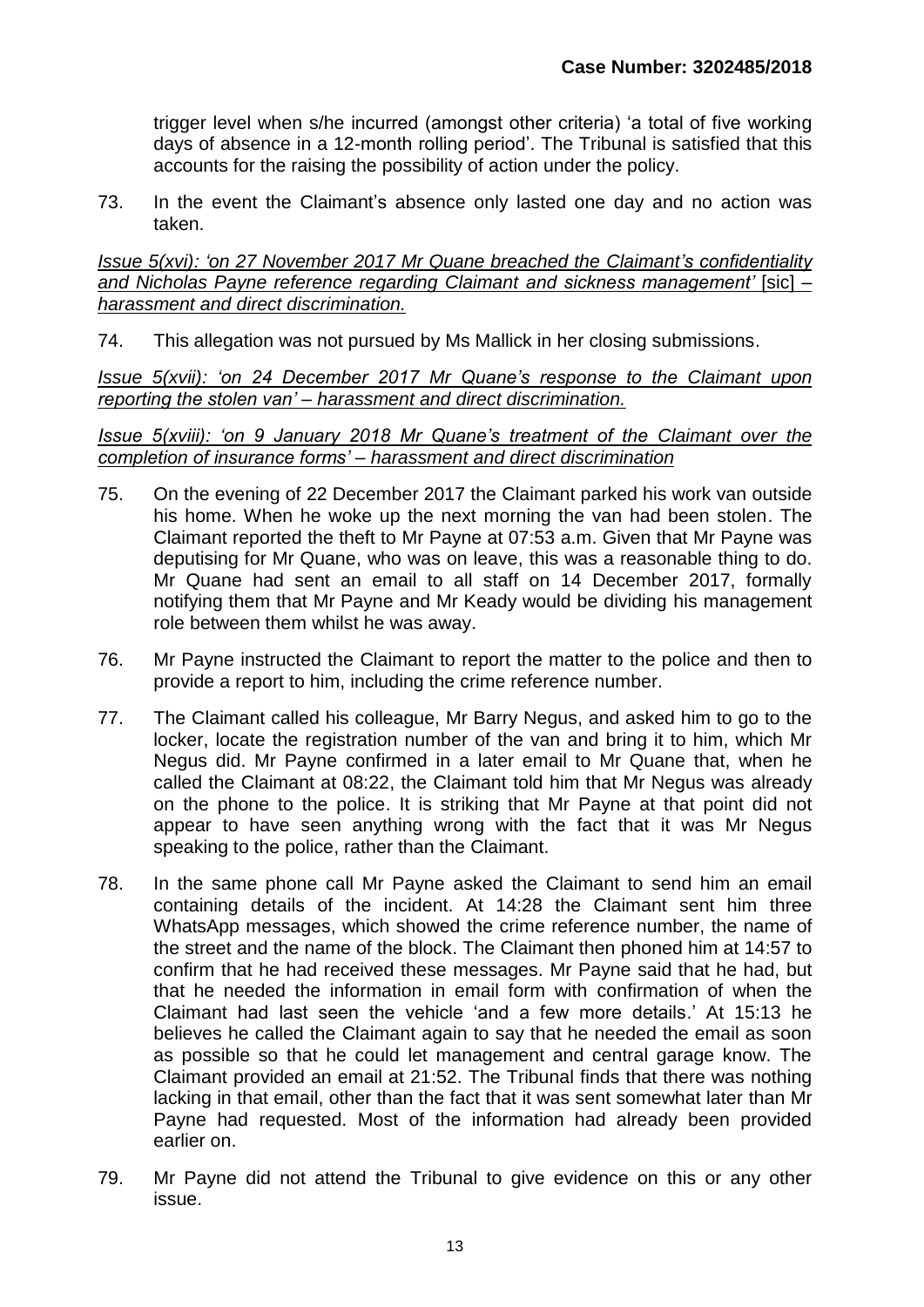80. On 24 December 2017 there was a heated discussion by email between the Claimant, Mr Payne and Mr Quane about the Claimant's handling of the matter. Early that morning Mr Quane wrote angrily to the Claimant:

> 'why has it taken 13 hours to inform management that a vehicle has been stolen considering I saw Barry that morning. I will inform senior management this morning he will ask the same questions.'

81. Mr Quane went on to ask Mr Payne to find out what time the incident was reported to the police. Mr Payne did so in an email to the Claimant, in which he wrote:

> 'Can you confirm what time this incident was reported to the police and why it took you so long to send an email to report this incident.'

- 82. He already knew when the incident had been reported to the police because he was on the phone to the Claimant while Mr Negus was doing so and was then sent a crime reference number. He did not mention this in the email he sent to the Claimant, which he copied to Mr Quane.
- 83. The Claimant replied:

'I reported the incident to Doey straight away then reported to the police, called Doey back and reported the crime number, I thought I had done the correct procedure by reporting the incident and information to Doey.'

Mr Quane then intervened:

'Reporting verbally that a van has been stolen would never be adequate in this situation so I am surprised by your response and I am also sure Doey asked for a written response. Please respond to Doey's email in full.'

Mr Payne replied:

'I got a call from Khalid report[ing] the incident. I asked him for a written report by email so I could inform the senior management and central garage the vehicle had been stolen. All I got was WhatsApp pictures. I then informed Khalid that he had to send me an email stating all the information.'

- 84. There was then a dispute about whether Mr Payne had asked for an email, which Mr Quane concluded by writing: 'thanks for clearing this matter Doey.'
- 85. The Tribunal finds that the Claimant had done nothing to justify the level of anger which Mr Quane directed at him. He had notified Mr Payne, who was deputising for Mr Quane. The police had been notified in a manner which Mr Payne did not query at the time and he had been given the information that he needed, including a crime reference number (verbally and by way of the WhatsApp messages), by mid-afternoon. It is clear from Mr Payne's email quoted above that he, not the Claimant, was going to notify senior management and central garage that the vehicle had been stolen.
- 86. Mr Payne informed the administration officer of the transport service (Nasima Khatun) of the theft on 26 December 2017, Boxing Day. He did not receive a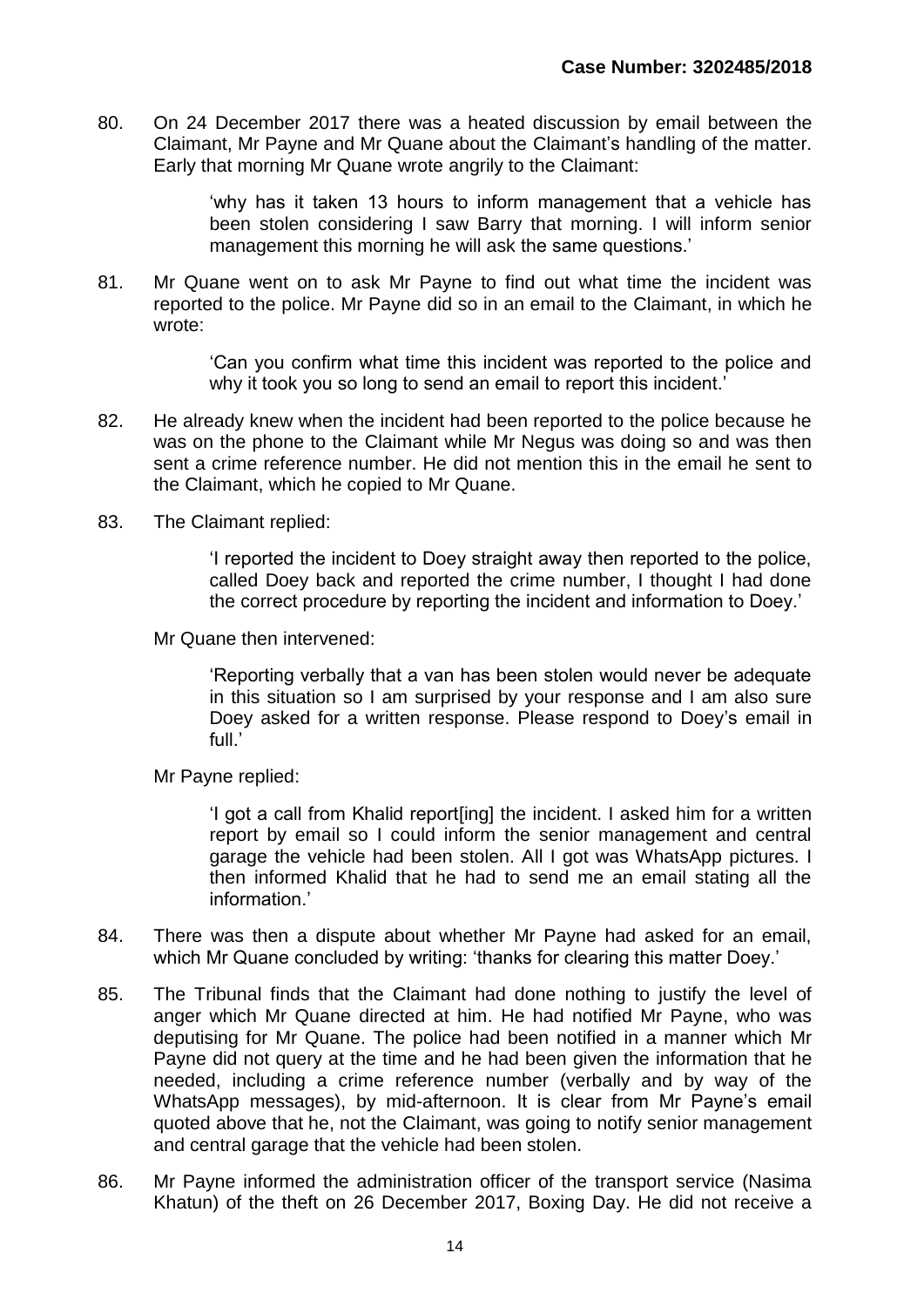reply from her until 8 January 2018. The Tribunal finds that this supports the Claimant's evidence that the office was closed over the holiday period. She observes that she thought that it was another van that had been stolen (the one the Claimant's colleague, Mr Resina, had been driving) but simply asks that, if both vans had been stolen, both drivers should go to the Blackwall depot and fill out an insurance claim form for these incidents. There is no indication that Ms Khatun was concerned by any delay in notifying her, which in the case of Mr Resina's vehicle was nearly a month earlier. However, the only criticism raised by Mr Payne and Mr Quane is of delay by the Claimant.

- 87. On 9 January 2018 Mr Quane wrote to Mr Payne, copying in Mr Spenceley and Mr Negus, complaining that the Claimant had not been to central garage to fill out an insurance claim form. Mr Quane wrote: 'I thought this was done while I was on leave if not why. This has been very unprofessional from day one. 13 hours to report to management the van stolen now Central garage saying the form has not been completed.'
- 88. The Claimant's evidence was that this was the first time he had been involved in an incident of this sort and he knew nothing about the correct process for dealing with it. There is no evidence that the Claimant had been instructed to complete an insurance form and we find that he had not been.
- 89. On 10 January 2018 Mr Payne sent an email to Mr Quane complaining about alleged abusive behaviour by the Claimant towards him over the Christmas period. Mr Quane responded to Mr Payne: 'Doey excellent email please send the incident where he mentioned your wife', to which Mr Payne responds in a further email alleging that 'Khalid said something to me I wasn't too sure what he said it was something about my missus sexually'. In the event, Mr Payne did not pursue either of these allegations, the basis of which is wholly unclear to the Tribunal.

*Issue 5(xix): 'on 24 January 2018 Mr Quane accused the Claimant of parking in a bay without a resident's permit and initiated with Mr Spenceley a disciplinary process' – harassment and direct discrimination.*

*Issue 5(xxiii): 'Between 5 February to 23 February 2018, an investigation was commenced by Matus Holecko with a presumption of guilt … events were engendered* [sic], evidence was manipulated, facts were changed in order to fulfil the agenda of *management that the Claimant was the culprit in this case' – harassment and direct discrimination.*

- 90. On 12 January 2018 Mr Quane sent Mr Spenceley a photograph of the Claimant's private car under cover of an email in which he suggested that the Claimant was using an expired estate permit from one of the Respondent's vans to park on the estate.
- 91. On 15 January 2018 Mr Quane contacted Philip Le of customer services asking if an estate permit had been issued for the Claimant's vehicle. Mr Le asked Mr Quane where the vehicle was so that he could make enquiries of NSL. Mr Quane told him what area it was in and Mr Le contacted NSL immediately to ask them to enforce a parking ticket against the vehicle, telling them where to find it. Mr Spenceley was copied into this correspondence.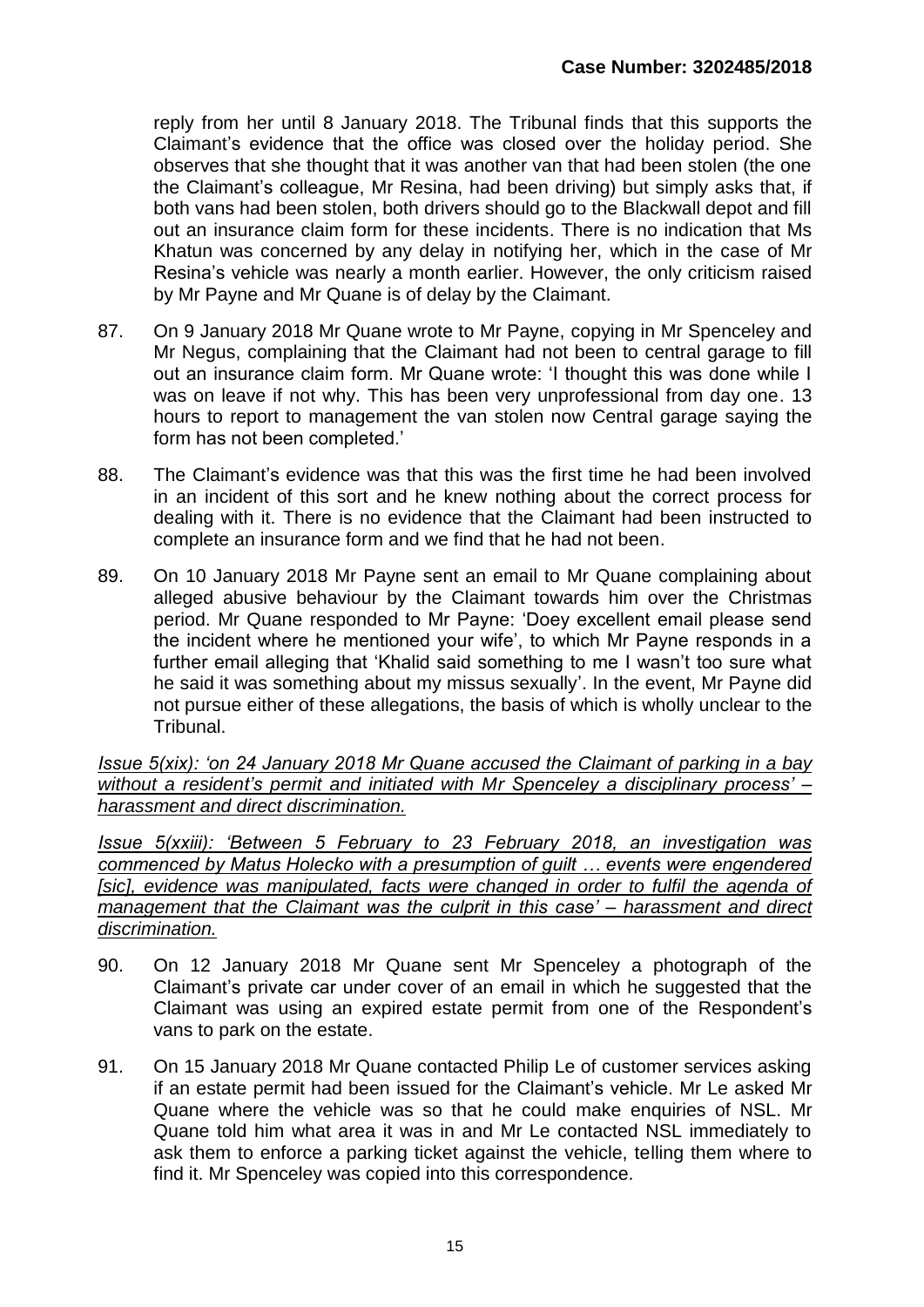- 92. Mr Holecko confirmed in cross-examination that Mr Le would not have instructed NSL to enforce the parking ticket without an instruction from someone else. Mr Holecko expressed the view that it might have been Mr Quane who gave that instruction. We find, on the balance of probabilities, that it was.
- 93. Mr Quane then tasked Mr Payne with monitoring the Claimant's vehicle on a regular basis to discover other possible infringements.
- 94. The Tribunal had before it a photograph of the Claimant's car, with the permit showing on the dashboard. The metadata on the documents suggest that it was taken on 16 January 2018. Mr Holecko told the Tribunal that he did not know who took it, but thought it likely that Mr Quane or Mr Payne had given it to him.
- 95. On 17 January Mr Spenceley emailed Sandip Barth of HR, stating that they had a caretaker who was using an invalid permit to park on estate land and had currently been issued with four parking tickets. Mr Spenceley pointed out that, given that there was a problem on the estates with illegal parking, this warranted an investigation and possible disciplinary action. He asked for Ms Barth's view. Ms Barth asked whether it was impacting on the Respondent 'as a brand'. Mr Spenceley replied:

'it is possibly not impacting on THH as a brand other than residents seeing a THH member of staff either using the vehicle when it has parking tickets physically on it, or if they know him as a staff member and are aware he has not got a permit'.

96. Ms Barth replied:

'as this is issued for the caretaking fleet this would be viewed as theft/misuse of company property for personal gain as this member of staff is using the permit on his personal vehicle. It does also impact on THH's reputation… This does need investigating. Can I have the employee's name please?'

97. On 18 January 2018 Mr Spenceley emailed Mr Quane: 'do you have a picture that clearly shows the expired permit on display in Khalid's car?'. Mr Quane replied on the same day: 'the permit is definitely one of our THH van permits but I think the details are obscured by the windscreen. So the ticket wardens cannot read it.'

## The appointment of Mr Holecko

- 98. On 23 January 2018 Mr Spenceley emailed Mr Holecko, Environmental Sciences Area Manager, forwarding the earlier emails and asking him to lead an investigation. Mr Holecko agreed the next day and asked for further details: dates, pictures, who highlighted the issue and whether there were any witnesses or statements from NSL. Mr Spenceley replied providing some of that information and adding: 'we have also apparently had complaints from residents but may not be able to prove this. I will forward you the email from Jimmy about this'.
- 99. On 24 January 2018 Mr Holecko wrote to the Claimant, setting out the potential disciplinary charges, which were as follows: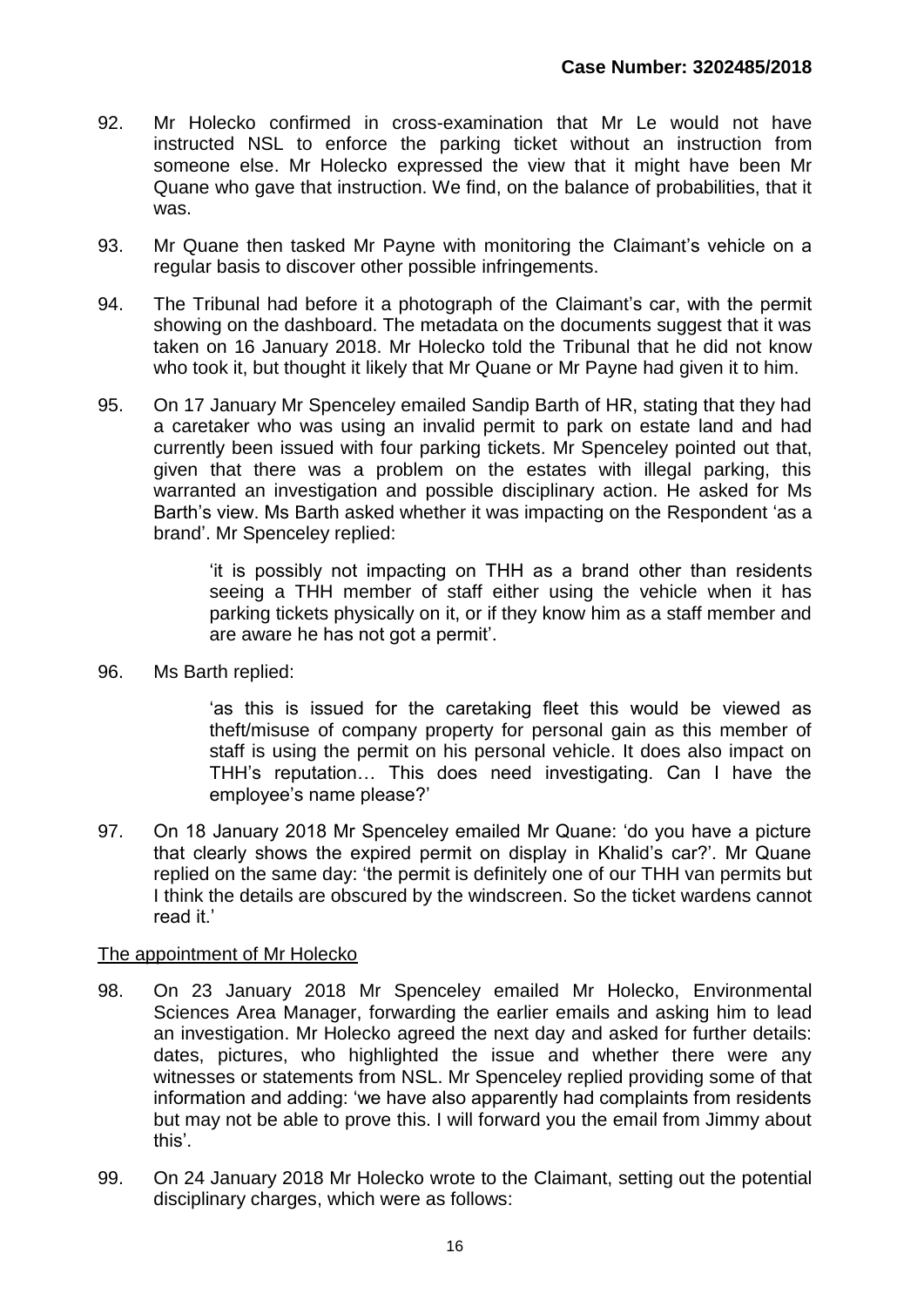- 99.1. misuse of the Respondent's property for personal gain by using an expired caretaking fleet parking permit in the Claimant's private vehicle without authorisation;
- 99.2. deliberate attempt by the Claimant to mislead authorities;
- 99.3. bringing the Respondent into disrepute;
- 99.4. breach of the Code of Conduct.
- 100. On 25 January 2018 Mr Quane sent Mr Holecko a series of photographs of the Claimant's car in which the expired parking permit was displayed on the dashboard. For some reason he then sent the same set of photographs to Mr Holecko again on 6 February 2018.
- 101. On 26 January 2018 Mr Quane emailed Mr Spenceley again, complaining that the Claimant had received the letter about the investigation meeting 'and then blatantly parked his car in a residence Bay this morning for work'. He also complained about other conduct by the Claimant and added:

'I feel this man is having a detrimental effect on the rest of the team. I am not sure how serious his charges are but I hope it's enough to be moved from the Support Team'.

#### The investigation hearing on 1 February 2018

- 102. The Claimant attended a disciplinary investigation meeting on 1 February 2018, with Mr Holecko. At that hearing the Claimant said that he found the expired permit on the ground, that he intended to dispose of it, but had left it unintentionally on the dashboard of his car. He admitted he had parked on the estate without a valid permit and said that he had done so rather than be late for work. He mentioned, but refused to identify, other employees who parked on the estate.
- 103. The permit was displayed so that the date was obscured. The Claimant maintained that this was accidental and that he had simply thrown the permit into the car when he discovered it on the ground. We find, on the balance of probabilities, that he had deliberately obscured it. Other employees had purchased permits whereas the Claimant had not, even when given a further opportunity to do so by Mr Quane.
- 104. On 8 February 2018 Mr Holecko emailed the Claimant with some follow-up questions, to which the Claimant replied. He denied parking his car on an estate and attached a letter which he said showed that he had the permission to park in bays owned by Limehouse Child Care. In that letter the managing director of Limehouse, Mr Richard Roberts, wrote:

'We have a number of parking bays on the St Vincent estate that, when they are not in use by myself or my staff, I have no problems with Mr Khalid parking his vehicle on any of them. As your parking control is to say the least haphazard I prefer him there rather than the assortment of people who don't care they are blocking our bays and appear not to care about parking ticket or are considerate of other people … If you require any further confirmation or information, please do not hesitate in contacting me'.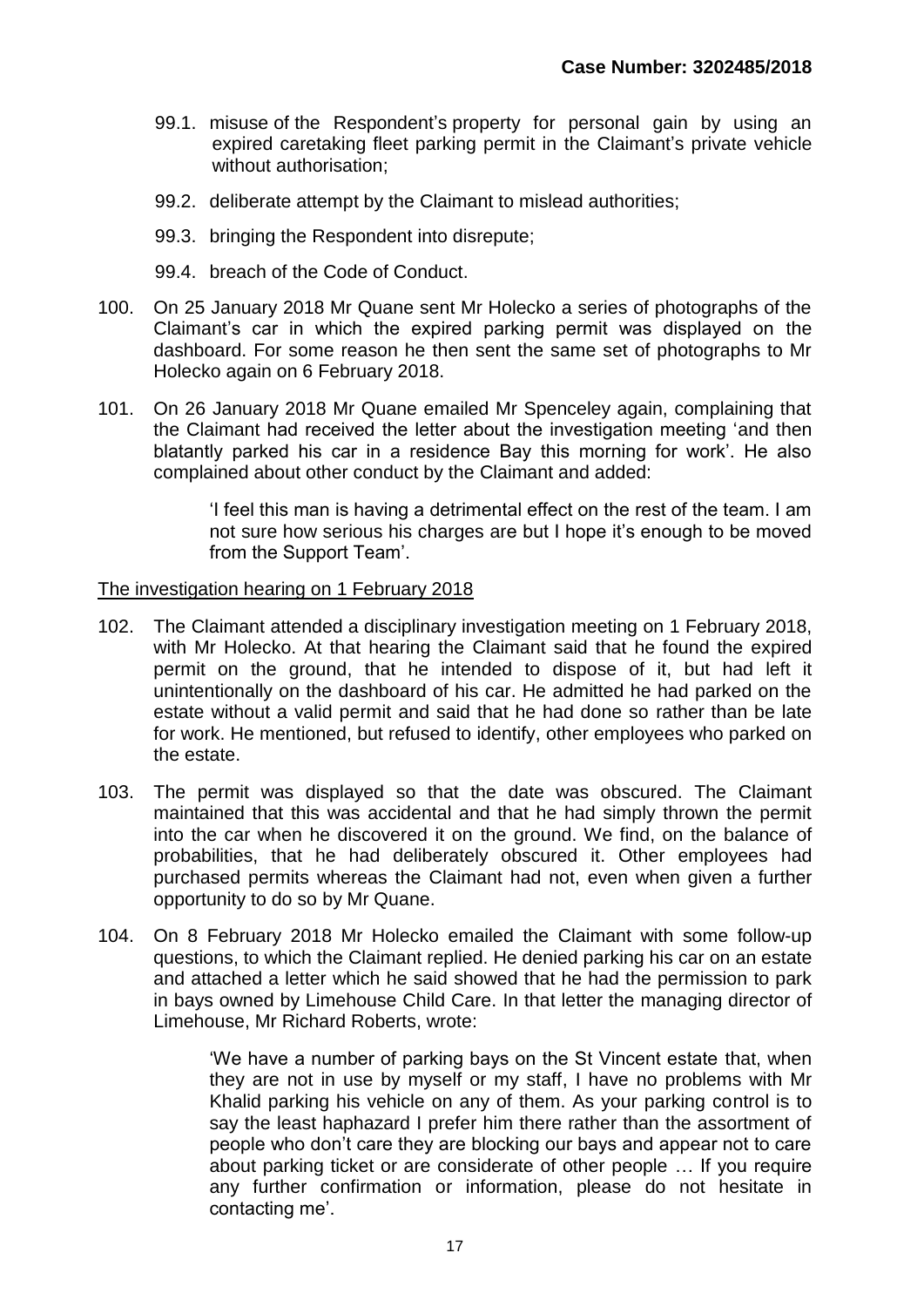- 105. Mr Holecko forwarded the information to Ms Barth, who replied that it did not change the fact that the Claimant had used a THH parking permit in his private vehicle without authority. Mr Holecko accepted in evidence that he did not contact Limehouse. We cannot say whether this information would have provided the Claimant with a defence to the charge because there was no proper investigation into it.
- 106. On 9 February 2018 Mr Holecko emailed Mr Quane with some follow-up questions to which Mr Quane provided an almost immediate response. One of the questions was whether he knew of any complaints from residents regarding the Claimant's parking. Mr Quane replied: 'yes one resident and a lady who works at the local school who rents Bay 7. Doey instructed him not to park in both locations'. Mr Holecko did not take steps to identify or contact these individuals.
- 107. On 13 February 2018 Mr Quane emailed Mr Holecko again, stating that Mr Payne had been going through his photos and had come across the Claimant's car 'with all the details you require, i.e. date and time'.
- 108. On 22 February 2018 Mr Holecko sought information from Mr Sandhu of the Respondent's customer services team. He said that he had information that the permit had been displayed so that the details were obscured and asked NSL if they had pictures of the vehicle with the permit when the PCNs were issued. Mr Sandhu made enquiries of NSL and provided details of the PCNs but no photos. Mr Holecko replied that photos were 'crucial in my investigation'. Mr Holecko chased on 2 March 2018 saying that he couldn't understand why NSL were unable to provide the photo evidence he required.
- 109. On 5 March 2018 Mr Osemwengie of NSL replied to Mr Holecko:

'the issues surrounding this vehicle has nothing to do with pictures or number of tickets issued, because tickets were issued to this vehicle based on our client instruction (THH) that "we should disregard whatever permit that is displayed on the windscreen and issue PCN", due to misuse of permit.'

- 110. On 7 March 2018 Mr Quane wrote to Mr Payne: 'can you please send an email to Matus [Holecko] confirming that you had told Khalid on several occasions about parking in and around the portacabin especially residents bays?' Mr Payne duly did so.
- 111. In response to a follow-up question from Mr Holecko, Mr Payne provided further information on 12 March 2018. He asserted that the information about complaints came from the Claimant himself. Mr Holecko did not ask the Claimant whether this was true. Ms Mallick submits that this demonstrates that Mr Holecko did not investigate independently, but unquestioningly accepted information fed to him by Mr Quane and Mr Payne. We consider that a valid criticism.
- 112. On 13 March 2018 Mr Quane sent Mr Holecko another photograph of the Claimant's car. On 14 March Mr Holecko forwarded it to Ms Barth, writing: 'if it's not too late I will add this to the report'.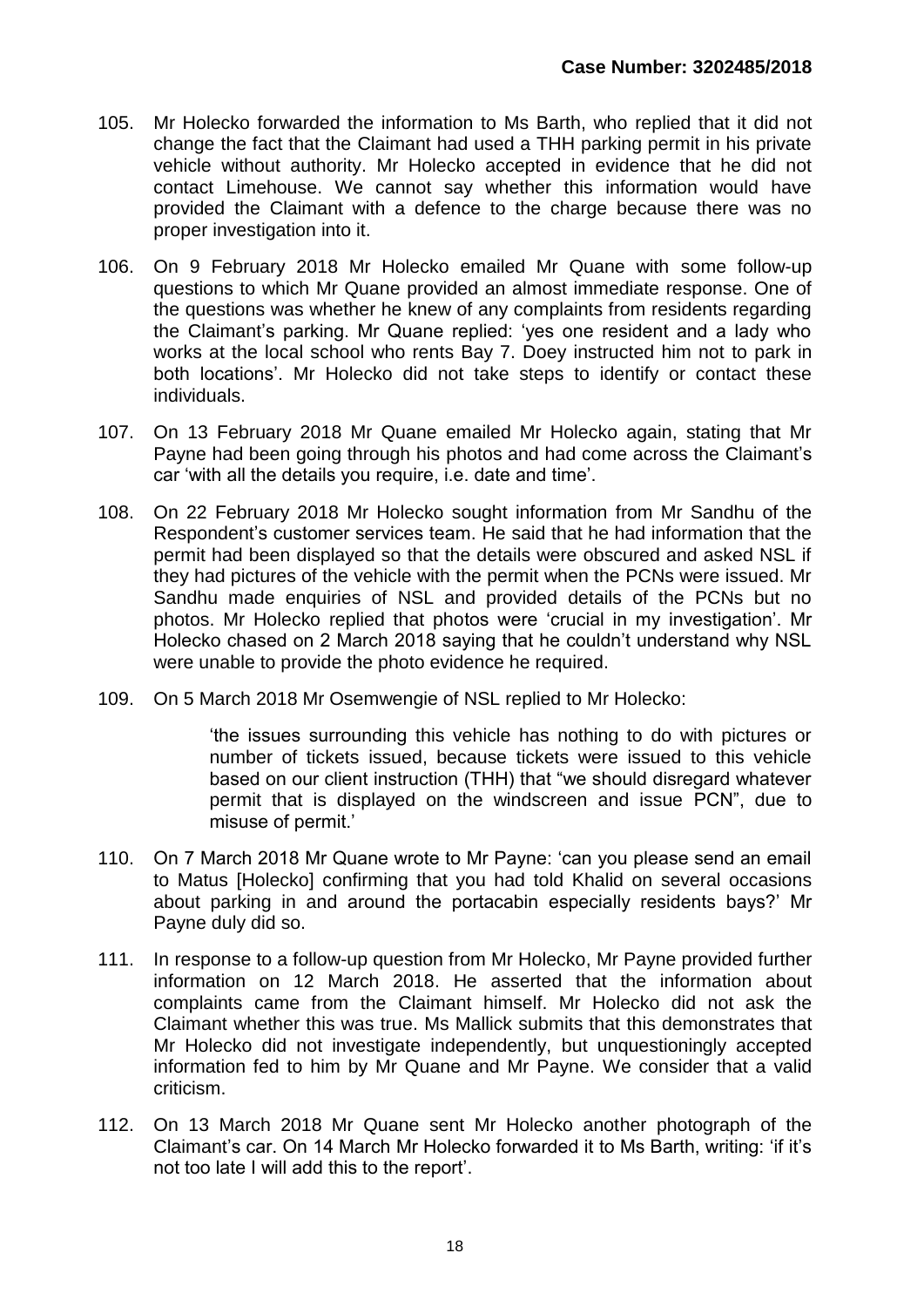*Issue 5(xx): 'on 8 February 2018 or soon thereafter Mr Quane intentionally failed to follow the Respondent's procedures to support the Claimant as recommended by Occupational Health' – harassment and direct discrimination.*

- 113. The Claimant attended an appointment with Occupational Health on 8 February 2018 as he had reported symptoms of stress. In its report OH made a number of recommendations: a stress risk assessment; a management meeting with the Claimant to review ways of removing or reducing the cause of stress through joint discussion; continued demonstration of management support via regular meetings; specific action points to support the employee; and the setting of a review date.
- 114. Mr Quane offered the Claimant a referral to MIND Counselling soon after receipt of the OH report, which the Claimant did not take up.
- 115. On 13 March 2018, Mr Quane met the Claimant for a one-to-one meeting. In the record of the meeting Mr Quane made a number of comments about the quality of the Claimant's work which, with the exception of one matter, were supportive.
- 116. However, there was no stress risk assessment; the one-to-one meeting was brief and did not address the recommendations of OH; there were no regular meetings; no specific action points were agreed; and no review date was set.

*Issue 5(xxi) and (xxii): 'On 9 [March] 2018 the Claimant was instructed to carry out rubbish clearance as a single officer, when the job required two for health and safety' – harassment and direct discrimination.*

- 117. On 9 March 2018 both Mr Quane and Mr Payne were on leave. Early that morning Mr Payne gave instructions for work to be assigned to members of the Support Team in two emails.
	- 117.1. In an email at 06:39 Mr Payne wrote to seven members of the team, giving them their instructions for the day. To the Claimant he wrote: 'Meet Danny Tyler at Richard Neal for clearance request tonne bag required'.
	- 117.2. In an email at 07:33 Mr Payne wrote to Mr Yamato, Mr Placinta and the Claimant: 'can you please drop Khalid off this morning. Force entry on the door and then pick him up when he's finished'.
- 118. The explanation advanced on Mr Payne's behalf was that he intended that the late shift would collect the bulk refuse. We find that these emails were neither sufficiently detailed nor particularly clear. The first email did not tell the Claimant how to get to the job; the second did not make clear what would happen to the bulk refuse. However, we reject Ms Mallick's suggestion that they were deliberately confusing and that Mr Payne was setting the Claimant up to fail.
- 119. Nor do we accept the Claimant's allegation that he was deliberately sent alone because it was a particularly onerous job in an area prone to antisocial behaviour. In an interview with Mr Coates on 16 August 2018 Mr Tyler said that the extent of the rubbish that was to be cleared was not known in advance because the underground area had been locked for some time, hence the need to force entry. Mr Tyler explained that, when he had requested the assistance of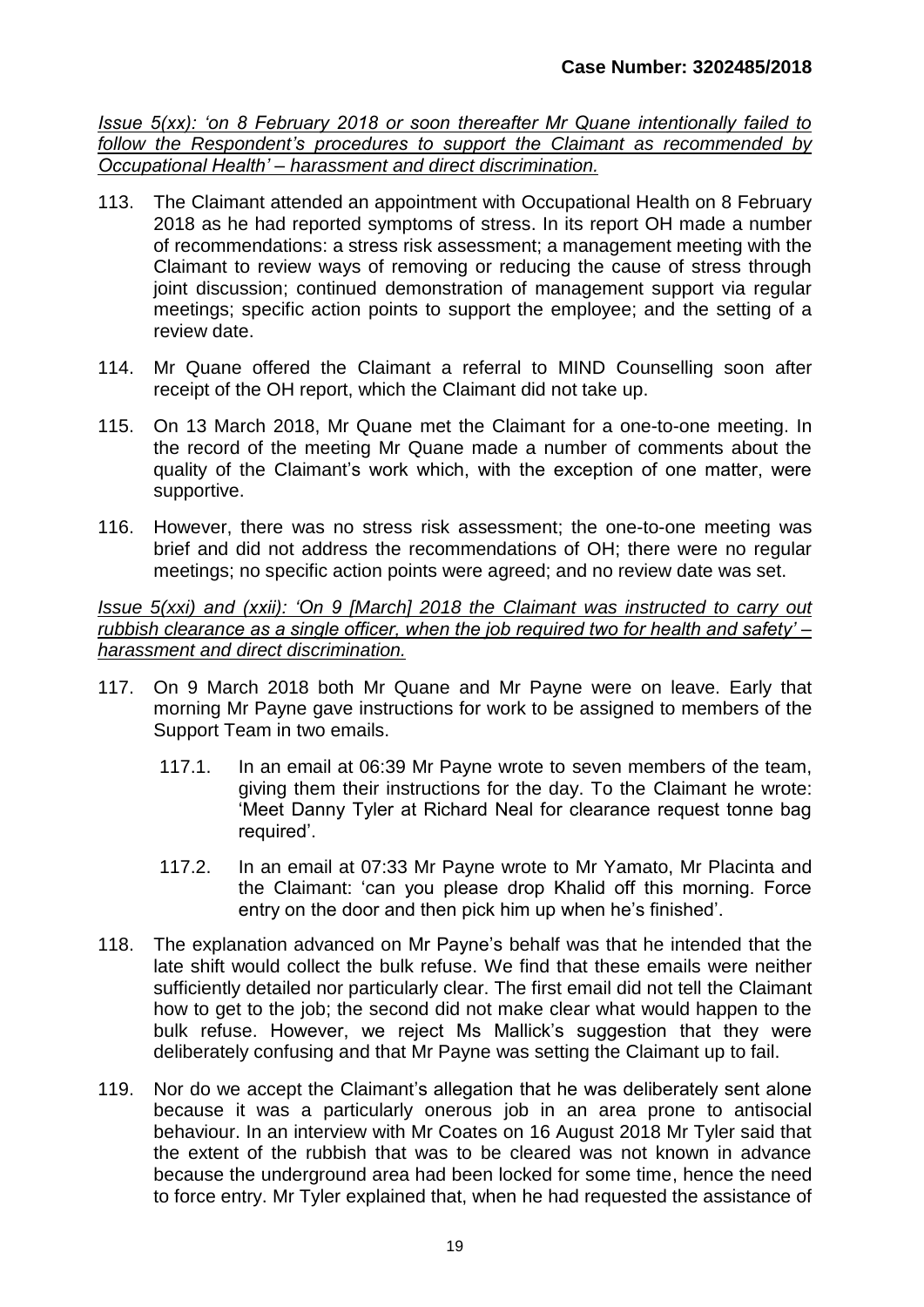the Support Team he had not specified that it would be either a one- or a twoperson job.

- 120. We have some sympathy for Ms Mallick's submission that the Claimant used his initiative and took a tipper van to get there and to carry out the job which he thought would be heavy-duty. However, the fact remains that he did not have authorisation to take the tipper van and did not fill out a log. Mr Keady later required the tipper but was unable to use it because the Claimant had taken it. The Claimant apologised to Mr Keady later in the day.
- 121. On the morning of 9 March Mr Payne sent Mr Quane an email describing the incident. Mr Quane replied: 'Doey fine just check your spelling in the first paragraph'. Mr Payne then re-sent the draft email, now correctly spelt, to Mr Quane around 10 minutes later, to which Mr Quane replied, copying in Mr Keady, Mr Spenceley and Mr Holecko, as well as the Claimant himself:

#### 'Morning Doey

thanks for the update, this seems to be a problem with Khalid following email instructions, I will speak to Nick on my return to work on Monday to see what actions can be taken.'

Mr Quane's response to the second draft did not disclose that he had had any involvement in the sending or drafting of this email and was coordinating the gathering of evidence behind the scenes.

- 122. On 12 March 2018 Mr Quane reported the incident to Junal Kadir of HR, copying in Mr Keady, Mr Spencely and Mr Holecko, observing: 'he is also under investigation concerning parking his private car on our estates using one of our fleet permits, I have attached all the emails in two previous warning letters … is there any further action that I can take?'
- 123. The Judge and Mrs Berry find, on the basis of his emails with Mr Payne and Ms Kadir, that Mr Quane again took advantage of this opportunity to make the situation as serious as possible for the Claimant. Ms Long disagrees: she finds that there was no manipulation of the process; that Mr Quane was merely passing on information to HR; and that his email exchange with Mr Payne simply reflected the established, close relationship between them.

*Issue 5(xxiv): 'Between 23 and 26 February 2018, HR officers made changes to Mr Holecko's investigation report' – harassment and direct discrimination.*

*Issue 5(xxv): 'On 12 March 2018, HR officers made changes to the allegations against the Claimant in Mr Holecko's draft report' – harassment or direct discrimination.*

- 124. On 23 February 2018 Mr Holecko sent a draft of his report to Sandip Barth of HR. Ms Barth replied on 26 February 2018, suggesting changes to the draft. There was a further exchange on 7 and 8 March 2018.
- 125. We find that the suggested amendments were a mixture of proof-reading and more substantive changes, although none were such as to alter Mr Holecko's central recommendation. We reject Ms Mallick's submission that Ms Barth's amendments were as a result of manipulation by Mr Quane.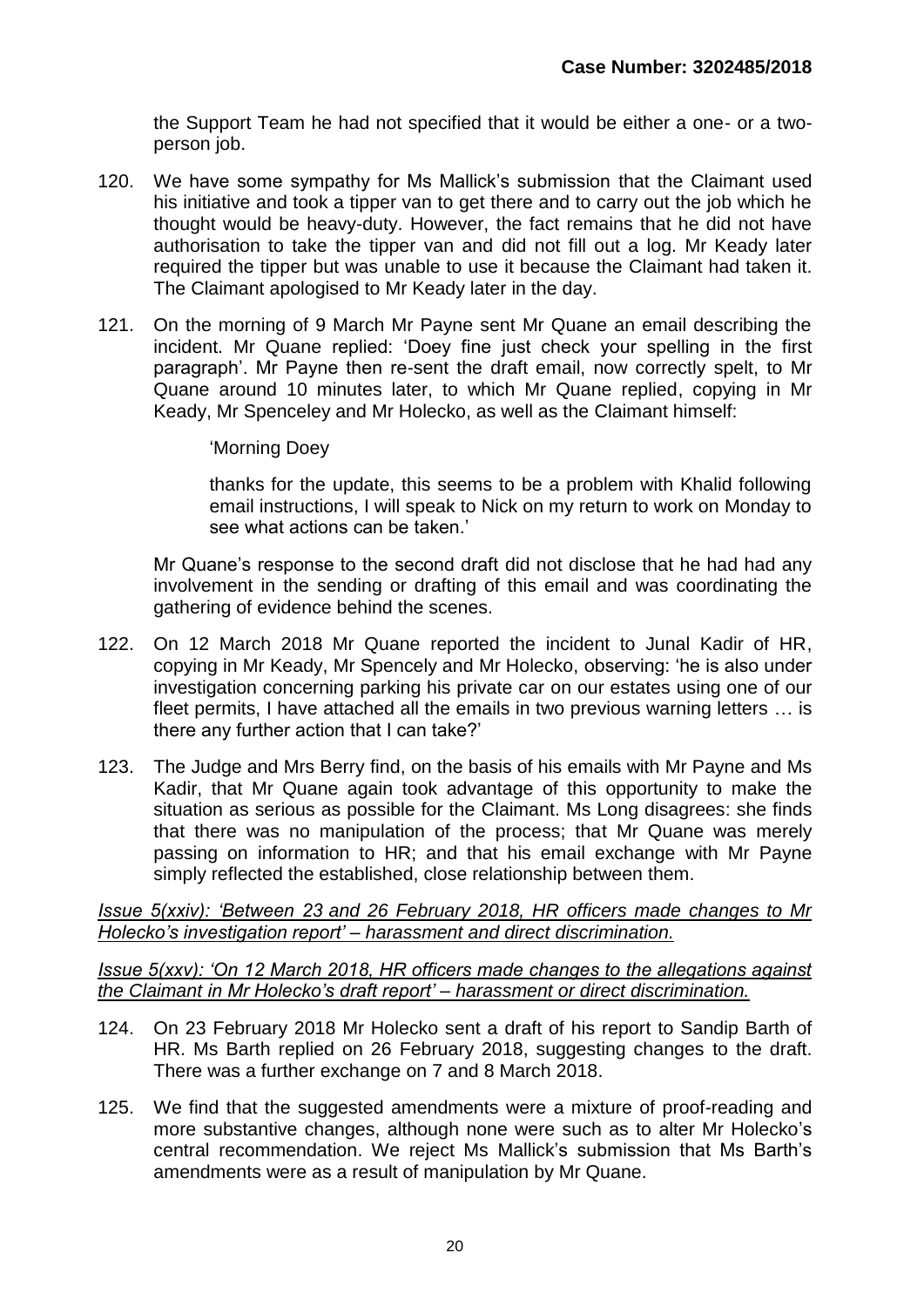126. The only member of HR who proposed amendments to the reports was Ms Barth, who the Respondent asserts is Sikh and the Claimant accepts is BAME. In cross-examination, the Claimant was asked whether he was saying that, by making these changes, Ms Barth was discriminating against him because of his race or religion. The Claimant replied that he was not.

*Issue 5(xxvi): 'An inadequate investigation report was completed by Mr Holecko: new allegations were raised but never put to the Claimant; new material was added to the report after it was concluded; witnesses were allowed to collude; the improprieties arose in order to secure the Claimant's dismissal' – harassment or direct discrimination.*

- 127. On 16 March 2018 Mr Holecko produced his report. We find that in some respects Mr Holecko approached his task seriously and with some care. However, there were failings in his investigation: he was insufficiently critical in his approach to the information provided to him by Mr Quane; he did not contact Limehouse in order fully to explore the Claimant's explanation as to why he parked where he did; and he did not contact either the resident or the woman who, according to Mr Payne, allegedly complained about the Claimant's parking in order to take a witness statement.
- 128. Further, after Mr Holecko's investigation was concluded, the Claimant provided him with photographic evidence of parking infringements by other employees. So far as the witnesses were aware, no disciplinary action was taken against them. Mr Holecko was asked about 'Jack', a white employee, who was parking on a permit which was his own but expired. Mr Holecko accepted that this was a disciplinary offence, albeit one which he regarded as less serious than parking on someone else's permit. He did not take any action himself and was not aware of anyone else taking action. On 26 April 2018 Mr Holecko forwarded this material to Mr Quane. He accepted in cross-examination that this was not appropriate.
- 129. Mr Philpott was aware of only one other incident in which an employee had been disciplined for an issue relating to parking. When we saw the disciplinary letter in question, it revealed that the individual had indeed breached parking rules, but had also behaved inappropriately and threatened a member of the public. It was not a true comparison.
- 130. In cross-examination the Claimant was asked whether he was still alleging that Mr Holecko discriminated against him because of race or religion. He replied that he could not answer that question.

*Issue 5(xxvii): 'On 11 April 2018 the Claimant was notified of disciplinary proceedings for gross misconduct' – harassment or direct discrimination.*

131. On 11 April 2018 Mr Spenceley wrote to the Claimant, informing him that the incident when he took the tipper van on 9 March 2018 was to be investigated as a disciplinary matter, potentially gross misconduct, which could lead to his dismissal. Mr Gulam Hussain, a Muslim manager within the Respondent, was appointed as the investigating officer. The charges were as follows: taking a THH vehicle without authorisation; failing to follow a management instruction; and failing to complete a log sheet.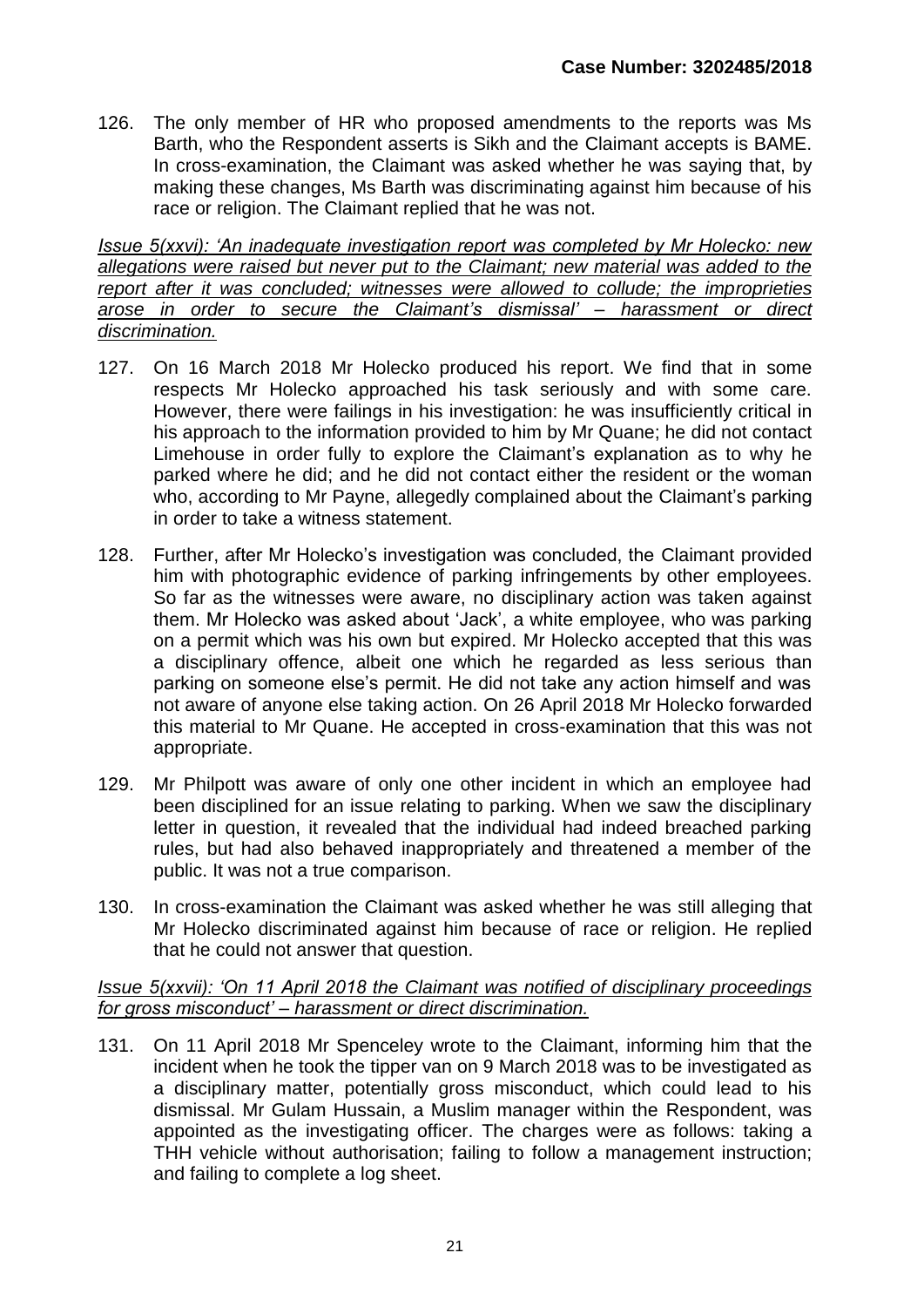*Issue 5(xxviii): 'On 12 April 2018 Mr Quane suggested that the Claimant made RTA claim for compensation' – harassment or direct discrimination.*

- 132. On 27 March 2018 the Claimant and other members of staff were involved in a road traffic accident. The bus driver who was taking them to attend a course failed to apply the handbrake and the bus rolled into a wall.
- 133. The Claimant's initial report of the incident on 5 April 2018, in an insurance form which was completed the day after the accident, records that: 'no one suffered any injuries and no one was affected'. On 11 April 2018 the Claimant completed a second form in which he wrote that 'one of the passengers has suffered whiplash and pain to the left shoulder and arm'. The Claimant explained to the Tribunal that, although he initially thought he had not been injured, he later experienced stiffness, which he ascribed to the accident. His unchallenged evidence was that all four members of the team made compensation claims. We accept that evidence.
- 134. On 12 April 2018 Mr Quane sent an email to Junal Kadir of HR, pointing out that the Claimant had provided what he describes as 'contradictory reports'. In the same email he mentions that Mr Placinta suffered a minor leg injury, which required him to go to the hospital. Ms Kadir responded that he should treat this 'as any incident'. Mr Quane replied that the Claimant had taken no time off work and that the 'change of health is due to him claiming compensation from the accident'. We find that the clear implication of M Quane's emails was that the Claimant was being dishonest.

#### Sickness absence/invitation to disciplinary hearing

135. The Claimant was absent with stress from 23 April to 6 July 2018. On 24 April 2018 the Claimant was invited to a disciplinary investigation meeting concerning the tipper van incident, to be conducted by Mr Hussain.

## The Claimant's grievance

- 136. On 27 April 2018 the Claimant lodged a complaint of bullying and harassment. In it he alleged that Mr Quane had set out to target him. In the course of the four-page document he raised many of the issues which now feature in his Tribunal claim: the handling of the PDR; the disagreements about the use of work/personal email accounts and Mr Quane's shouting at him; the October warning about timekeeping; the incident with the stolen van; the tipper van incident; the failure to implement OH recommendations; and the raising of fresh disciplinary proceedings.
- 137. The grievance explicitly uses the language of direct race and religious discrimination and harassment. It also contains references to the Equality Act 2010. It is accepted by the Respondent that this was a protected act within the meaning of the victimisation provisions. We find that this was the first occasion on which the Claimant suggested that he was being discriminated against.
- 138. In an email of 27 April 2018 Mr Philpott wrote to Mr Spenceley, saying that they may wish to give consideration either to changing the Claimant's reporting line so that the Claimant reported to someone other than Mr Quane or to suspending Mr Quane. Mr Spenceley replied the same day. He suggested that Mr Quane should not be suspended 'at this point'. He proposed that when the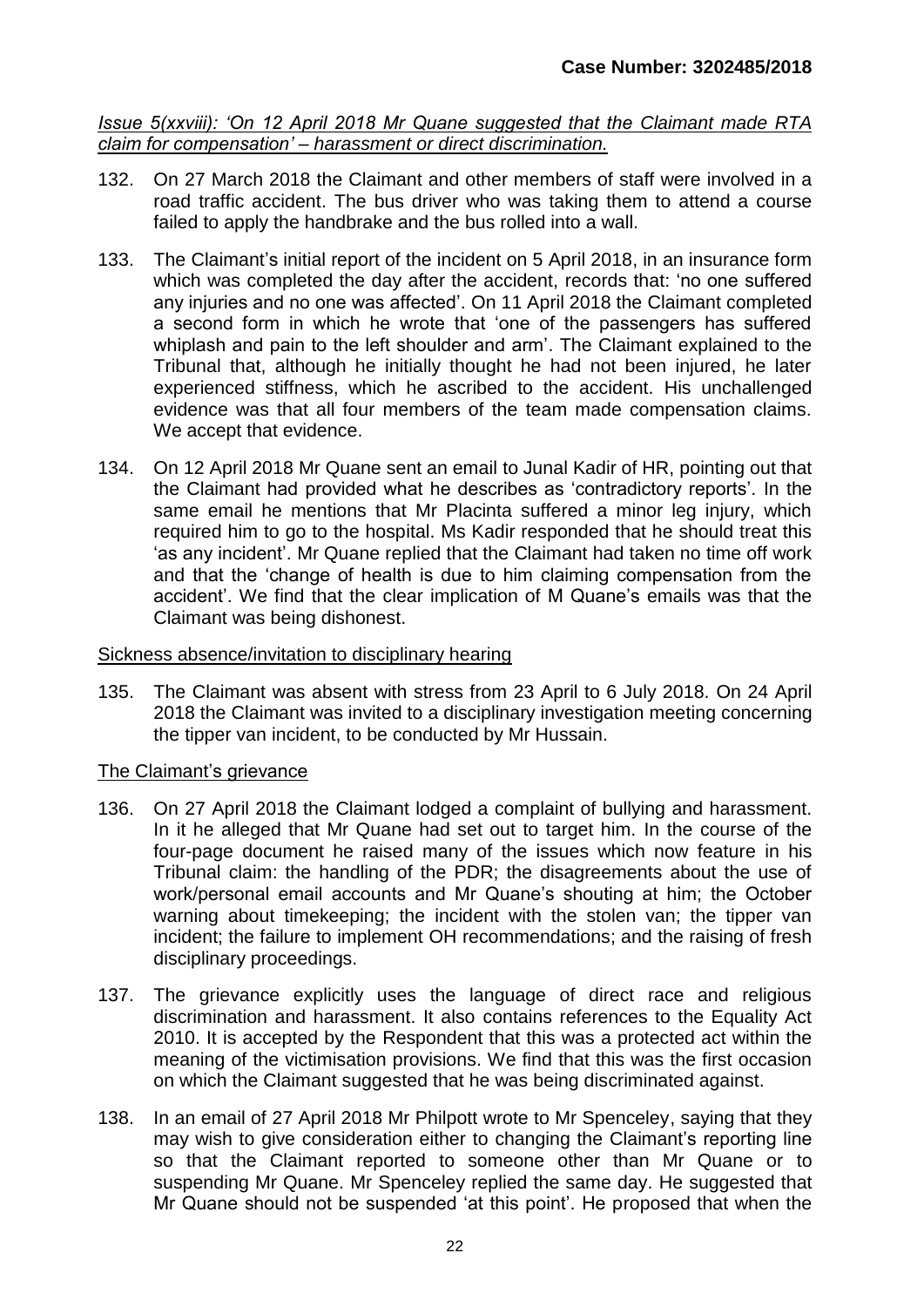Claimant returned from sickness absence he should be assigned to another team and should report to a different manager. He flagged up that overtime might be an issue but postponed a decision on it.

*Issue 5(xxix): 'On 8 May 2018 Mr Spenceley invited the Claimant to discuss his various grievances but then presented the Claimant with a PCN' – harassment or direct discrimination.*

- 139. On 26 April 2018 Mr Spenceley learnt that a PCN had been applied to one of the Respondent's vehicles, assigned to the Claimant and driven by him in a bus lane in Dagenham in March. Mr Spenceley stated that on the information available to him the Claimant appeared to be using the vehicle for personal purposes. He asked that the matter be added to the ongoing disciplinary investigation.
- 140. Earlier the same day Mr Quane had written to Mr Spenceley raising his 'real concerns over Khalid and his failure to follow any managerial instructions concerning the use of our fleet'. He then went on to make a broader complaint about the Claimant's conduct over the previous six months, concluding: 'I really do believe he thinks he can do whatever he feels is right for him whether that means obeying the rules and regulations laid out by THH or not, I also have concerns about the effect this is having on morale within this team'.
- 141. On 30 April 2018 the Claimant Mr Hussain issued a revised invitation to an investigation hearing on 22 May 2018 at which two additional charges would be considered:
	- 141.1. inappropriate use of a Respondent-owned vehicle for personal use on 2 March 2018; and
	- 141.2. attracting a PCN through failure to observe the Highway Code.
- 142. On 16 May 2018 the Claimant was invited to a meeting with Mr Spenceley, at which he was told that it was to be a protected conversation. At that meeting Mr Spenceley showed the Claimant the PCN briefly but did not give him a copy of it, nor did he give him the number of the PCN. The Claimant had no means of establishing whether it was valid for the purposes of any disciplinary hearing, nor of challenging it with the relevant authorities.
- 143. It was put to Mr Spenceley in cross-examination that he assumed that the Claimant's denial that he was driving the vehicle on the relevant date was dishonest. Mr Spenceley freely agreed. The Tribunal finds that his assumption was to some extent understandable, given the documentary evidence before him and the background of the other vehicle-related allegations.
- 144. In an email of 26 July 2018 Mr Khan, the Claimant's TU representative, wrote to Mr Spenceley asking that he be provided with a copy of the PCN and the vehicle signing in sheet. We find that Mr Spenceley ought to have provided the Claimant with a copy of the PCN so that he could make his own enquiries. No satisfactory explanation has been provided as to why that did not happen. In fact, the Claimant was not provided with a copy of the PCN until the meeting with Mr Hussain on 22 November 2018. When he received it, his son investigated it and quickly established that this related to a cloned vehicle. In an email of 28 November 2018 from Mr Khan to Mr Hussain the Claimant provided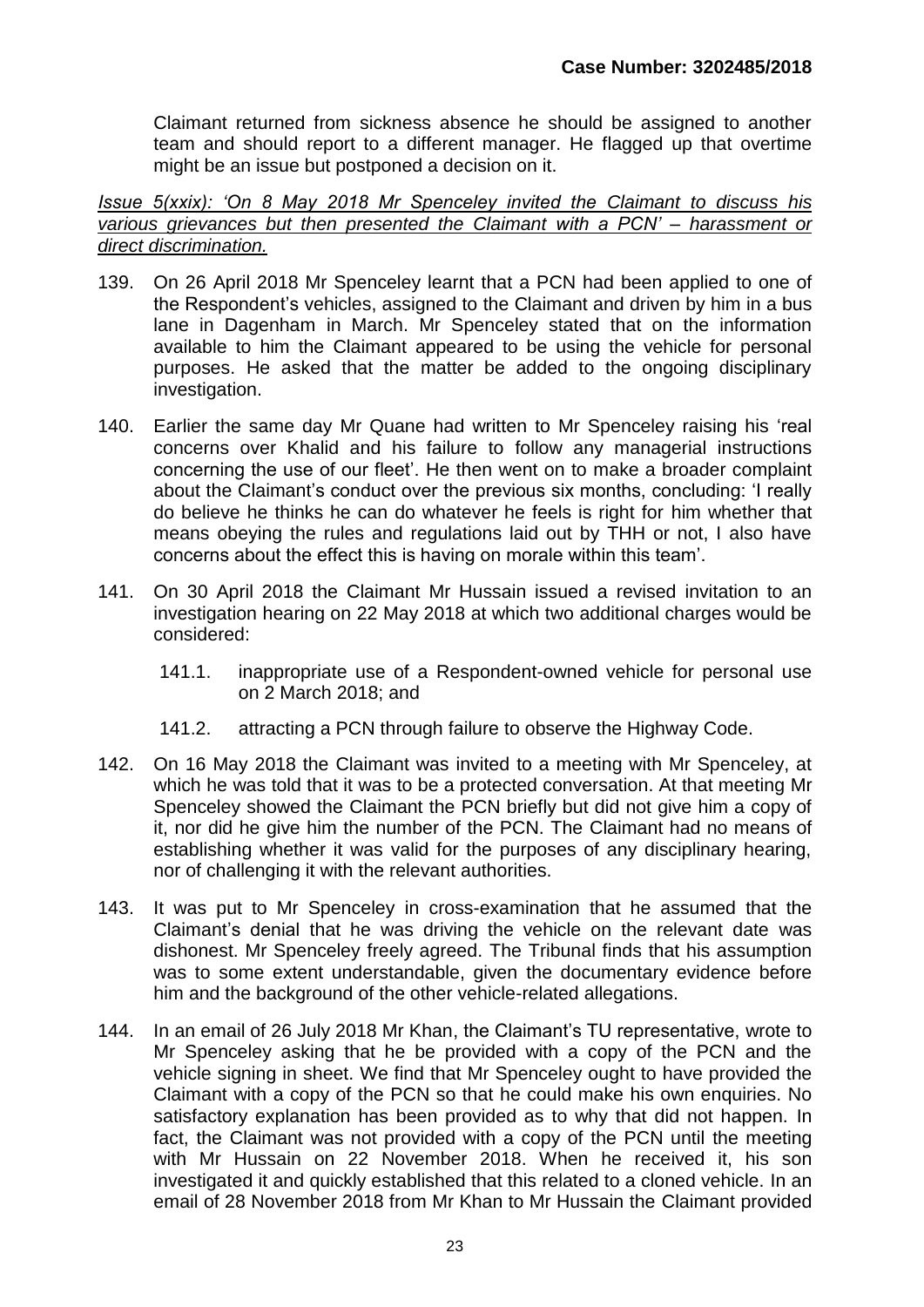evidence that the vehicle which had been issued with a PCN was a different vehicle from the one signed out to him.

#### Stay of the disciplinary proceedings

145. On 24 May 2018 the Claimant was invited to a disciplinary hearing in relation to the parking matters, scheduled to take place on 7 June 2018. By letter dated 24 May 2018 the Claimant's TU representative asked that the disciplinary proceedings be stayed pending the investigation of the Claimant's grievance. The Respondent agreed on 29 May 2018.

#### Grievance investigation

- 146. On 29 May 2018 the Claimant was notified that his grievance would be investigated by Mr Adam Coates, Head of Finance.
- 147. Mr Coates initially proposed to deal with the matter under the grievance procedure; after an objection from Mr Khan, he dealt with it under the Dignity at Work policy. The Tribunal finds that, given the nature of the allegations, it ought to have been obvious that this matter fell under the Dignity at Work policy.
- 148. Mr Coates wrote to the Claimant on 1 June 2018 inviting him to a meeting on 12 June 2018. In that letter he wrote: 'if you wish to call any witnesses or produce documents, you need to let us know five days in advance so that we can make arrangements for the meeting'. Mr Khan objected to this approach and the Tribunal agreed that the wording adopted by Mr Coates was more appropriate to a disciplinary process, in that it put the onus on the complainant to identify witnesses. An employee would not ordinarily be expected to call witnesses, or produce documents, at an initial investigatory meeting with him into his own grievance. He might be asked to identify any relevant witnesses at that meeting, whom the investigator would then contact independently. As for documents, again these might be identified at the same time and a timeframe set for the complainant to submit them. Mr Coates was charged with investigating the Claimant's complaints; there was an independent obligation on him to identify those witnesses who might be able to give relevant evidence. In the event, he spoke only to witnesses whom Mr Quane identified and the focus of his questions was primarily on the incident when Mr Quane was alleged to have shouted at the Claimant.
- 149. Also on 1 June 2018, before meeting the Claimant, Mr Coates wrote to Mr Quane inviting him to a meeting on 5 June 2018, advising him of the same right to call witnesses and produce documents. Mr Coates explained in crossexamination that: 'I met Mr Quane earlier because he was keen to meet to discuss.' The Tribunal finds that Mr Coates should have seen the Claimant first, in order properly to explore his allegations, before seeing Mr Quane.
- 150. Mr Quane had previously written to HR on 31 May 2018, asking Ms Kadir of HR to forward the Claimant's allegations to him. Ms Kadir replied that it would not be appropriate to do that but that Mr Coates would talk to him about the incidents which related to him. However, on 1 June 2018 Mr Coates emailed Mr Quane attaching a complete copy of the complaint writing: 'I believe that you need to see the entire document, as my reading of this is that you are being accused throughout, so I don't feel it appropriate to "redact" any of the complaint'.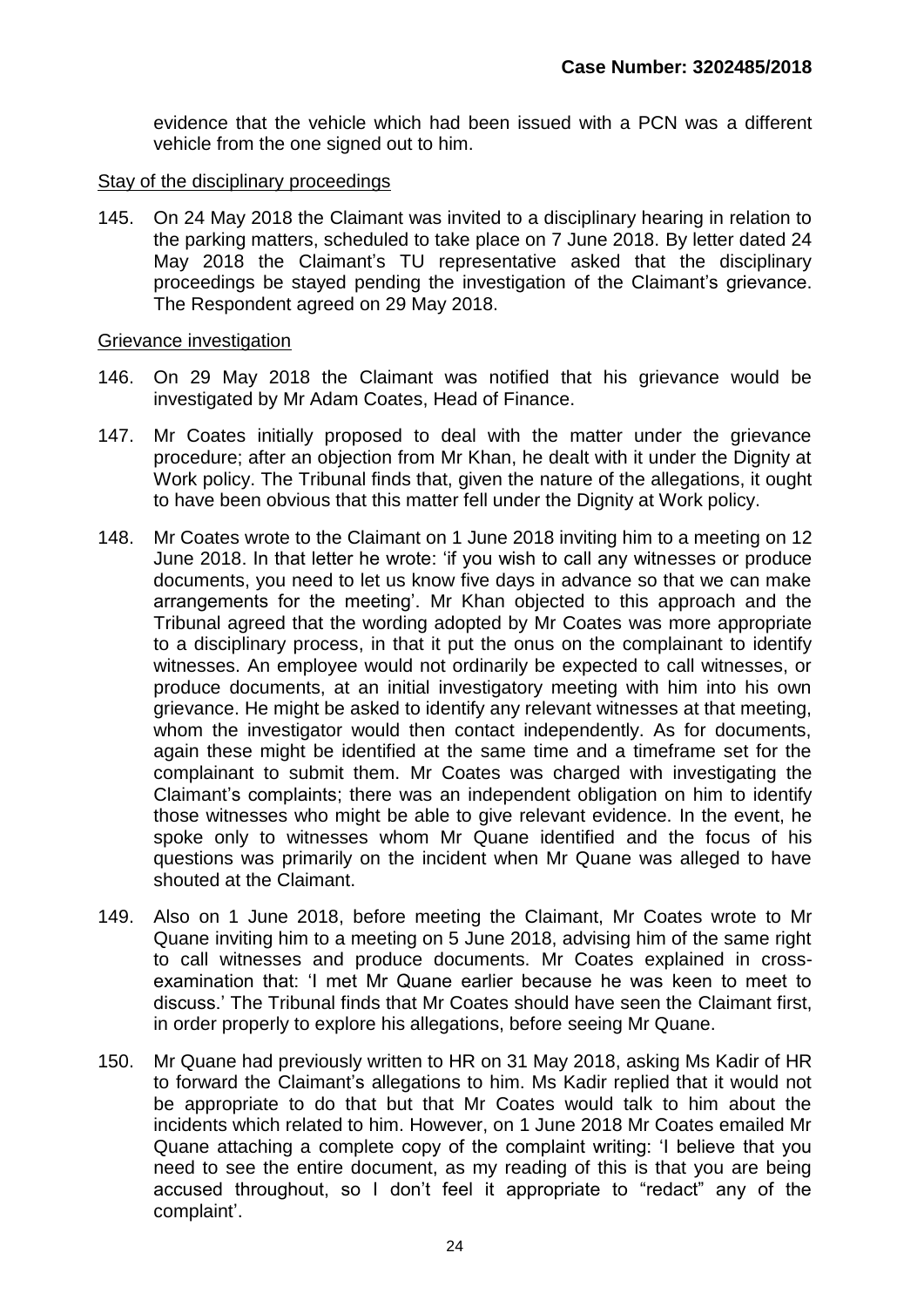- 151. The Tribunal finds that that was the wrong approach. Mr Coates should have summarised the allegations in a formal letter. We accept Ms Mallick's submission that, together with the decision to see Mr Quane before meeting with the Claimant, the effect was to give Mr Quane an inappropriate advantage in terms of preparing and marshalling his defence. We find that Mr Coates prioritised Mr Quane's wishes over considerations of fairness to the Claimant.
- 152. In preparation for the meeting with Mr Quane, Mr Coates prepared a series of questions in a pre-meeting agenda. It contains no reference to race or religion. Mr Coates took notes at the meeting, which are wholly unsatisfactory. They record Mr Quane's answers only in the most abbreviated fashion and only to a very limited number of the issues. According to the notes, there was no reference to questions of race or religion at the meeting. Given the serious nature of the grievance, Mr Coates should have been accompanied by a notetaker (as he was at his meetings with the Claimant). The position was even less satisfactory when it came to Mr Spenceley. Mr Coates met him as part of his investigation and took no notes at all. Mr Coates took a laissez-faire approach to his documentation of management witnesses, by contrast to his more rigorous documentation of his interactions with the Claimant. The Tribunal finds that this suggests partiality.
- 153. The Claimant attended an investigatory meeting on 12 June 2018 and a second meeting on 11 July 2018. At that meeting the Claimant specifically raised the fact that he had been singled out in relation to the parking issue. He produced photographs of others committing similar offences. He complained of being followed. The notes record Mr Coates observing: 'management need to demonstrate if action has been taken with other people as well'. In crossexamination he suggested that he followed up on this by interviewing Mr Holecko. Taken to the notes of that meeting he agreed he had not raised the issue with him. He volunteered that in retrospect he ought to have made enquiries of Mr Spenceley.
- 154. Nor is there any evidence that Mr Coates enquired as to whether any other team member had been disciplined for not signing in at the start of their break (in relation to the incident in October 2017). Although in dealing with the stolen van matter, he met Mr Resina to ask him about the shouting incident, he did not explore with him whether he was treated more favourably than the Claimant in relation to the fact that they had both had vehicles stolen, even though the Claimant had identified him as a comparator. He relied instead exclusively on Mr Quane's account.
- 155. With regard to the tipper truck incident, he accepted that he made no enquiries with anyone other than Mr Quane as to how clearances were usually conducted or whether anyone had ever been sent to conduct a clearance alone.
- 156. In short, Mr Coates made little or no attempt to establish, independently of Mr Quane, whether the Claimant had been treated less favourably than others and, if so, why. He did not raise questions of race or religion with anyone.

*Issue 5(xxx): 'On 8 July 2018 the Claimant was informed that he could not do overtime and ECO duties' – harassment and direct discrimination.*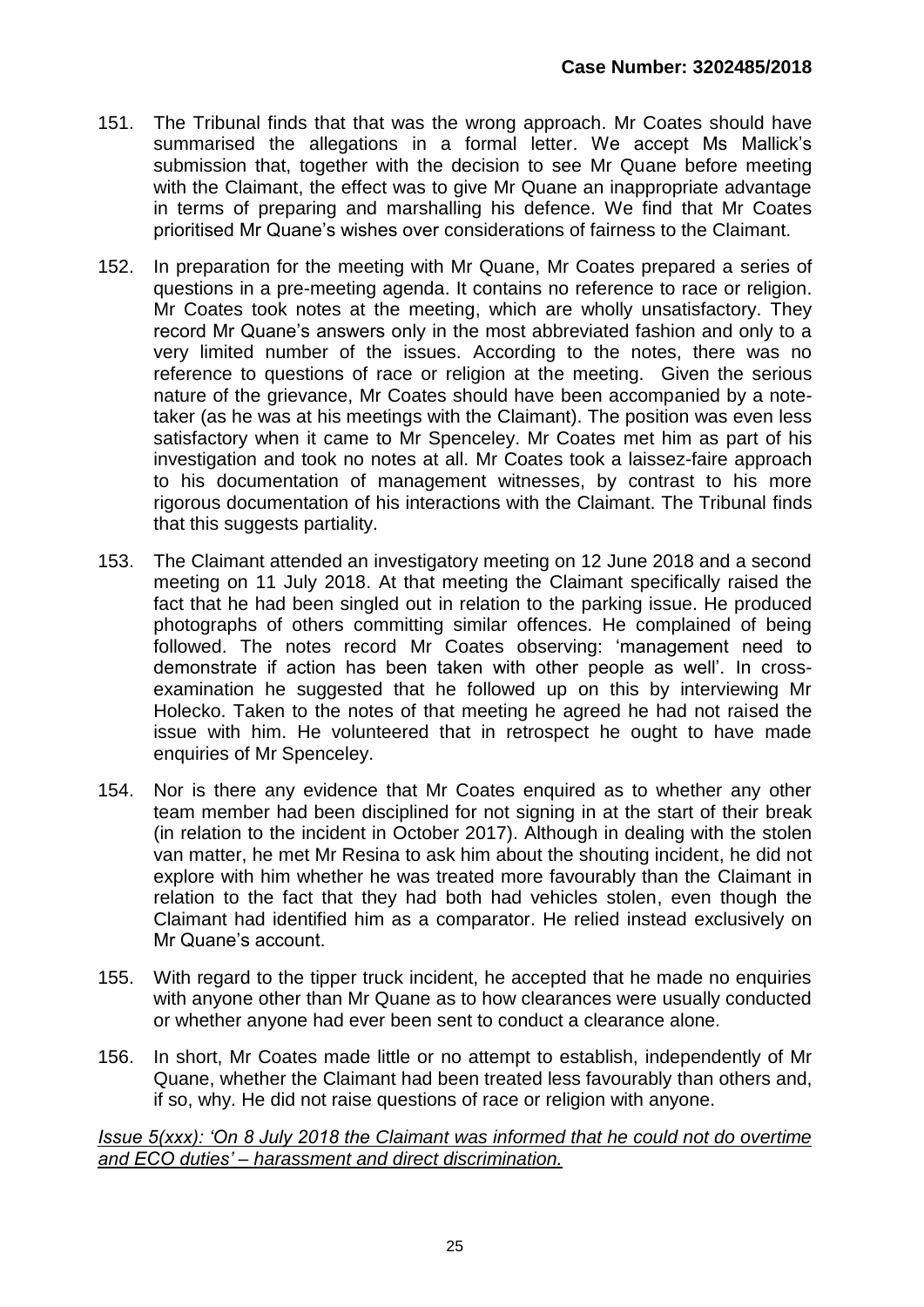- 157. On 6 July 2018 the Claimant returned to work. He was assigned to a caretaking team, rather than to the Support Team.
- 158. On 25 July 2018 Mr Keady informed the Claimant that he would not be entitled to participate in Overtime or Emergency Call-Out ('ECO') work pending the conclusion of the disciplinary investigation. Mr Spenceley took this decision. In a letter of 30 July 2018 he informed the Claimant that, if the Dagenham PCN matter was not upheld, the Claimant would be compensated for loss of earnings consequent on this decision.

*Issues 5(xxxi) and 9: 'On 14 September 2018 an inadequate grievance investigation report by Mr Coates in respect of the Claimant's Combatting Harassment and Discrimination complaint dated 27 April 2018' – harassment or direct discrimination and victimisation.*

- 159. Mr Coates provided the outcome of his investigation on 14 September 2018. It consists of a letter to the Claimant, summarising the outcome, with a report attached which provides a certain amount of further detail.
- 160. The letter is headed: 'Bullying and harassment grievance (Formal Meeting)'. It is striking that, even in the title, there is no mention of discrimination, race or religion. Nor is there anywhere in the letter, although there is reference to 'different treatment' at points. The first and only mention is in the attached report where, at para 3.2 Mr Coates writes that the Claimant's grievance alleged 'bullying and harassment, citing that this was due to his age, colour, race and religion'. There is no mention of these factors in Mr Coates's 'Key Findings' at para 6 or his 'Conclusion' at para 7.
- 161. Mr Coates upheld two aspects of the complaint.
	- 161.1. He found that Mr Quane had not followed HR procedure when issuing the Claimant with a warning on 3 October 2017: he should have described it as an 'oral warning' rather than a 'verbal warning'; and he should have mentioned the right of appeal. He directed that the warning be disregarded and removed from the Claimant's file.
	- 161.2. He found that Mr Quane failed to follow OH advice when the Claimant had a period of sickness absence. This allegation was partially upheld.
- 162. Despite heading one paragraph of his summary: 'that you are being victimised for parking on estates when other staff members do the same', Mr Coates ignored the question of whether other staff members did the same, both here and in the attached report at paras 5.26 to 5.29.
- 163. It was put to Mr Coates that he had investigated and concluded as he did because he did not want to make findings of discrimination against Mr Quane. Mr Coates replied that, while he accepted that there were flaws in his approach, he had approached it with the best intent.

*Issue 5(xxxii): 'JQ sent the photograph of Muslim Females covered in full traditional Islamic dress' – harassment or direct discrimination.*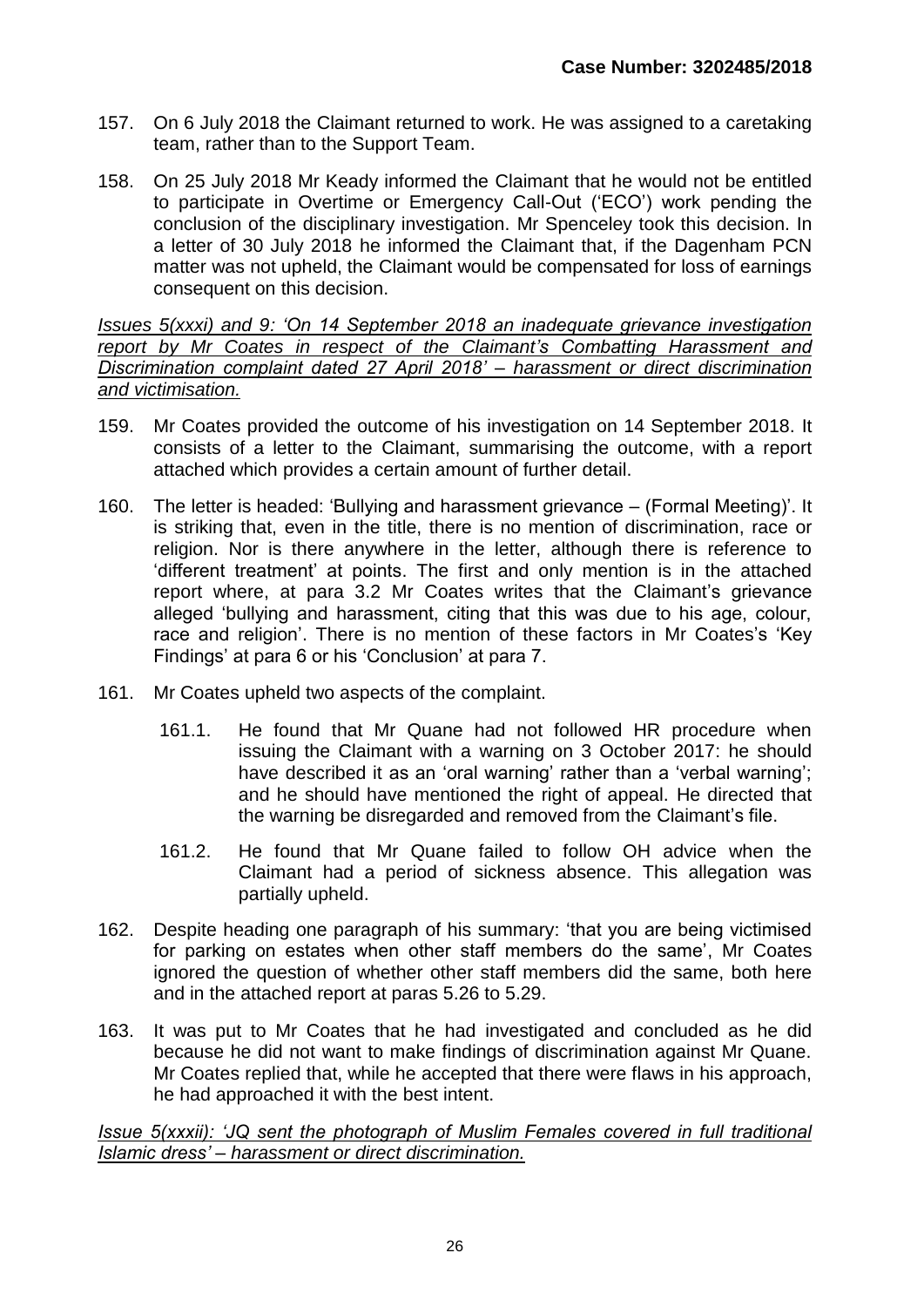- 164. On or around 28 September 0218 the Claimant appealed against the grievance outcome. He was invited to a hearing on 26 October 2018 which was conducted by Mr Davey.
- 165. At that hearing the Claimant disclosed the image of the Muslim schoolgirls, which Mr Quane had circulated through the WhatsApp group on 24 December 2016. The Claimant maintains that he did not see it at the time and only discovered it on 23 October 2018, three days before that hearing. The Tribunal does not accept that. We find that it is more likely than not that he saw the image when it was originally sent. Accordingly, if there was a detriment to him, it crystallised in 2016, not in 2018.
- 166. Mr Khan disclosed the image at the end of the appeal meeting. We reject the Respondent's case that he deliberately withheld it in order to ambush Mr Davey with it. On the contrary, we find that he tried to disclose it earlier in the meeting, along with other documents, but that Mr Davey did not permit him to do so. We accept Mr Davey's account that he not realise what the documents consisted of until a colleague who had been present at the meeting told him.
- 167. Once Mr Davey saw the image, he concluded that it should be referred to an external investigator. The decision was taken to instruct a company called ForestHR to carry out that investigation. The quality of that report was very poor but there are no separate allegations in respect of that process.
- 168. Mr Davey eventually produced his decision on the grievance appeal, which he rejected, by letter dated 1 March 2019. Again, there are no separate allegations before us in respect of his decision.

*Issue 5(xxxiii): 'R continuing with a factually false disciplinary until after 22 November 2018 when C discovered that the van that centred around the allegations did not belong to R' – harassment or direct discrimination.*

- 169. Mr Hussain is a Muslim. It was he who recommended disciplinary action in relation to the Dagenham PCN. The Claimant agreed in cross-examination that he was not alleging discrimination against Mr Hussain. His view was that the disciplinary action had been orchestrated by Mr Quane. We reject that contention.
- 170. The Tribunal has already found that there was material on the basis of which it was reasonable for the Respondent to treat this as a disciplinary matter. As soon as the Claimant produced evidence that the vehicle in question was cloned, the matter was dropped. The Tribunal finds that at no point did any of the Respondent's managers persist in an allegation which they knew to be false.

## **The law**

## Time limits

171. S.123(1)(a) EqA provides that a claim for race discrimination must be brought within three months, starting with the date of the act to which the complaint relates.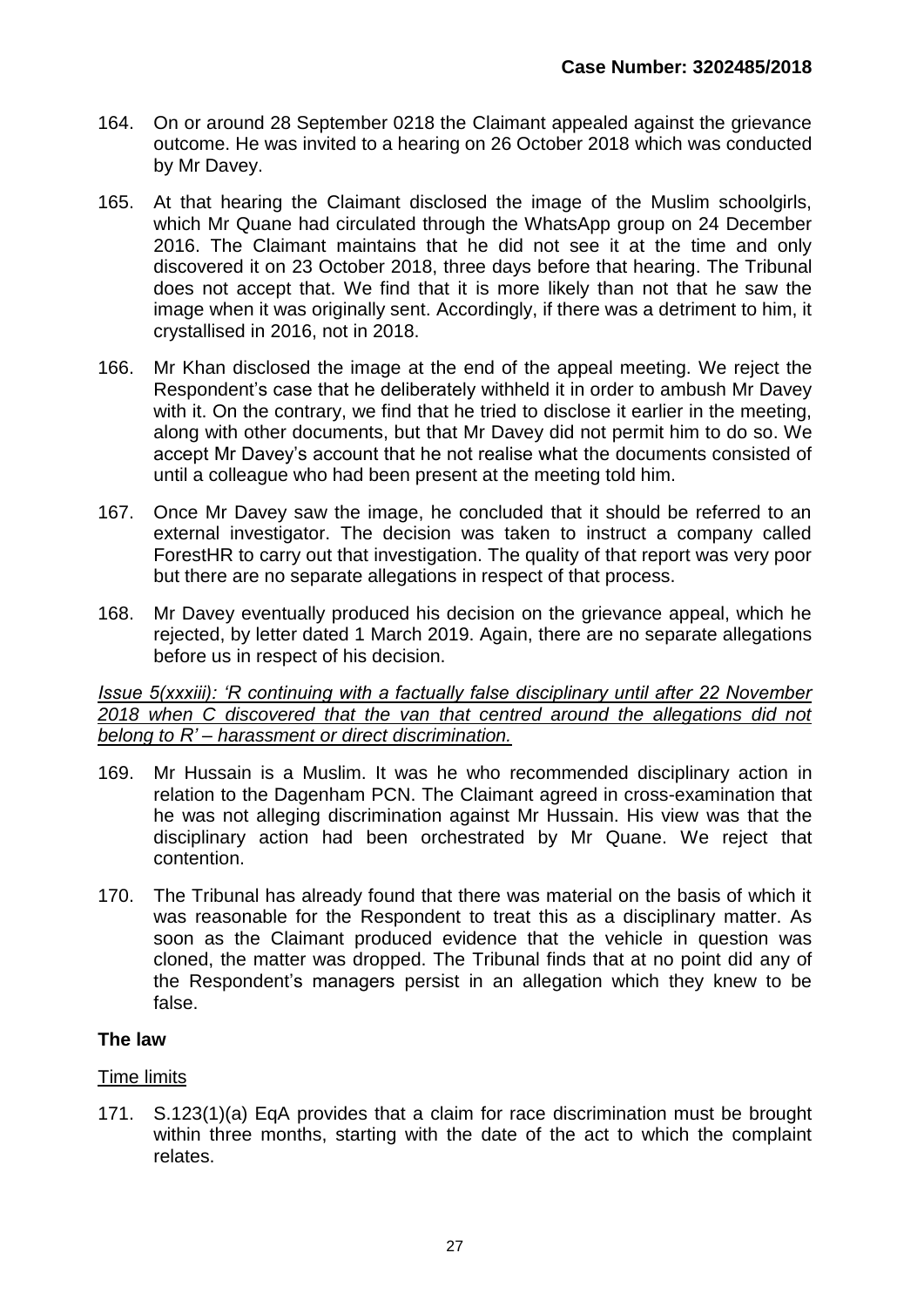- 172. S.123(3)(a) EqA provides that conduct extending over a period is to be treated as done at the end of the period. The leading authority on this provision is *Hendricks v Commissioner of Police of the Metropolis* [2003] ICR 530, in which the Court of Appeal held that Tribunals should not take too literal an approach to determining whether there has been conduct extending over a period: the focus should be on the substance of the complaint that the employer was responsible for an ongoing situation or a continuing state of affairs in which an employee was treated in a discriminatory manner.
- 173. The Tribunal may extend the three-month limitation period for discrimination claims under s.123(1)(b) EqA where it considers it just and equitable to do so. That is a very broad discretion. In exercising it, the Tribunal should have regard to all the relevant circumstances. They will usually include: the reason for the delay; whether the Claimant was aware of his rights to claim and/or of the time limits; whether he acted promptly when he became aware of his rights; the conduct of the employer; the length of the extension sought; the extent to which the cogency of the evidence has been affected by the delay; and the balance of prejudice (*Abertawe Bro Morgannwg University Local Health Board v Morgan* [2018] ICR 1194).
- 174. The fact that the Claimant was pursuing internal resolution by way of a grievance is a factor which may be taken into account, although it is not determinative (*Apelogun-Gabriels v London Borough of Lambeth* [2002] IRLR 116 at para 16).
- 175. Failure to provide a good excuse for the delay in bringing the relevant claim will not inevitably result in an extension of time being refused (*Rathakrishnan v Pizza Express (Restaurants) Ltd* [2016] IRLR 278 at para 16). There is no requirement for exceptional circumstances to justify an extension (*Pathan v South London Islamic Centre,* UKEAT/0312/13/DM at para 17).

## The burden of proof

176. In a discrimination case the employee is often faced with the difficulty of discharging the burden of proof in the absence of direct evidence on the issue of the causative link between the protected characteristics on which he relies and the discriminatory acts of which he complains. The Court of Appeal in *Anya v University of Oxford* [2001] ICR 847 (at paras 2, 9 and 11) held that the Tribunal must avoid adopting a 'fragmentary approach' and must consider the direct oral and documentary evidence available and what inferences may be drawn from all the primary facts. Those primary facts may include not only the acts which form the subject matter of the complaint but also other acts alleged by the applicant to constitute evidence pointing to a prohibited ground for the alleged discriminatory act or decision. The function of the Tribunal is twofold: first, to establish what the facts were on the various incidents alleged by the Claimant; and, secondly, to decide whether the Tribunal might legitimately infer from all those facts, as well as from all the other circumstances of the case, that there was a prohibited ground for the acts of discrimination complained of. In order to give effect to the legislation, the Tribunal should consider indicators from a time before or after the particular decision which may demonstrate that an ostensibly fair-minded decision was, or equally was not, affected by unlawful factors.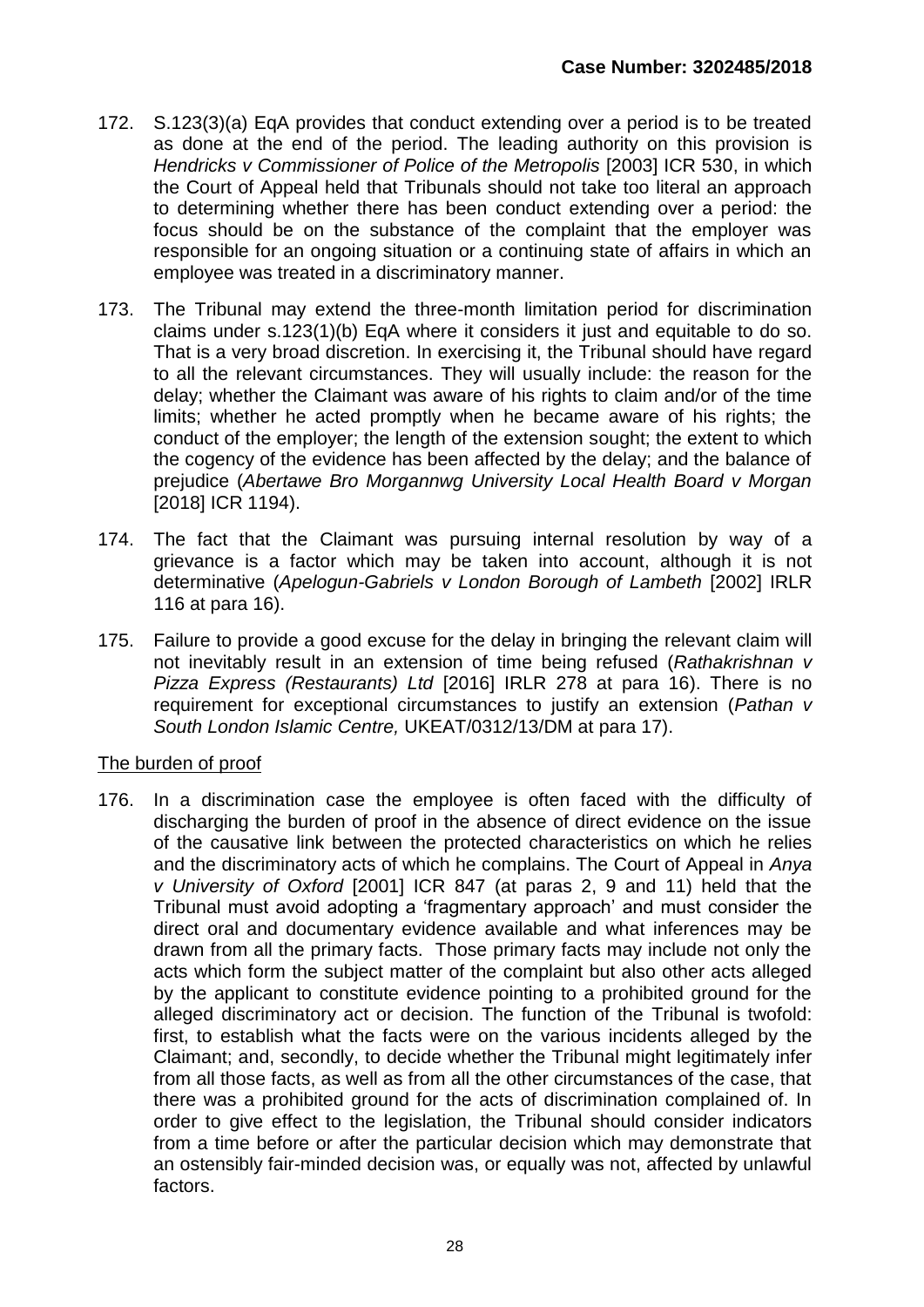177. The burden of proof provisions are contained in s.136(1)-(3) EqA:

**(1) This section applies to any proceedings relating to a contravention of this Act.**

**(2) If there are facts from which the court could decide, in the absence of any other explanation, that a person (A) contravened the provision concerned, the court must hold that the contravention occurred.**

**(3) But subsection (2) does not apply if A shows that A did not contravene the provision.**

178. In *Igen v Wong* [2005] ICR 931 the Court of Appeal provided the following guidance which, although it refers to the Sex Discrimination Act 1975, applies equally to the EqA:

> **'(1) Pursuant to [section 63A](http://login.westlaw.co.uk/maf/wluk/app/document?src=doc&linktype=ref&context=26&crumb-action=replace&docguid=I6F583C10E44911DA8D70A0E70A78ED65) of the 1975 Act, it is for the Claimant who complains of sex discrimination to prove on the balance of probabilities facts from which the Tribunal could conclude, in the absence of an adequate explanation, that the employer has committed an act of discrimination against the Claimant which is unlawful by virtue of Part 2, or which, by virtue of section 41 or [section 42](http://login.westlaw.co.uk/maf/wluk/app/document?src=doc&linktype=ref&context=26&crumb-action=replace&docguid=I6F44DB20E44911DA8D70A0E70A78ED65) of the 1975 Act, is to be treated as having been committed against the Claimant. These are referred to below as "such facts".**

**(2) If the Claimant does not prove such facts he or she will fail.**

**(3) It is important to bear in mind in deciding whether the Claimant has proved such facts that it is unusual to find direct evidence of sex discrimination. Few employers would be prepared to admit such discrimination, even to themselves. In some cases the discrimination will not be an intention but merely based on the assumption that "he or she would not have fitted in".**

**(4) In deciding whether the Claimant has proved such facts, it is important to remember that the outcome at this stage of the analysis by the Tribunal will therefore usually depend on what inferences it is proper to draw from the primary facts found by the Tribunal.**

**(5) It is important to note the word "could" in section 63A(2). At this stage the Tribunal does not have to reach a definitive determination that such facts would lead it to the conclusion that there was an act of unlawful discrimination. At this stage a Tribunal is looking at the primary facts before it to see what inferences of secondary fact could be drawn from them.**

**(6) In considering what inferences or conclusions can be drawn from the primary facts, the Tribunal must assume that there is no adequate explanation for those facts.**

**(7) These inferences can include, in appropriate cases, any inferences that it is just and equitable to draw in accordance with [section 74\(2\)\(b\)](http://login.westlaw.co.uk/maf/wluk/app/document?src=doc&linktype=ref&context=26&crumb-action=replace&docguid=I5A37C1C0E44911DA8D70A0E70A78ED65) of the 1975 Act from an evasive or equivocal reply to a questionnaire or any other questions that fall within section 74(2) of the 1975 Act.**

**(8) Likewise, the Tribunal must decide whether any provision of any relevant code of practice is relevant and, if so, take it into account in determining such facts pursuant to [section 56A\(10\)](http://login.westlaw.co.uk/maf/wluk/app/document?src=doc&linktype=ref&context=26&crumb-action=replace&docguid=IFA924880E44811DA8D70A0E70A78ED65) of the 1975 Act. This means that inferences may also be drawn from any failure to comply with any relevant code of practice.**

**(9) Where the Claimant has proved facts from which conclusions could be drawn that the employer has treated the Claimant less favourably on the ground of sex, then the burden of proof moves to the employer.**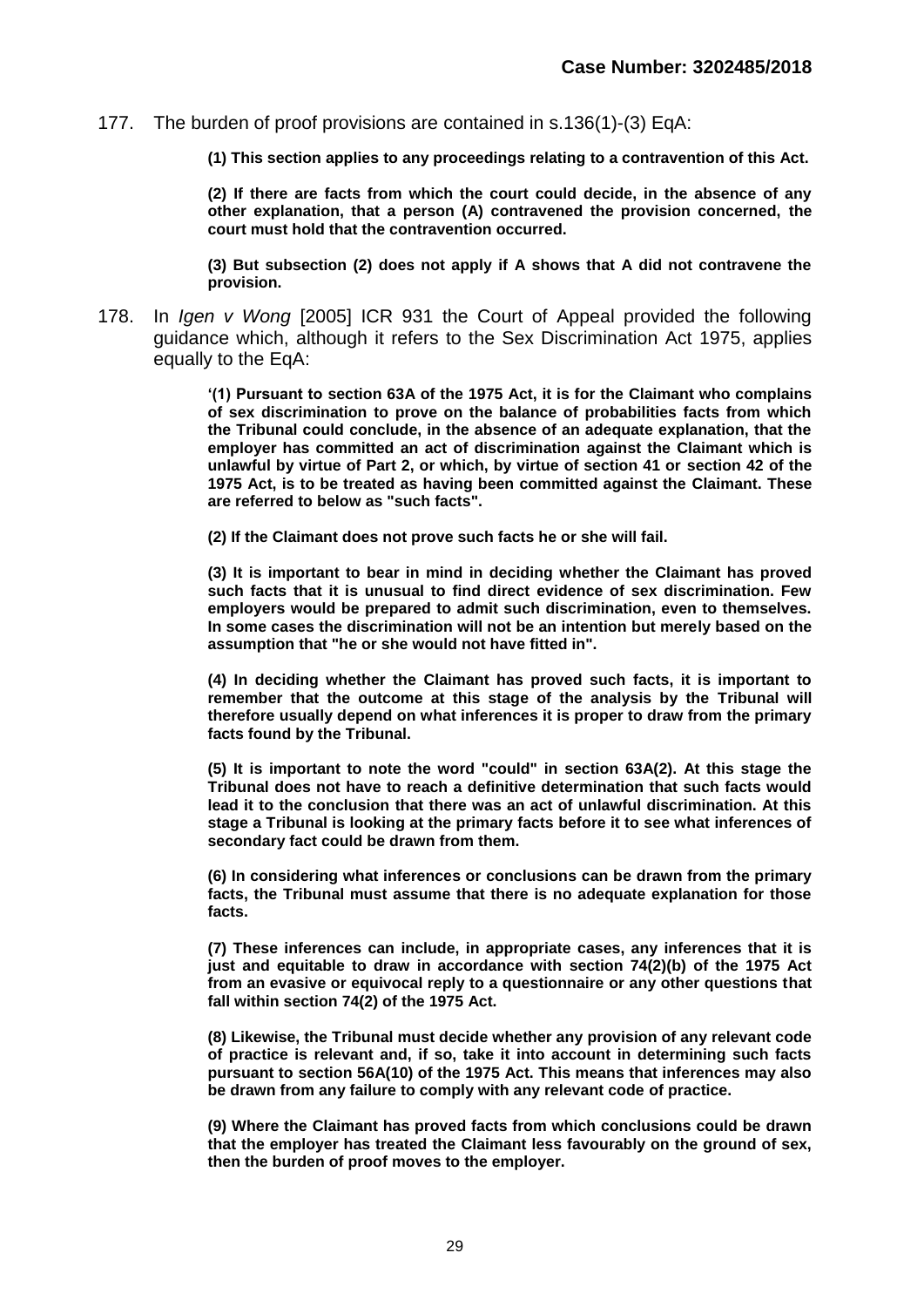**(10) It is then for the employer to prove that he did not commit, or as the case may be, is not to be treated as having committed, that act.**

**(11) To discharge that burden it is necessary for the employer to prove, on the balance of probabilities, that the treatment was in no sense whatsoever on the grounds of sex, since "no discrimination whatsoever" is compatible with the Burden of Proof Directive.**

**(12) That requires a Tribunal to assess not merely whether the employer has proved an explanation for the facts from which such inferences can be drawn, but further that it is adequate to discharge the burden of proof on the balance of probabilities that sex was not a ground for the treatment in question.**

**(13) Since the facts necessary to prove an explanation would normally be in the possession of the Respondent, a Tribunal would normally expect cogent evidence to discharge that burden of proof. In particular, the Tribunal will need to examine carefully explanations for failure to deal with the questionnaire procedure and/or code of practice.'**

179. In *Madarassy v Nomura International plc* [2007] IRLR 246 Mummery LJ held (at para 57) that 'could conclude' [The EqA uses the words "could decide", but the meaning is the same] meant:

> **'[…] that "a reasonable Tribunal could properly conclude" from all the evidence before it'.**

180. Mummery LJ went on to say:

**'This would include evidence adduced by the complainant in support of the allegations of [in that case] sex discrimination, such as evidence of a difference in status, a difference in treatment and the reason for the differential treatment. It would also include evidence adduced by the Respondent contesting the complaint. Subject only to the statutory "absence of an adequate explanation" at this stage (which I shall discuss later), the Tribunal would need to consider all the evidence relevant to the discrimination complaint; for example, evidence as to whether the act complained of occurred at all; evidence as to the actual comparators relied on by the complainant to prove less favourable treatment; evidence as to whether the comparisons being made by the complainant were of like with like as required by section 5(3) of the 1975 Act; and available evidence of the reasons for the differential treatment.'**

181. A mere difference of treatment is not enough to shift the burden of proof, something more is required: *Madarassy* per Mummery LJ at para 56:

> **'The bare facts of a difference in status and a difference in treatment only indicate a possibility of discrimination. They are not, without more, sufficient material from which a Tribunal 'could conclude' that, on the balance of probabilities, the Respondent had committed an unlawful act of discrimination.'**

182. However, as Sedley LJ observed in *Deman v Commission for Equality and Human Rights* [2010] EWCA Civ 1279 (at para 19):

> **'the "more" which is needed to create a claim requiring an answer need not be a great deal. In some instances it will be furnished by non-response, or an evasive or untruthful answer, to a statutory questionnaire. In other instances it may be furnished by the context in which the act has allegedly occurred.'**

#### Harassment related to race

183. Harassment related to race is defined by s.26 EqA, which provides, so far as relevant: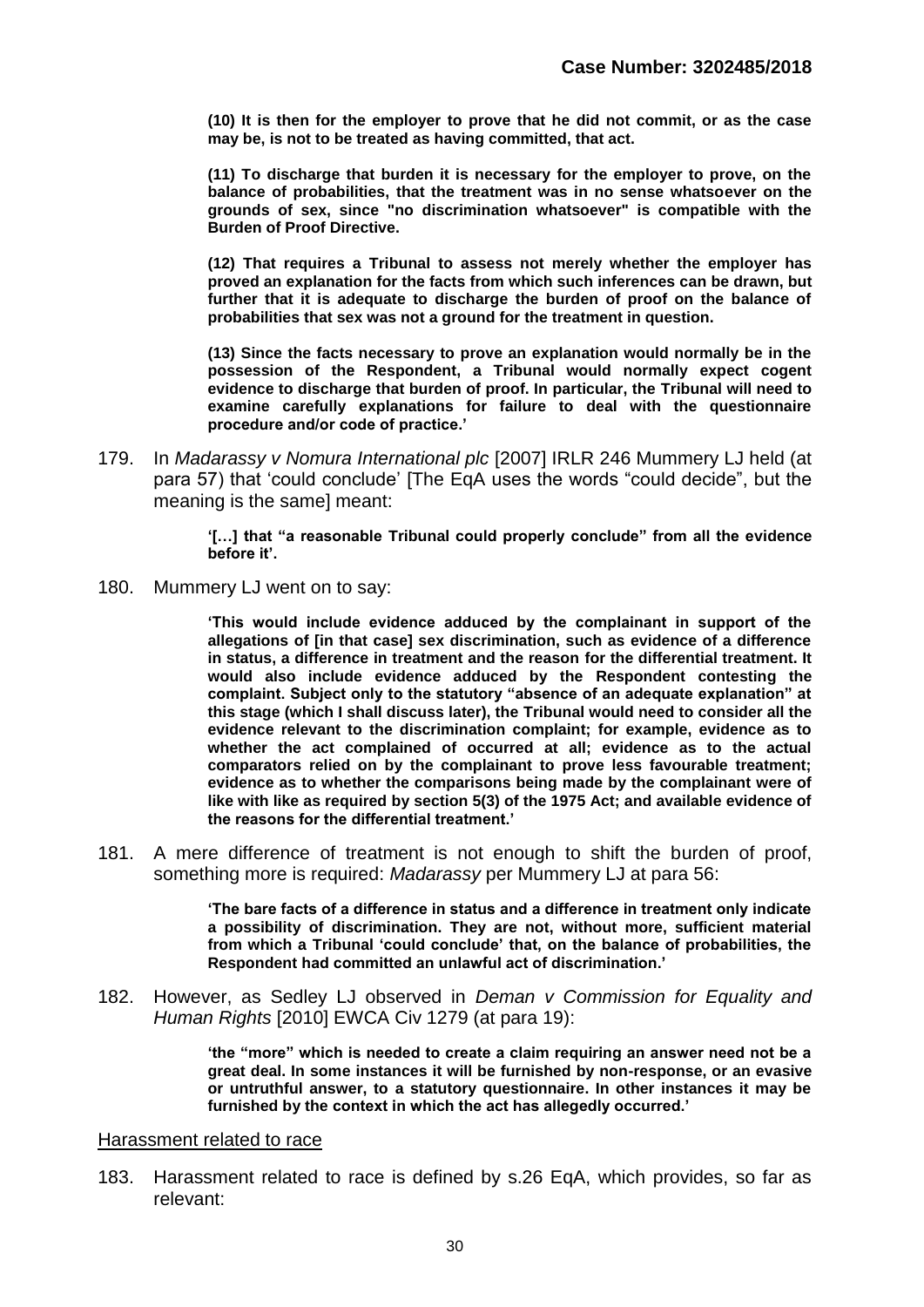**(1) A person (A) harasses another (B) if-**

**(a) A engages in unwanted conduct related to a relevant protected characteristic, and**

**(b) the conduct has the purpose or effect of—**

**(i) violating B's dignity, or**

**(ii) creating an intimidating, hostile, degrading, humiliating or offensive environment for B.**

**…**

**(4) In deciding whether conduct has the effect referred to in subsection (1)(b), each of the following must be taken into account—**

**(a) the perception of B;**

- **(b) the other circumstances of the case;**
- **(c) whether it is reasonable for the conduct to have that effect.**

**(5)The relevant protected characteristics are—**

**… race**

**… religion**

**...**

- 184. The use of the wording 'unwanted conduct *related to* a relevant protected characteristic' was intended to ensure that the definition covered cases where the acts complained of were associated with the prescribed factor as well as those where they were caused by it. It is a broader test than that which applies in a claim of direct discrimination (*Unite the Union v Nailard* [2018] IRLR 730).
- 185. The test for whether conduct achieved the requisite degree of seriousness to amount to harassment was considered by the EAT in *Richmond Pharmacology v Dhaliwal* [2009] IRLR 336 (at para 22):

**'We accept that not every racially slanted adverse comment or conduct may constitute the violation of a person's dignity. Dignity is not necessarily violated by things said or done which are trivial or transitory, particularly if it should have been clear that any offence was unintended. While it is very important that employers, and Tribunals, are sensitive to the hurt that can be caused by racially offensive comments or conduct (or indeed comments or conduct on other grounds covered by the cognate legislation to which we have referred), it is also important not to encourage a culture of hypersensitivity or the imposition of legal liability in respect of every unfortunate phrase.'**

186. Elias LJ in *Land Registry v Grant* [2011] ICR 1390 (at para 47) held that sufficient seriousness should be accorded to the terms 'violation of dignity' and 'intimidating, hostile, degrading, humiliating or offensive environment'.

> **'Tribunals must not cheapen the significance of these words. They are an important control to prevent trivial acts causing minor upsets being caught by the concept of harassment.'**

187. He further held (at para 13):

**'When assessing the effect of a remark, the context in which it is given is always highly material. Everyday experience tells us that a humorous remark between friends may have a very different effect than exactly the same words spoken vindictively by a hostile speaker. It is not importing intent into the concept of effect to say that intent will generally be relevant to assessing effect. It will also be relevant to deciding whether the response of the alleged victim is reasonable.'**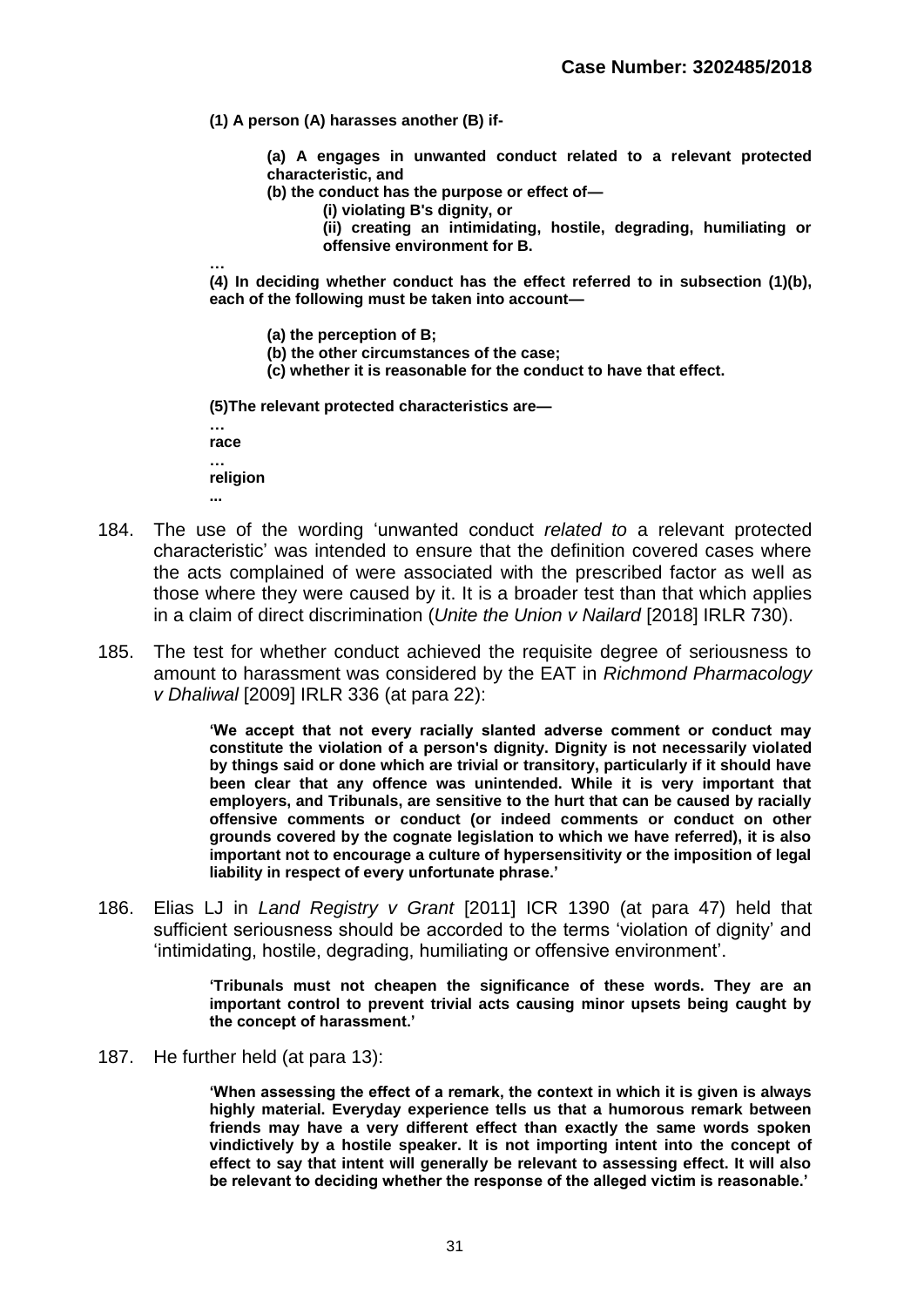## The relationship between harassment and other forms of discrimination

188. [S.212\(1\) EqA](https://uk.practicallaw.thomsonreuters.com/Link/Document/FullText?findType=Y&serNum=0350675354&pubNum=121177&originatingDoc=IB67540609A7811E7AEADDD151F2485E2&refType=UL&originationContext=document&transitionType=CommentaryUKLink&contextData=(sc.Category)) provides that the concept of 'detriment' does not include conduct that amounts to harassment. Thus, a Claimant cannot succeed in a claim of both harassment and direct discrimination in respect of the same conduct. Nor can a claimant succeed in a claim of both harassment and victimisation in respect of the same conduct: a finding of victimisation under s.27 EqA necessarily involves a finding of detriment. However, there is nothing in the statutory language to prevent him from advancing claims in respect of the same conduct by reference to these causes of action in the alternative.

#### Direct discrimination because of race

189. S.13(1) EqA provides:

**A person (A) discriminates against another (B) if, because of a protected characteristic, A treats B less favourably than A treats or would treat others.**

- 190. The conventional approach to considering whether there has been direct discrimination is a two-stage approach: considering first whether there has been less favourable treatment by reference to a real or hypothetical comparator; and secondly going on to consider whether that treatment is because of the protected characteristic, here race/religion.
- 191. More recently, the EAT has encouraged Tribunals to address both stages by considering a single question: the 'reason why' the employer did the act or acts alleged to be discriminatory. Was it on the prohibited ground or was it for some other reason? This approach does not require the construction of a hypothetical comparator: see the comments of Underhill J in *Martin v Devonshires Solicitors* [2011] ICR 352 at para 30.
- 192. In *Reynolds v CLFIS (UK) Ltd* [2015] ICR 1010, the Court of Appeal confirmed that a 'composite approach' to an allegation of discrimination is unacceptable in principle: the employee who did the act complained of must himself have been motivated by the protected characteristic (para 36).
- 193. The Court of Appeal in *[Coyne v Home Office](https://uk.practicallaw.thomsonreuters.com/Link/Document/FullText?findType=Y&serNum=2000454266&pubNum=4740&originatingDoc=IB30D0F209A7811E7AEADDD151F2485E2&refType=UC&originationContext=document&transitionType=CommentaryUKLink&contextData=(sc.Category))* [2000] ICR 1443 makes clear that the employer will not be guilty of discrimination if an inadequate response to a grievance was demonstrably unrelated to the relevant protected characteristic of the Claimant.
- 194. It is an essential element of a direct discrimination claim that the less favourable treatment must give rise to a detriment (s.39(2)(d) EqA). There is a detriment if 'a reasonable worker would or might take the view that [the treatment was] in all the circumstances to his detriment': see per Lord Hope of Craighead in *[Shamoon v Chief Constable of the Royal Ulster Constabulary](http://login.westlaw.co.uk/maf/wluk/app/document?src=doc&linktype=ref&&context=7&crumb-action=replace&docguid=IA0663AD1E42811DA8FC2A0F0355337E9)* [2003] ICR 337 (at para 35). An unjustified sense of grievance does not fall into that category.

#### **Victimisation**

- 195. S.27 Equality Act 2010 ('EqA') provides as follows:
	- **(1) A person (A) victimises another person (B) if A subjects B to a detriment because—**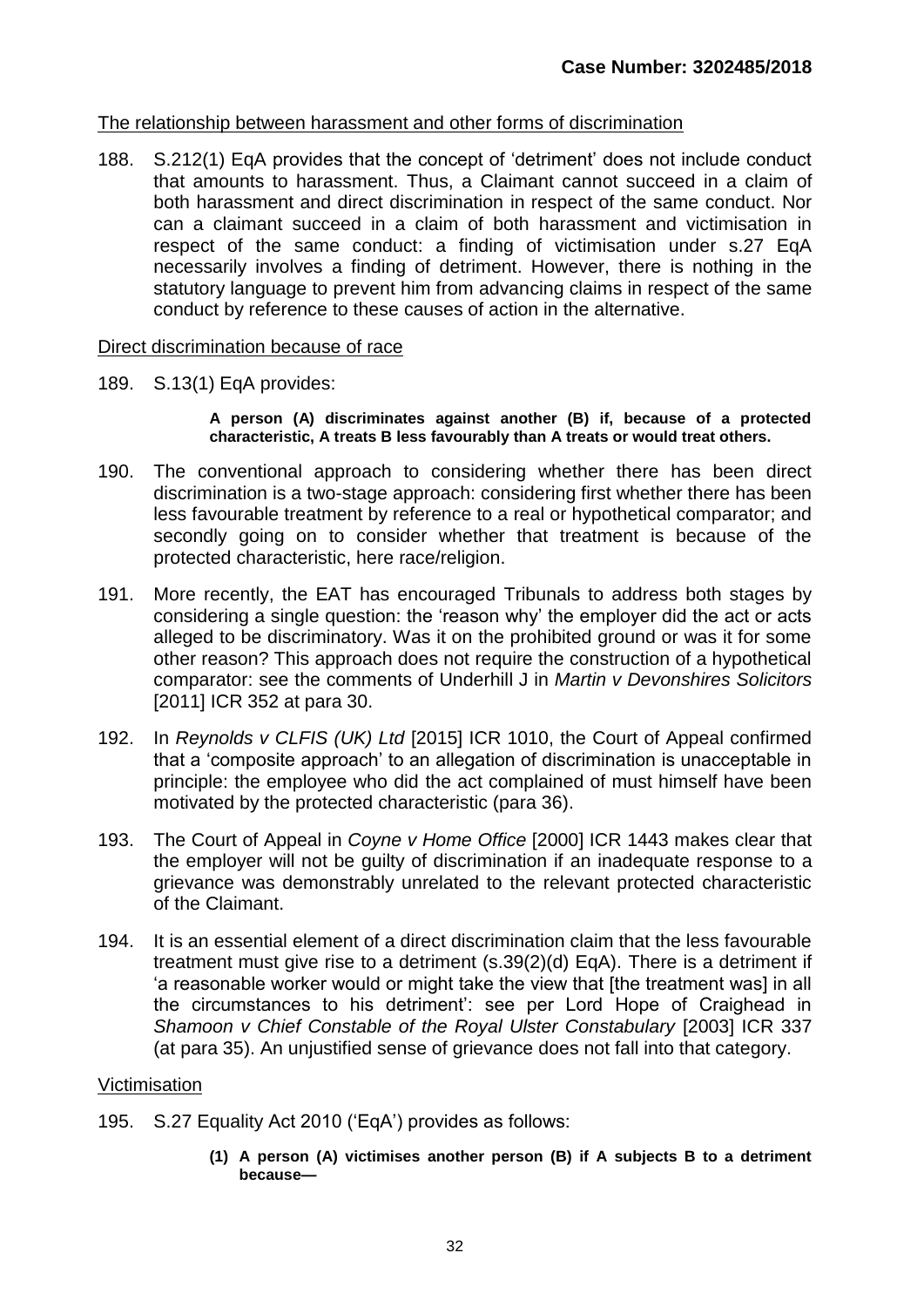- **(a) B does a protected act, or**
- **(b) A believes that B has done, or may do, a protected act.**
- **(2) Each of the following is a protected act—**
	- **(a) bringing proceedings under this Act;**
	- **(b) giving evidence or information in connection with proceedings under this Act;**
	- **(c) doing any other thing for the purposes of or in connection with this Act;**
	- **(d) making an allegation (whether or not express) that A or another person has contravened this Act.**
- 196. The test of causation in a victimisation complaint is whether the relevant decision was materially influenced by the doing of a protected act. This is not a 'but for' test, it is a subjective test. The focus is on the 'reason why' the alleged discriminator acted as he did (*West Yorkshire Police v Khan* [2001] IRLR 830).

#### **Submissions**

197. Both representatives provided helpful skeleton arguments and supplemented them with oral submissions. We have had regard to those submissions in reaching our conclusions and have referred to them in context, both above and below. For reasons of space we do not summarise them here.

#### **Conclusion: Mr Quane**

#### Allegations relating to Mr Quane rejected by the Tribunal

**…**

- 198. The Tribunal did not approach the allegations against Mr Quane uncritically merely because he did not attend to give evidence. We unanimously reject a number of them on the facts, because we have been persuaded on the balance of probabilities, either by indirect evidence or because we have rejected the Claimant's evidence, that the events did not occur as described and/or did not occur for a proscribed reason.
	- 198.1. Issue 5(i), paras 47-51 above: the appointment of Doey Payne as deputy team leader. On our findings we conclude that, although the appointment occurred, the treatment was not unwanted, alternatively the Claimant was not subjected to a detriment because of it. Moreover, there is no evidence that the decision was related to/because of race or religion. Insofar as there was any lack of transparency in the appointment, the white British, non-Muslim team members were equally disadvantaged.
	- 198.2. Issue 5(vi), para 52 above: Mr Quane reprimanding the Claimant for using his work email for a personal purpose. Insofar as this was an allegation of discrimination, it was barely pursued in closing submissions by Ms Mallick. In any event, we have found that there was a straightforward, non-discriminatory reason for the treatment.
	- 198.3. Issue 5(viii), paras 53-56 above: the allegation that Mr Quane shouted at the Claimant in front of colleagues in April 2017. We have found that this incident did not occur as alleged.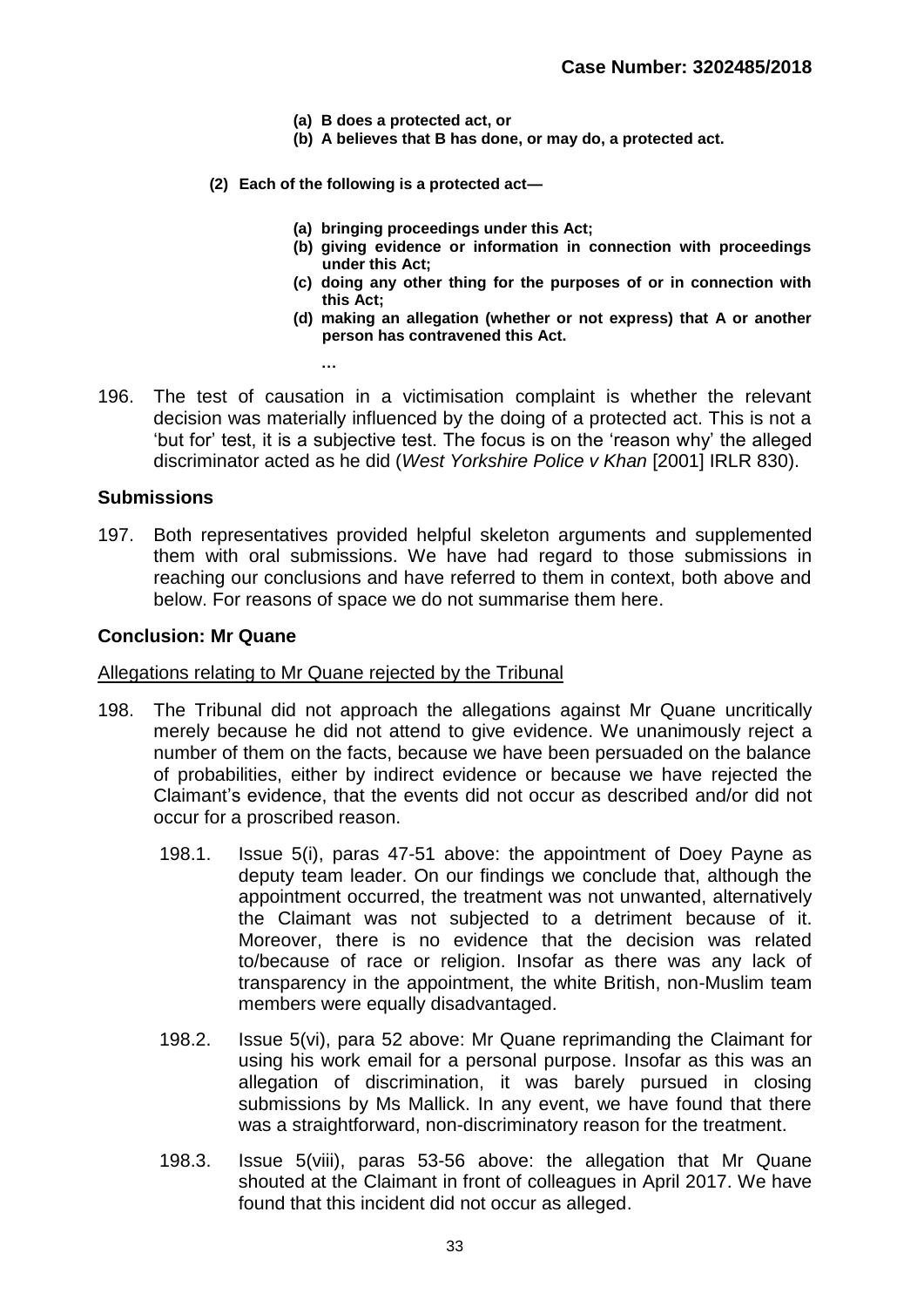- 198.4. Issue 5(xiii) and (xv), paras 70-73 above: Mr Quane's response to the Claimant's sickness absence in November 2017. These were entirely innocent letters, written for administrative, non-discriminatory purposes.
- 198.5. Issue 5(xvi), para 74 above: the allegation that Mr Quane breached the Claimant's confidentiality was not pursued.
- 198.6. Issue 5(xix), paras 90-97 above: we have found that there was a sound, non-discriminatory basis for Mr Quane's original allegation that the Claimant had parked in a bay without a valid permit.
- 198.7. Issues 5(xxi) and (xxii), paras 117-123: instructing the Claimant to carry out rubbish clearance as a single officer. We have found that there was nothing improper in that original instruction.
- 199. These allegations will play no further part in the Tribunal's Judgment.

#### The circulation of the image of Muslim schoolgirls by Mr Quane in December 2016

- 200. We first considered Mr Quane's circulating the photograph of Muslim women in full traditional Islamic dress with the message 'Khalid school photo he's  $4<sup>th</sup>$  from the right' in December 2016 (Issue 5(xxxii), paras 164-168 above).
- 201. We unanimously conclude that the image/text was explicitly 'related to' the Claimant's religion for the purposes of the Claimant's harassment claim.
- 202. The Judge and Mrs Berry find that this was unwanted conduct and accept that, having regard to the Claimant's perception, it had the effect of creating a hostile and offensive environment for him. We further find that it was objectively reasonable for the conduct to be regarded as having that effect. It was Islamophobic and explicitly targeted at him. We do not consider the fact that the Claimant circulated pornographic images within the WhatsApp group rendered it unreasonable for the circulation of the Islamophobic image to be regarded by him as offensive. Although by doing so he contributed to a culture which others (including the Tribunal) would find offensive, there was no evidence before us that anyone within the WhatsApp group found the pornographic material offensive. The fact that pornographic material appeared to be generally tolerated, including by the Claimant, did not lead us to the conclusion that he ought reasonably to have tolerated racist material. We are not surprised that the Claimant did not complain about the message at the time. We accept the Claimant's explanation that he feared that a challenge to Mr Quane's conduct might provoke retaliation and put his job at risk.
- 203. Ms Long disagrees. Dealing first with the question of whether the material crosses the high threshold required for harassment, and having regard to the guidance in *Land Registry v Grant* referred to above*,* she considers that the context in which the image/text was sent is crucial. That context was one in which discriminatory material which others (including the Tribunal) would regard as highly offensive was regarded as humorous by the willing participants in the group, of whom the Claimant was one. In her view, the fact that he continued to participate in the group long after the image was sent fatally undermines his assertion that he was subjectively offended by it at the time; she thinks it more likely that he deployed it tactically when he thought it might assist him in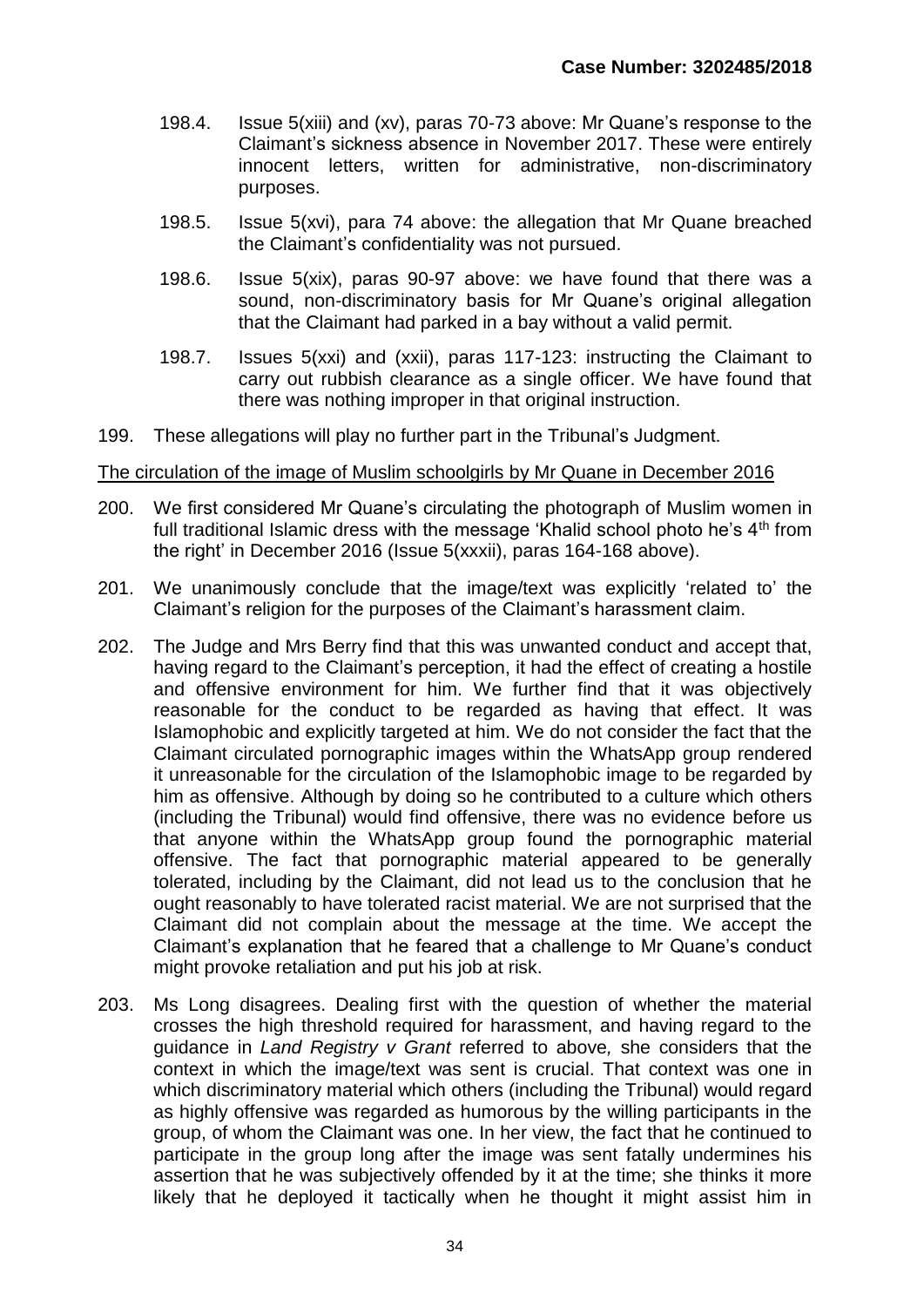resisting the disciplinary charges against him. If she is wrong about that, she finds that it was not objectively reasonable for the Claimant to be offended by this image when he so willingly contributed to a discriminatory environment by his own conduct.

#### Other unwanted conduct by Mr Quane

- 204. We turn then to the allegations against Mr Quane in respect of other matters where we have made findings adverse to him. The Tribunal is mindful of the danger of adopting a fragmentary approach to a series of individual allegations over an extended period. Accordingly, we considered the adverse conduct to which we have found Mr Quane subjected the Claimant as a whole.
	- 204.1. Enquiring into the Claimant's timekeeping on 2 October 2017 and issuing a warning (Issue 5(ix) and Issue 5(x), paras 57-60 above).
	- 204.2. Not carrying out the Claimant's PDR at a one-to-one meeting in November 2017; and
	- 204.3. instructing Mr Payne to approach the Claimant about his PDR; and
	- 204.4. stating in the Claimant's PDR that his colleagues did not want to work with him; and
	- 204.5. stating in the PDR that he found the Claimant's body language was poor (Issues 5(ii), (iii), (iv) and (xii), paras 61-65 above).
	- 204.6. Mr Quane's highly critical response to the Claimant's reporting of the stolen van; and
	- 204.7. his highly critical treatment of the Claimant over the completion of insurance forms in relation to the stolen van in January 2018 (Issue 5(xvii) and (xviii), paras 75-89 above).
	- 204.8. Mr Quane's actions after his initial discovery of the Claimant's alleged misuse of a parking permit: telling Mr Le to instruct NSL to enforce a parking ticket; tasking Mr Payne with monitoring the Claimant's parking of his vehicle; putting pressure on management to remove the Claimant from his team; and instructing Mr Payne to provide further evidence against the Claimant (Issue 5(xxiii), paras 90-112 above).
	- 204.9. Failing to carry out the OH recommendations in February 2018 (Issue 5(xx), paras 113-116 above).
	- 204.10. Challenging the Claimant's honesty with regard to a claim for personal injury (Issue 5(xxviii), paras 132-134 above).
- 205. We unanimously find that each of these matters amounted to unwanted conduct which, cumulatively, amounted to a course of unwanted conduct. We further accept the Claimant's evidence that the conduct was unwelcome to him.

Was the unwanted conduct done with the purpose of creating a hostile working environment for the Claimant; alternatively did it have that effect?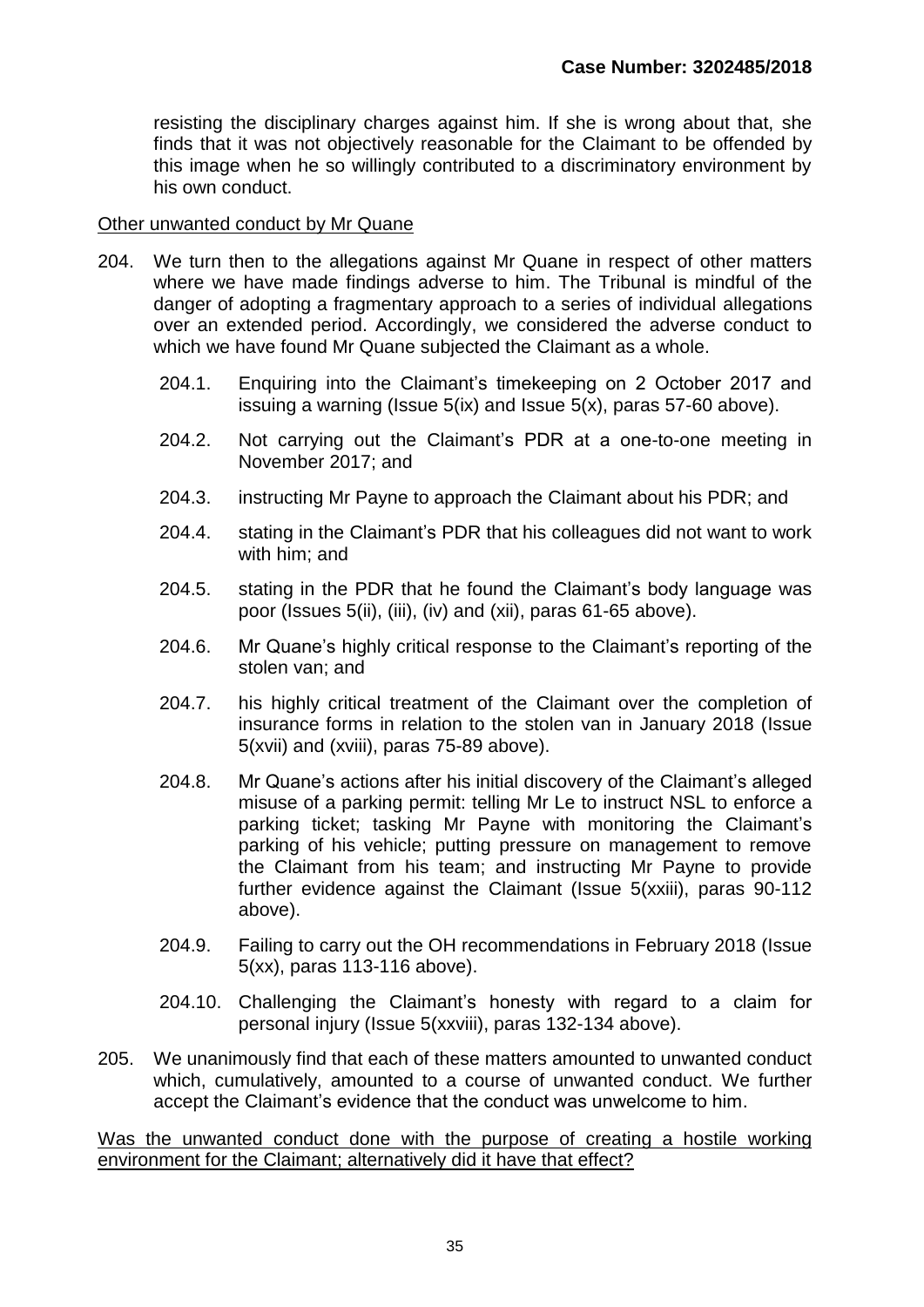- 206. The majority concludes that the conduct was done with the purpose of creating a hostile working environment for the Claimant. We consider that there is ample evidence that Mr Quane's purpose was to secure the removal of the Claimant from his team and, in the meantime, to create an environment for him, in which he felt marginalised, unsupported, singled out for criticism and undermined in the eyes of senior management.
- 207. We find support for our conclusion that this was Mr Quane's purpose in the following:
	- 207.1. he encouraged Mr Payne to complain about the Claimant on 10 January 2018 (para 89 above);
	- 207.2. he sought to have the Claimant removed from his team on 26 January 2018 by alleging that he was having a detrimental effect on the team (para 101 above);
	- 207.3. he encouraged Mr Payne to complain about the Claimant, while seeking to give management the impression that Mr Payne was acting independently of him (para 121 above);
	- 207.4. he copied the Claimant into an email in which he writes scathingly about him to the senior management team (also para 121 above);
	- 207.5. he offered to help HR link together different disciplinary concerns about the Claimant and asked if there was any further action he could take (para 122 above);
	- 207.6. he sought to exploit the opportunity that the parking incident presented, with a view to having the Claimant removed from his team (para 90 onwards).
- 208. Alternatively, the majority finds that Mr Quane's conduct had the effect of creating a hostile working environment for the Claimant. We conclude that, subjectively, he perceived the environment to be hostile. Viewed objectively, we consider that it was reasonable for the conduct to be regarded as having that effect. It is unsurprising that the Claimant felt vulnerable within the team, having regard to the way that Mr Quane was treating him.
- 209. Ms Long disagrees. On the balance of probabilities, she does not conclude that Mr Quane deliberately targeted the Claimant. Rather she considers that his approach to managing the Claimant was clumsy, heavy-handed and misguided.

The application of the burden of proof: was there evidence from which the Tribunal could reasonably conclude that the conduct was related to race or religion?

210. The Tribunal went on to consider whether there was evidence from which it could reasonably conclude that Mr Quane's conduct was related to race and/or religion. We unanimously found that there was such evidence, by reference to the first two factors set out below, which in themselves are sufficient to shift the burden of proof. In addition, the majority had regard to the third and fourth factors set out below.

Race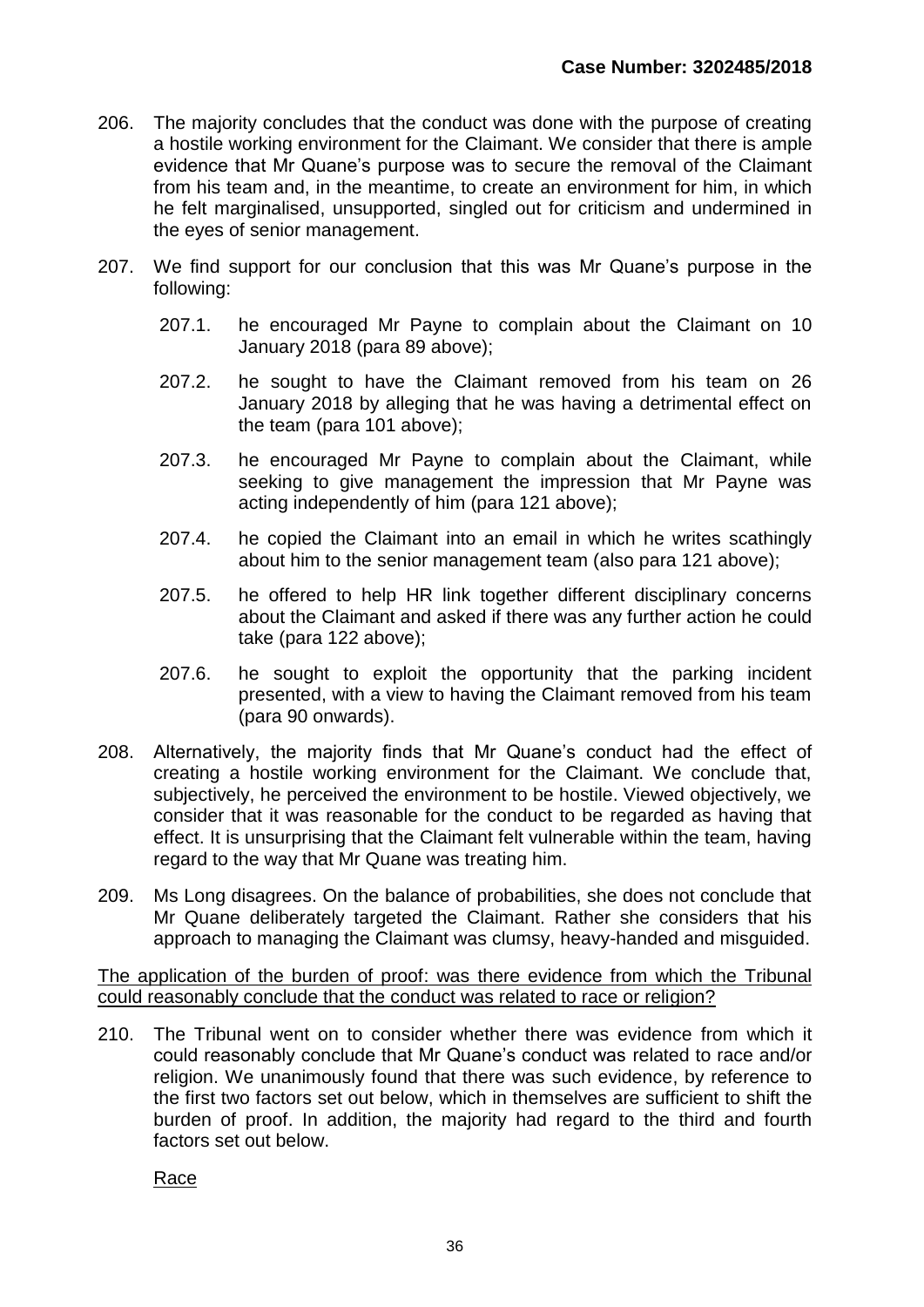210.1. Mr Quane's WhatsApp message 'PAKI'; his circulation of the image and caption 'I hate a cold Indian'; the image of men of Arabic appearance tying up a camel with the caption 'Khalid on holiday'; and the image of young Asian girls with facial hair with the caption saying that the Claimant's daughters resemble him. All are racially offensive and/or derogatory about non-white people and/or play on stereotypical images; one specifically relates to men of Arab origin.

## Religion

210.2. Mr Quane's circulation of the images of veiled Muslim women with the caption relating it to the Claimant; and the image of Muslims offering prayers with the caption associating it with the Claimant's wedding. Both are both offensive and/or mocking images and comments, expressly referring to the Claimant's Muslim faith. We note that these images/messages were circulated by Mr Quane in late-2016 and mid-2017, i.e. in the period leading up to main group of allegations of unwanted conduct which we have found to have occurred.

## Both race and religion

- 210.3. If an evasive answer in dealing with an allegation of discrimination can amount to the 'something more' which shifts the burden of proof, it follows that failing to provide an answer at all to allegations of discrimination must also be capable of shifting the burden. The best evidence as to why Mr Quane acted as he did would have been his own. The Respondent did not call him. Although we saw a letter from Mr Quane in which he asserted that he was not fit to attend the Tribunal hearing, the Respondent produced no medical evidence to support that assertion. Nor was a statement prepared on his behalf. There was no suggestion by the Respondent that he had not been fit to give instructions to the Respondent's legal representatives. There was no application by the Respondent to postpone the hearing to a date on which he might be fit to attend. The majority infers that the Respondent elected not to call him because it took the view that his evidence would not have assisted it in resisting these claims.
- 210.4. Nor did the Respondent call Mr Payne to give evidence. There was no suggestion that he was suffering from ill-health. The only explanation offered for his absence was that no specific allegations of discrimination were made against him. That did not prevent the Respondent from calling Mr Philpott or Mr Davey, against whom no allegations of discrimination were made. Mr Payne played a central role in a number of the disputed matters and it is likely that he would have been a valuable witness of fact, especially in the absence of Mr Quane. The majority infers again that the Respondent elected not to call Mr Payne because his evidence about Mr Quane would not have assisted it in resisting these claims.
- 211. With regard to the course of unwanted conduct by Mr Quane, which the Tribunal have found to be well-founded, we unanimously conclude that the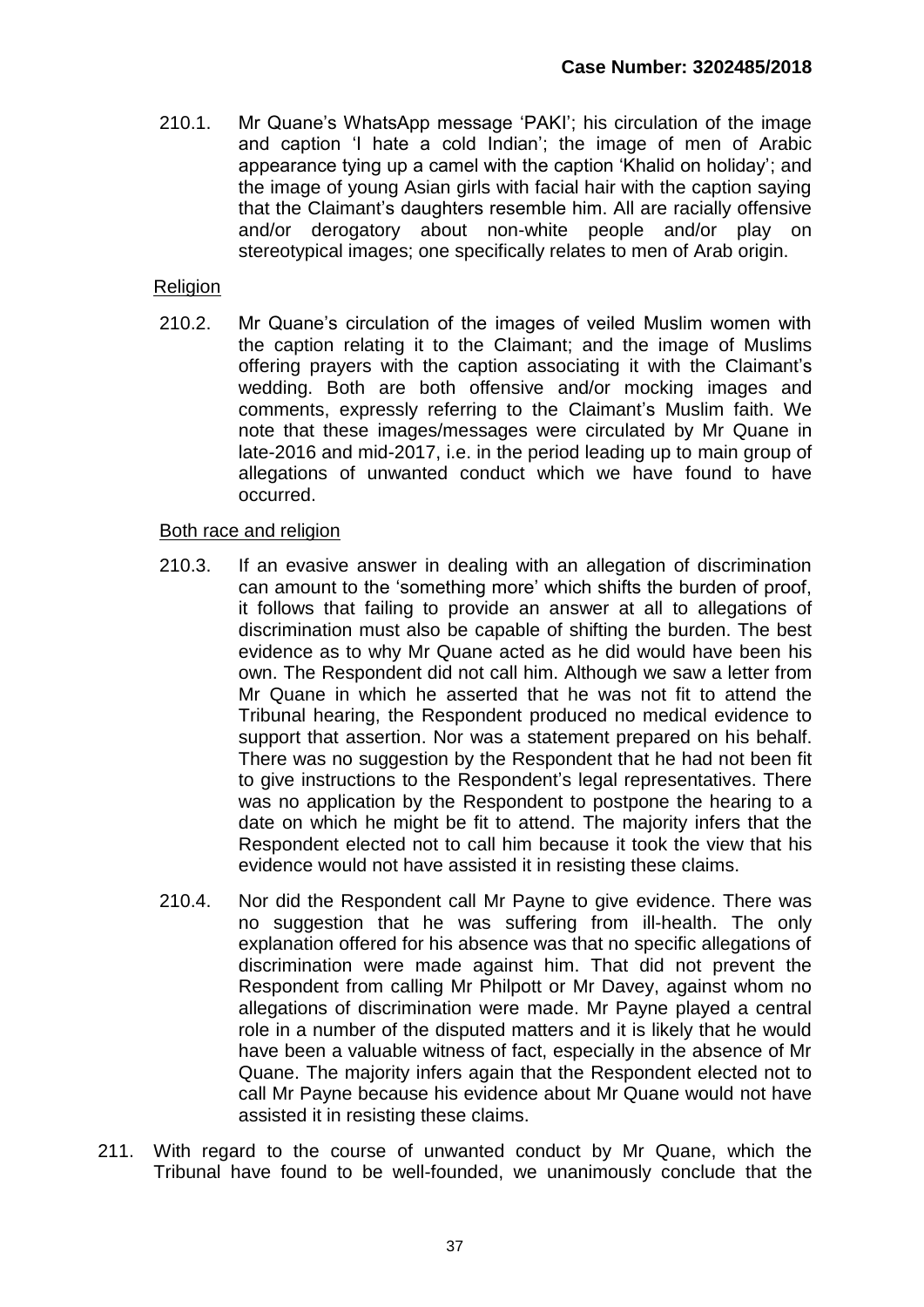burden of proof shifts to the Respondent to show that it was in no sense whatsoever related to race or religion.

The majority conclusion: has the Respondent discharged the burden on it to show that Mr Quane's actions were not related to race or religion?

- 212. The majority takes the view that, the only person who can provide an adequate explanation for his own actions is Mr Quane. He did not attend to give evidence, nor did he provide a witness statement. Nor did the Respondent call Mr Payne, who worked closely with Mr Quane and might have been able to provide some insight into his motivation for acting as he did.
- 213. This leaves the Respondent in a difficult position. In the interests of justice, the Tribunal has considered such contemporaneous documents as were available. These were unsatisfactory and/or limited in scope. There is a short interview between Mr Hussain and Mr Quane regarding the tipper van incident but questions of race and religion were not touched on in that context. We have already found that there exist only bullet-point notes of Mr Quane's meeting with Mr Coates, in which the questions of race and religion were not raised. Mr Davey, who conducted the grievance appeal, did not meet Mr Quane at all. There was a later external investigation by Denise Claxton, prompted by the disclosure of the WhatsApp material, who reached her conclusions without meeting Mr Quane. The majority finds that the contemporaneous notes provide little assistance to Mr Quane.
- 214. In the absence of direct and convincing evidence from Mr Quane himself, the majority considers that the Respondent has not discharged the burden on it to show that his actions were in no sense whatsoever influenced by considerations of race or religion. Accordingly we conclude that these claims must succeed, subject to limitation issues.
- 215. If either of those conclusions are wrong, the majority has gone on to consider such explanation as has been advanced by the Respondent on Mr Quane's behalf, considering in particular Mr Milsom's clear and detailed closing submissions, which helpfully marshalled such evidence as was available to him. However, in each instance we find the explanation advanced to be unsatisfactory.
	- 215.1. With regard to the issuing of the verbal warning in October 2017 (*Issues 5(ix) and 5(x))* the majority finds that there was no direct evidence before us of a requirement to sign in at the beginning of a break. Although we accept Mr Milsom's submission that there had been previous timekeeping issues in relation to the Claimant, these were different in kind and related to his starting work late or finishing early. On this occasion the Claimant was not late for work; at worst, he was late in recording the start time of his break. There was no evidence that any other member of the team had ever been disciplined for an offence of this sort, nor that Mr Quane acted as he did out of a concern for health and safety. Indeed, there was no evidence that Mr Quane took such matters at all seriously. On the contrary, Mr Hussain was critical of Mr Quane's attention to health and safety both at the time and in cross-examination before us. On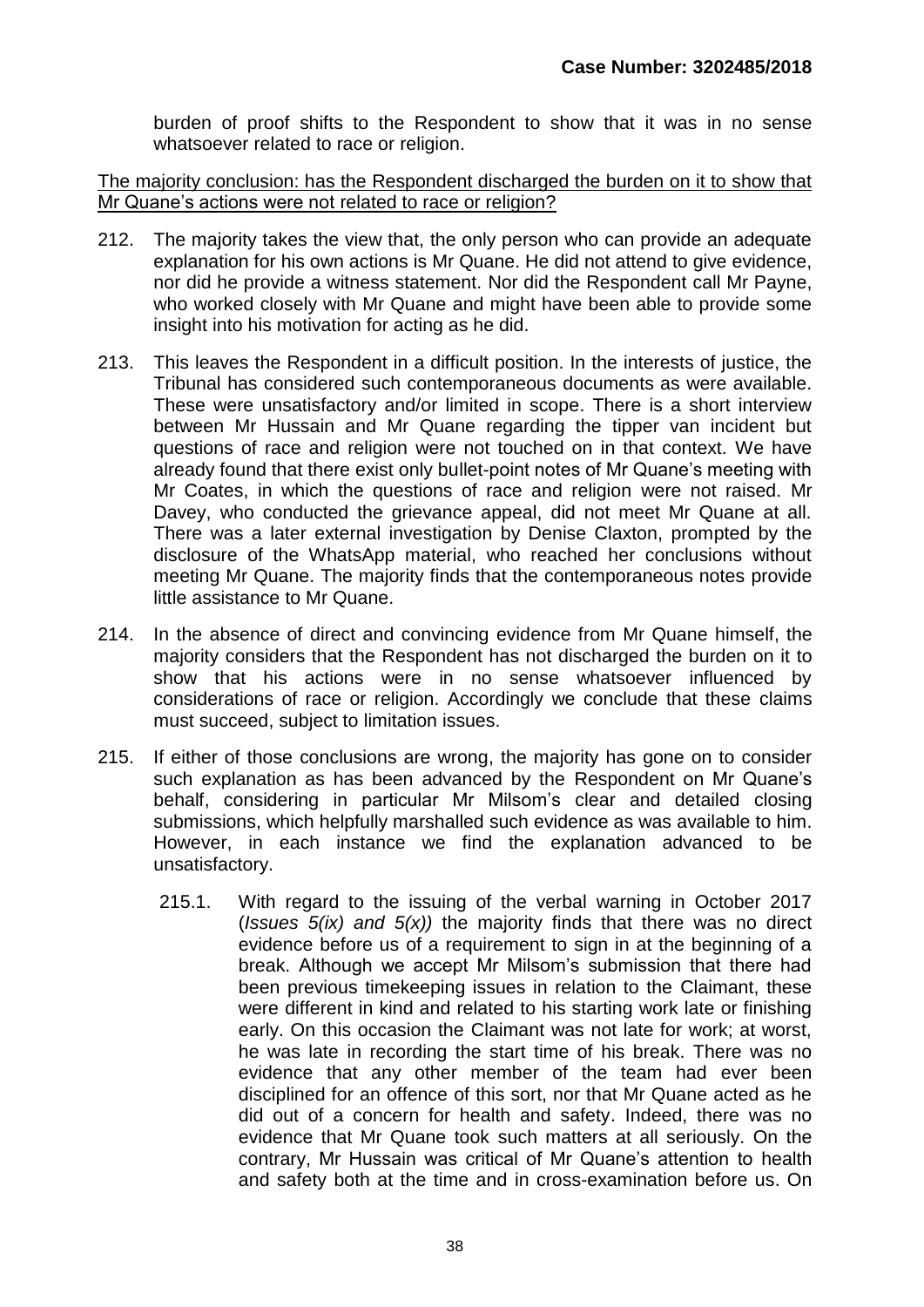the balance of probabilities, we were not satisfied it was Mr Quane's true reason.

- 215.2. With regard to the PDR (*Issues 5(ii), (iii), (iv) and (xii)* we find that Mr Quane's comments in the PDR were critical in a highly personal way of the Claimant. There was no explanation as to why he did not conduct a meeting with the Claimant or why he instructed Mr Payne to hand the document to the Claimant. Such evidence of conduct matters which had arisen prior to the PDR, and which Mr Milsom drew our attention to in closing, were minor. They were not sufficient to justify comments such as these. In particular, we heard no evidence that his co-workers did not wish to work with him or that his body-language was poor. We are not satisfied that there was a nondiscriminatory basis for these criticisms of the Claimant.
- 215.3. As for Mr Quane's emails concerning the stolen van (Issues 5(xvii) and (xviii)), we find that the Mr Quane's criticisms of the Claimant were wholly disproportionate and that he seized on the opportunity to seek to show the Claimant in a bad light. We reject Mr Milsom's submission that Mr Quane was 'entitled to express frustration in response' in response to the Claimant's conduct.
- 215.4. With regard to Mr Quane's involvement in the investigation into the parking permit issue (Issues 5(xix) and (xxiii), Mr Milsom deals only with the initial raising of the concern by Mr Quane; he could provide no explanation for Mr Quane's subsequent actions, including his part in the original PCN being issued by NSL and the zeal with which he then pursued the matter. We are not satisfied that Mr Quane's actions were in no sense whatsoever because of the Claimant's race or religion.
- 215.5. As for Mr Quane's failure to follow OH recommendations in February 2018 (Issue 5(xx)), Mr Milsom accepts that Mr Quane failed to approach the OHS report with any rigour but observes that the failure was not wholesale. Mr Coates suggested in evidence that the OH advice overlooked the fact that the source of the Claimant's stress was Mr Quane himself, which presented a unique difficulty. The majority disagrees. That is not sufficient explanation as to why Mr Quane did not act on the recommendations or, if he considered it inappropriate to do so himself, arrange for someone else to act on them on his behalf.
- 215.6. As for Mr Quane's raising with HR the Claimant's personal injury claim (Issue 5(xxviii)), Mr Milsom pointed to the inconsistency between the reports and the fact that the Claimant continued to work. This does not explain why Mr Quane presumed that there was dishonesty in play; nor does it explain why he raised those suspicions directly with HR, rather than first seeking clarification from the Claimant himself. Had he done so, the Claimant would have provided the explanation which we have accepted.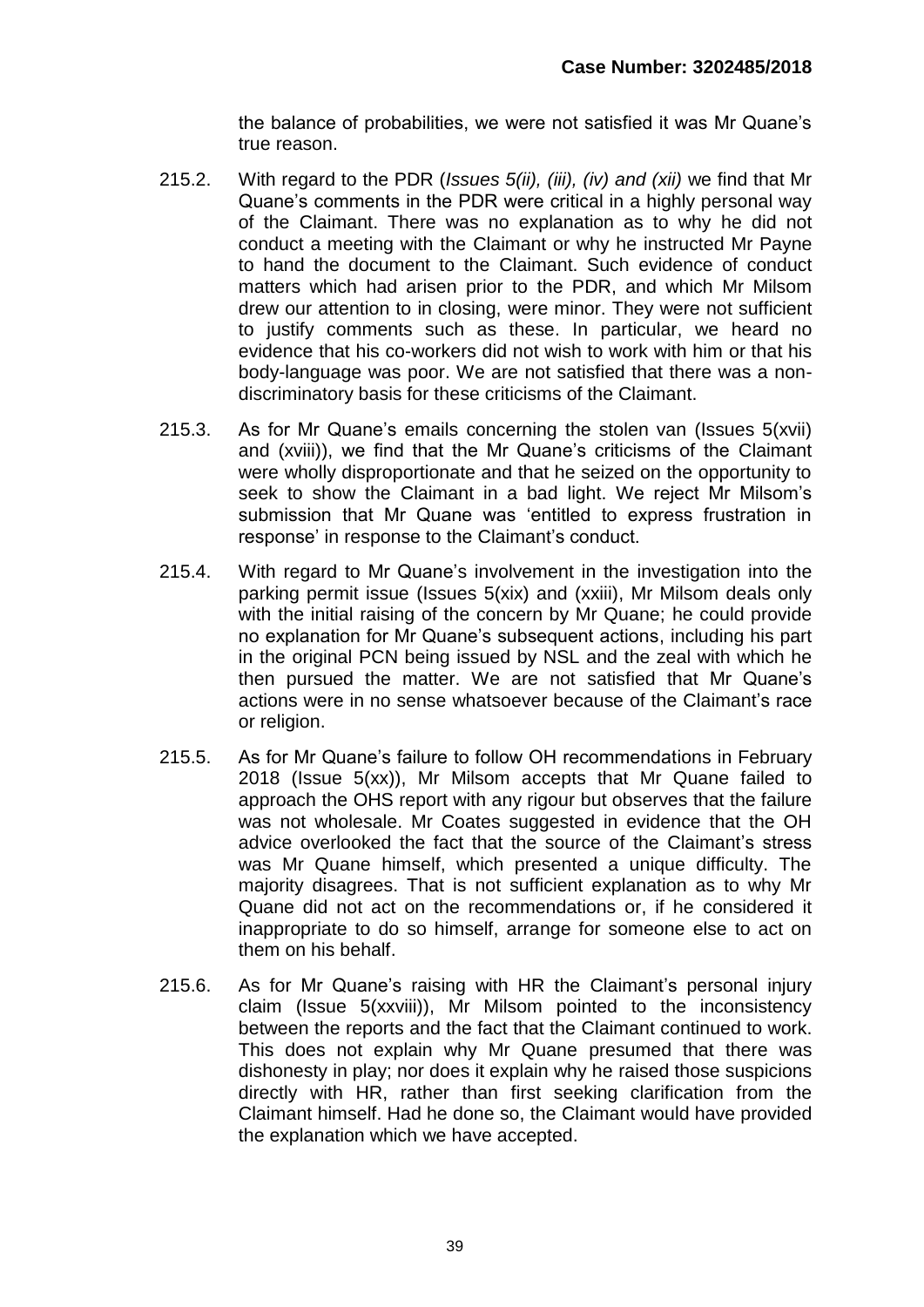- 216. Accordingly, the majority concludes that the Respondent has not discharged the burden on it to show that the course of unwanted conduct by Mr Quane was in no sense whatsoever related to race or religion.
- 217. The majority goes further and finds, on the balance of probabilities, that such evidence as there was about Mr Quane's attitudes to matters of race and religion, as demonstrated by the images and texts which he circulated, are consistent with an adverse view of the Claimant which was related to his race and religion and we make a positive finding, on the balance of probabilities, that race and religion played a material part in Mr Quane's treatment of the Claimant in these respects.

#### The minority conclusion: has the Respondent discharged the burden on it to show that Mr Quane's actions were not related to race or religion?

- 218. With regard to these allegations, Ms Long concludes that the Respondent has provided a satisfactory explanation for Mr Quane's conduct.
- 219. In each instance, she is satisfied with the explanations advanced for Mr Quane's conduct by Mr Milsom in his written and oral closing submissions. In particular she finds considerable force in his argument that, in the seven years prior to the relevant period, the Claimant and Mr Quane appear to have had no difficulty working with each other. Yet, as Mr Milsom points out, during that time the Claimant's protected characteristics of race and religion were immutable.
- 220. She concludes that something must have changed around the time the material events began. Insofar as she has found that Mr Quane subjected the Claimant to unwanted conduct, she thinks it more likely than not that he did so solely because he resented the fact that the Claimant had challenged his authority over the PDR in November 2017. From then on, the Claimant was in his line of sight.
- 221. In particular, she notes the Claimant's own account at the meeting of 12 June 2018, in which he said:

'I challenged [Mr Quane] over the appraisal, he since then took it personally and has victimised me as a result. People are scared of Jimmy. Nobody will challenge him.'

- 222. She notes that, in the Claimant's own witness statement he identifies this incident as the 'starting point' of Mr Quane's alleged targeting of him (albeit wrongly dating the incident to July/August 2017) and that in the passage quoted above he himself provides a non-discriminatory reason for Mr Quane's treatment of him. She is also struck by the fact that he did not allege at the time of the incidents themselves that race or religion played any part in Mr Quane's treatment of him. In her view, the permit issue in particular was a serious offence and fully warranted the management action taken.
- 223. Accordingly, Ms Long is satisfied, on the balance of probabilities, that Mr Quane's actions were in no sense whatsoever related to/because of race or religion and she concludes that the Claimant's claims against Mr Quane of harassment and direct discrimination must fail at this stage.

## **Conclusion: Mr Spenceley**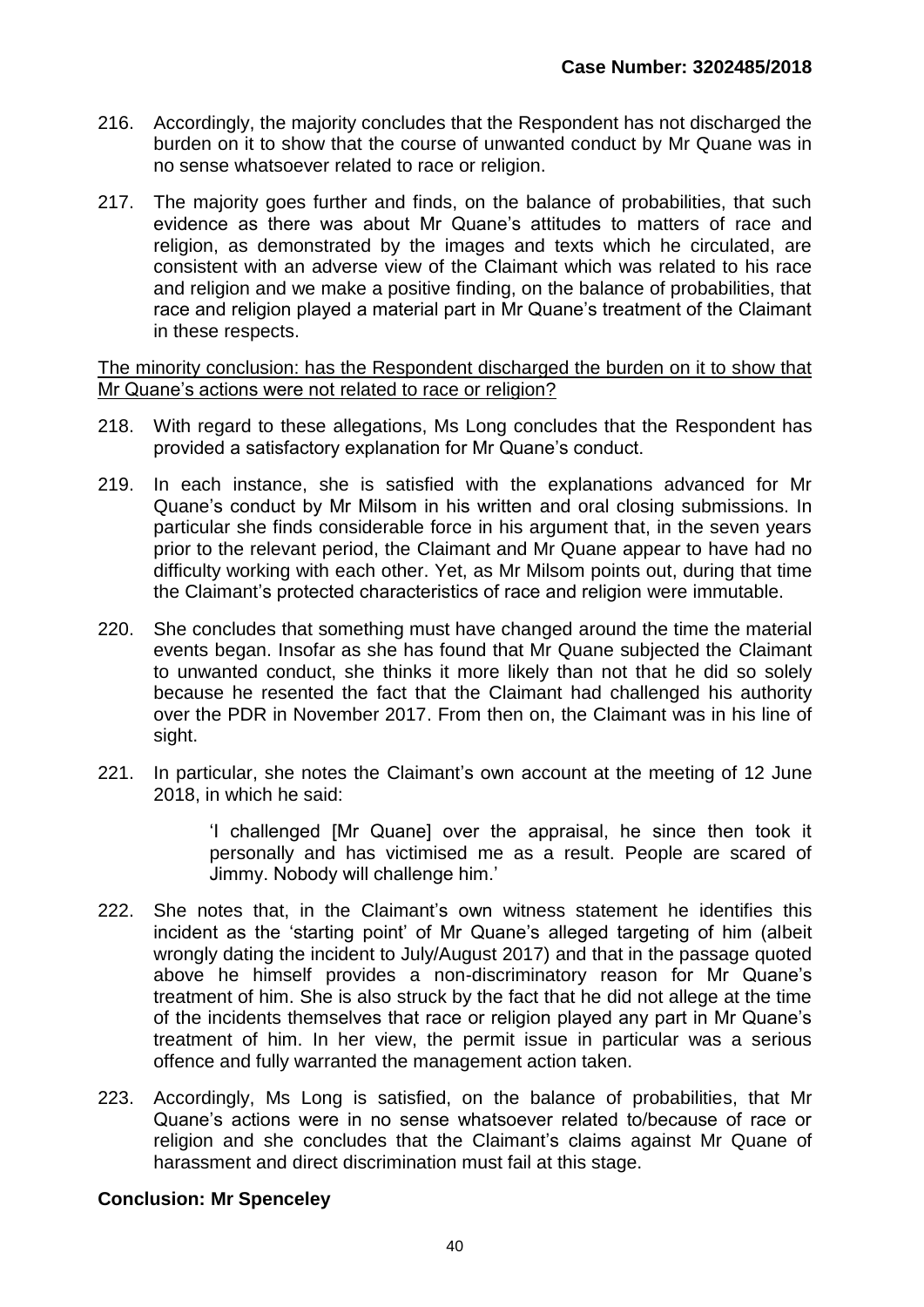- 224. The Tribunal's conclusions with regard to Mr Spenceley are unanimous. We have already rejected a number of allegations against him on their facts.
	- 224.1. Issue 5(xi) and (xiv), paras 66-69 above: Mr Spenceley's response to the Claimant raising concerns about Mr Quane with him in October and November 2017. The meetings did not occur as described by the Claimant: Mr Spenceley was not dismissive; he encouraged the Claimant to raise a grievance if he wished to.
	- 224.2. Issue 5(xiii) and (xv): Mr Spenceley's response to the Claimant's sickness absence in November 2017 (paras 70-73 above). These were innocent letters which the Tribunal has found were for purely administrative, non-discriminatory purposes.
- 225. Three allegations remain.
	- 225.1. Issue 5(xix): Mr Spenceley's decision to initiate a disciplinary in relation to the parking permit matter. The Tribunal finds that Mr Spenceley, on the basis of the information available to him at the time, was entitled to initiate an investigatory process. The Tribunal does not find that that Mr Spenceley shared Mr Quane's purpose (as found by the majority). He received the information which Mr Quane passed to him, took advice from HR as to whether the matter merited investigation and acted on that advice by instructing Mr Holecko to investigate. His approach was consistent with the view taken by Ms Barth of HR, who the Claimant accepted in cross-examination did not discriminate against him because of race or religion.
	- 225.2. Issue 5(xxvii): Mr Spenceley's decision to notify the Claimant that a disciplinary investigation was to be initiated in relation to the tipper van incident. Again, we find that the reason why he did so was a nondiscriminatory reason: he had been provided with information by Mr Quane which, on its face, suggested that there was a disciplinary matter which required investigation and which, if proven, could constitute gross misconduct. He duly appointed Mr Hussain to conduct that investigation. We are satisfied that neither race nor religion played any part in his decision.
	- 225.3. Issue 5(xxix): Mr Spenceley's presenting the Claimant with a PCN at the meeting of 8 May 2018. We reject Ms Mallick's submission that the documentary material before Mr Spenceley was obviously flawed. On the contrary, we find that on its face it suggested that the Claimant might be guilty of misconduct. We agree with Mr Milsom that vehicle cloning would not immediately have suggested itself as a possible explanation. The Tribunal concludes that the existence of that material provides a non-discriminatory explanation as to why Mr Spenceley decided to raise the matter with the Claimant at the meeting. Although we have been critical of his failure to provide the Claimant with a copy of the PCN, that was not the way that this allegation was framed.
	- 225.4. Issue 5(xxx): taking the Claimant off overtime and ECO duties. Mr Spenceley explained that he considered this appropriate as the Claimant was under investigation in relation to the suspected misuse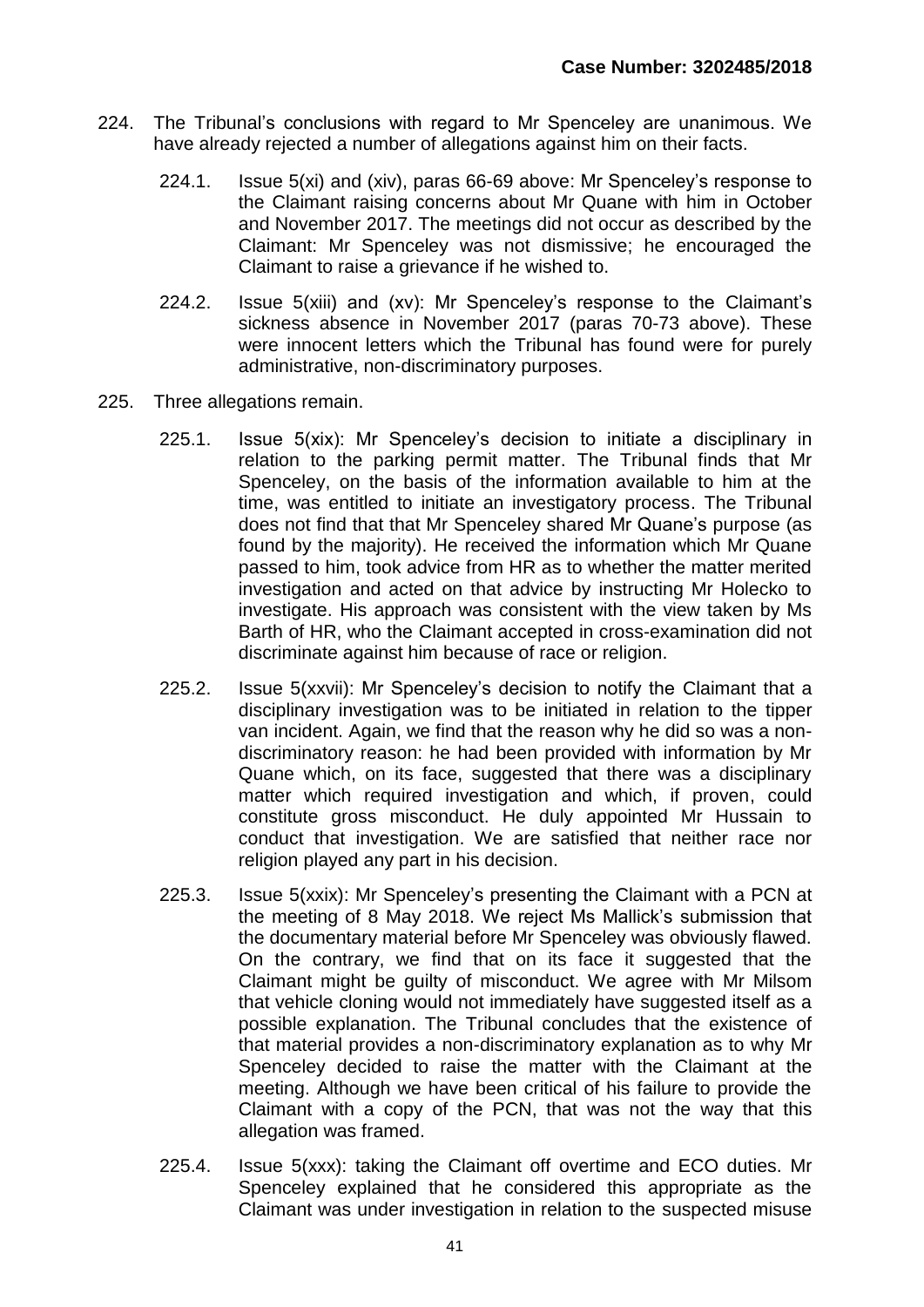of a company vehicle (the Dagenham PCN). Overtime and ECO required that the worker have access to a company vehicle to attend call-outs with another colleague. We find that the usual system was that both operatives took their vehicle home and both drove separately to the incident. It was not efficient for one to have to pick up the other. Until this matter was resolved he did not consider it appropriate to allow the Claimant to take a company vehicle home. Nor did he consider it appropriate to allow Claimant to use his private vehicle because it would not be properly insured. The Tribunal accepts that these were his reasons, that they were well-founded and that he took reasonable steps to mitigate the losses to the Claimant if the allegation was not upheld. His decision had nothing to do with race or religion.

226. For these reasons we reject the allegations of discrimination against Mr Spenceley.

# **Conclusion: Mr Holecko**

- 227. The Tribunal has been critical in a number of respects of Mr Holecko's conduct of the investigation into the parking issues (Issues 5(xxiii) and (xxvi), above at para 90 onwards). In respect of the failure to investigate the material which the Claimant drew to his attention about parking infringements by other team members, Ms Mallick was able to point to a difference of race/religion and a difference of treatment, although there was arguably a material difference in circumstances in that Mr Holecko had been specifically tasked with investigating the Claimant, rather than conducting a general enquiry into parking infringements by employees more generally. In any event, the authorities are clear that a difference of race and treatment is not in itself sufficient to shift the burden of proof.
- 228. We asked ourselves whether there was 'something more' on the basis of which we could reasonably conclude that Mr Holecko's failings were related to/because of the Claimant's race or religion. We unanimously concluded that there was no such evidence. We find support for that conclusion in the fact that the Claimant himself declined to repeat the allegations of discrimination against Mr Holecko when given an opportunity to do so in cross-examination. We also remind ourselves that, at the point when Mr Holecko was investigating, the Claimant had not raised the possibility that considerations of race or religion were in play.
- 229. For these reasons we reject the allegations of discrimination against Mr Holecko.

## **Conclusion: Ms Barth**

230. With regard to Issues 5(xxiv) and (xxv) at para 124-126 onwards (Ms Barth of HR making amendments to Mr Holecko's draft reports) the Claimant himself no longer suggests that she was influenced by considerations of race or religion. We reject these claims.

## **Conclusion on victimisation: Mr Coates**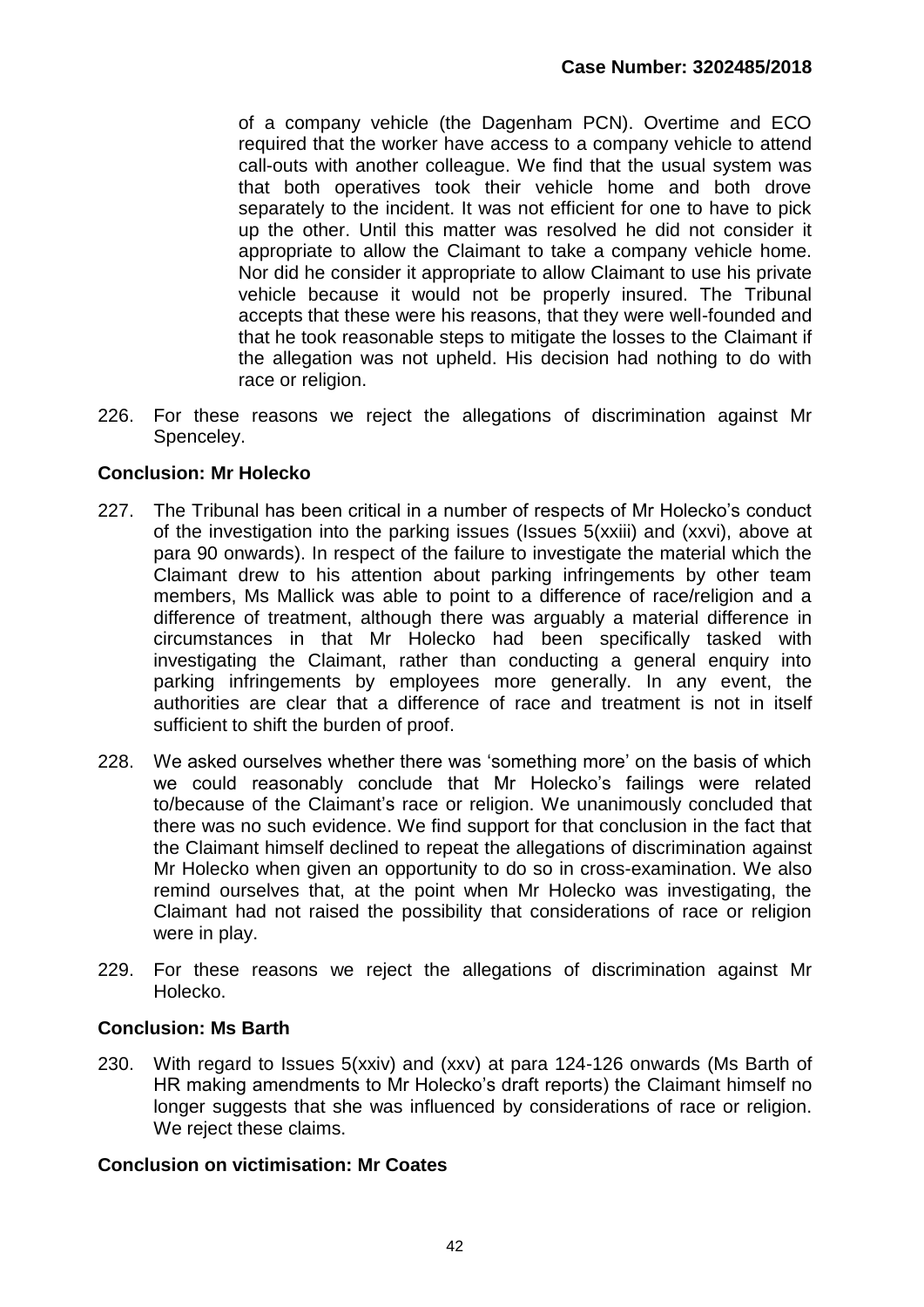- 231. The protected act relied on by the Claimant was the making of his grievance on 27 April 2018. The claim of victimisation arising from that act is particularised at length in the agreed list of issues Issue 5(xxxi) and 9. We accept Mr Milsom's submission that some of the individual points identified in that list, and pursued in Ms Mallick's closing submissions, were not put to Mr Coates in crossexamination and we do not propose to deal with each of them here.
- 232. The substance of the allegation, as it was put in cross-examination, was that Mr Coates conducted an inadequate investigation, and then fashioned his findings, so as to avoid making findings of discrimination against Mr Quane, which he did not wish to make.
- 233. The Tribunal unanimously concludes that Mr Coates conducted an inadequate investigation, and one in which he did not investigate the discrimination aspect of the complaint properly or at all: he spoke only to witnesses identified by Mr Quane; he structured his investigation in such a way that Mr Quane was advantaged in dealing with the complaints against him; he did not investigate possible areas of comparison with the way others had/had not been treated; he did not question relevant witnesses as to whether their decisions were influenced by the Claimant's race or religion; he ignored that question altogether.
- 234. We further conclude that Mr Coates produced an inadequate report, in which he failed to deal with the Claimant's allegation that he had been subjected to unlawful discrimination.
- 235. We conclude that the inadequacy of the investigation and the avoidance in the outcome of a proper consideration of questions of discrimination subjected the Claimant to a detriment. He had raised serious complaints of discrimination to which his employer, in the person of Mr Coates, had given scant regard. He was entitled to feel (as he expresses in his witness statement at para 95) that 'no matter what I do to seek justice the management are not interested to offer me unbiased and fair process' [original format retained]. The grievance was, in the view of the majority, not unjustified, as will be apparent from our findings above.

## Majority conclusion on victimisation

- 236. The majority applied the burden of proof provisions and asked itself whether there was evidence from which it could conclude that Mr Coates acted as he did because the Claimant had complained of discrimination. We concluded that there was.
	- 236.1. Mr Coates accepted in cross-examination that, having read the grievance, he was in no doubt that the Claimant was complaining about being discriminated against by Mr Quane because of his race and religion.
	- 236.2. He confirmed that he was familiar with the definitions of harassment and direct discrimination within the Respondent's policies.
	- 236.3. There is no evidence that he raised the question of discrimination with any of the employees he interviewed.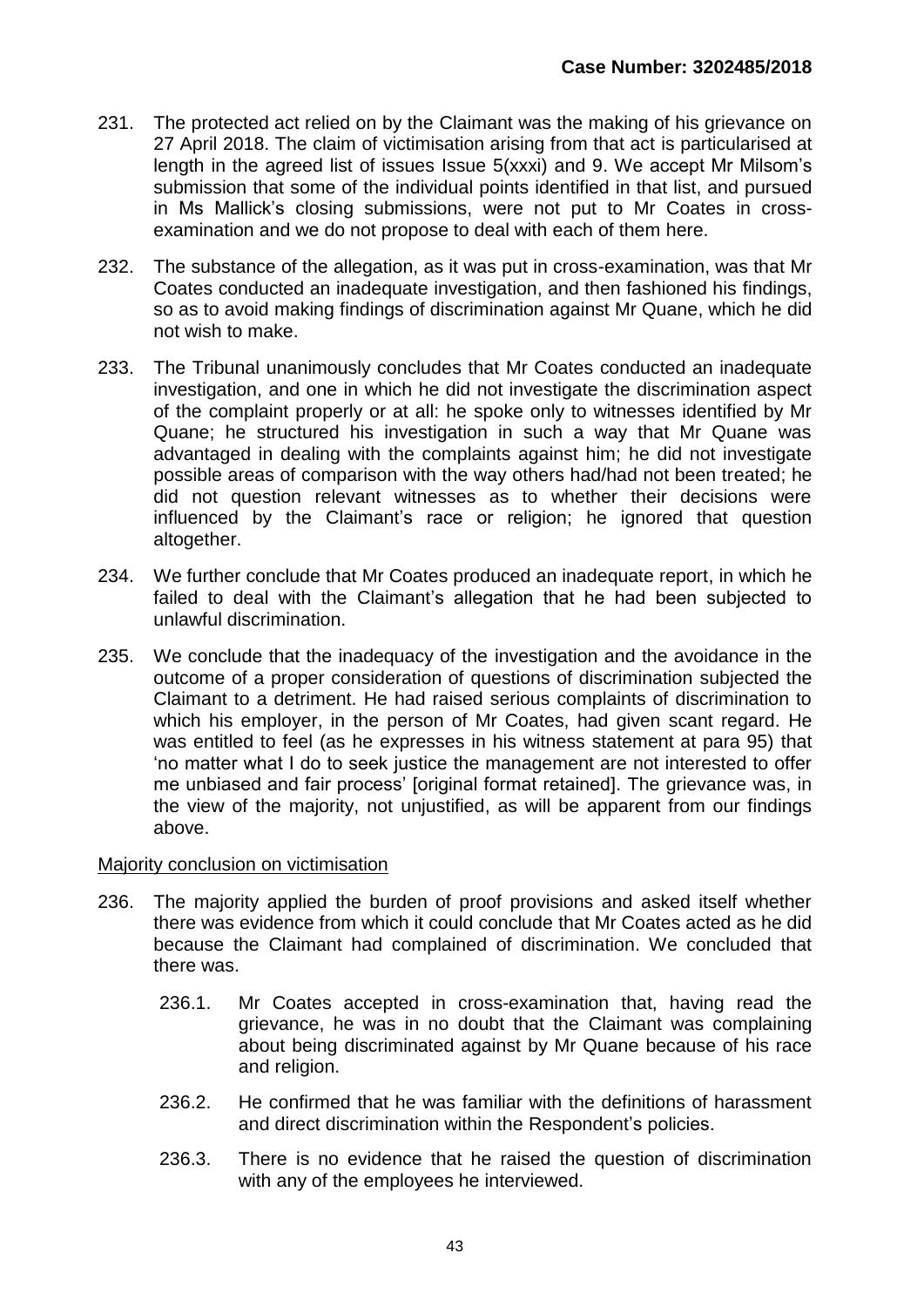- 236.4. When the Claimant had identified an actual comparator (Mr Resina) in respect of the stolen van incident, Mr Coates interviewed him but did not raise that issue with him at all, focussing on other issues and relying on the explanation advanced by Mr Quane.
- 236.5. Mr Coates omitted any mention of discrimination, race or religion from the outcome letter and made only a single reference to it in passing in his report.
- 236.6. He was prepared to make findings adverse to Mr Quane, which were not findings of discrimination.
- 237. We have considered whether, as Mr Coates suggested in re-examination, his actions can be explained by lack of experience on his part. The majority finds that they cannot and we reject that explanation. His failure to engage with the Claimant's allegations of discrimination was so wholesale, his avoidance in his outcome of the language of discrimination or the key concepts with which he was familiar, so consistent, that we conclude that it must have been deliberate. We accept Ms Mallick's submission that he wished to avoid upholding allegations of discrimination against Mr Quane, although he was willing to uphold allegations on other bases.
- 238. Consequently, the majority concludes that the claim of victimisation is wellfounded.

#### Minority conclusion on victimisation

239. Ms Long disagrees. While she shares the majority's view as to the inadequacy of Mr Coates's approach to the grievance, she is persuaded that the sole reason for his failure to deal with the grievance competently was his lack of experience and competence in dealing with grievances. She is satisfied that this is the 'reason why' he acted as he did. She accepts Mr Milsom's submission that Mr Coates would have dealt with any serious grievance, absent reference to a contravention under the Equality Act, in exactly the same way as he did. Because she is able to reach these positive conclusions, the burden of proof provisions do not come into play.

#### **Mr Coates: harassment and direct discrimination**

Majority conclusion on harassment and direct discrimination

- 240. As the majority has upheld the claim of victimisation, we do not go on to consider the Claimant's claims of harassment in relation to the same matters, as s.212(A) EqA provides that such claims are mutually exclusive.
- 241. As for the claim of direct discrimination, although it is right that the Claimant would not have complained of race or religious discrimination but for the fact that he was Moroccan and Muslim, the 'because of' test in direct discrimination is not a 'but for' test, it is a 'reason why' test. The majority has concluded that the reason why Mr Coates acted as he did was because the Claimant complained of race/religious discrimination and Mr Coates did not want to uphold those complaints (which we have already found amounted to victimisation), not because the Claimant was Moroccan or Muslim.

#### Minority conclusion on harassment and direct discrimination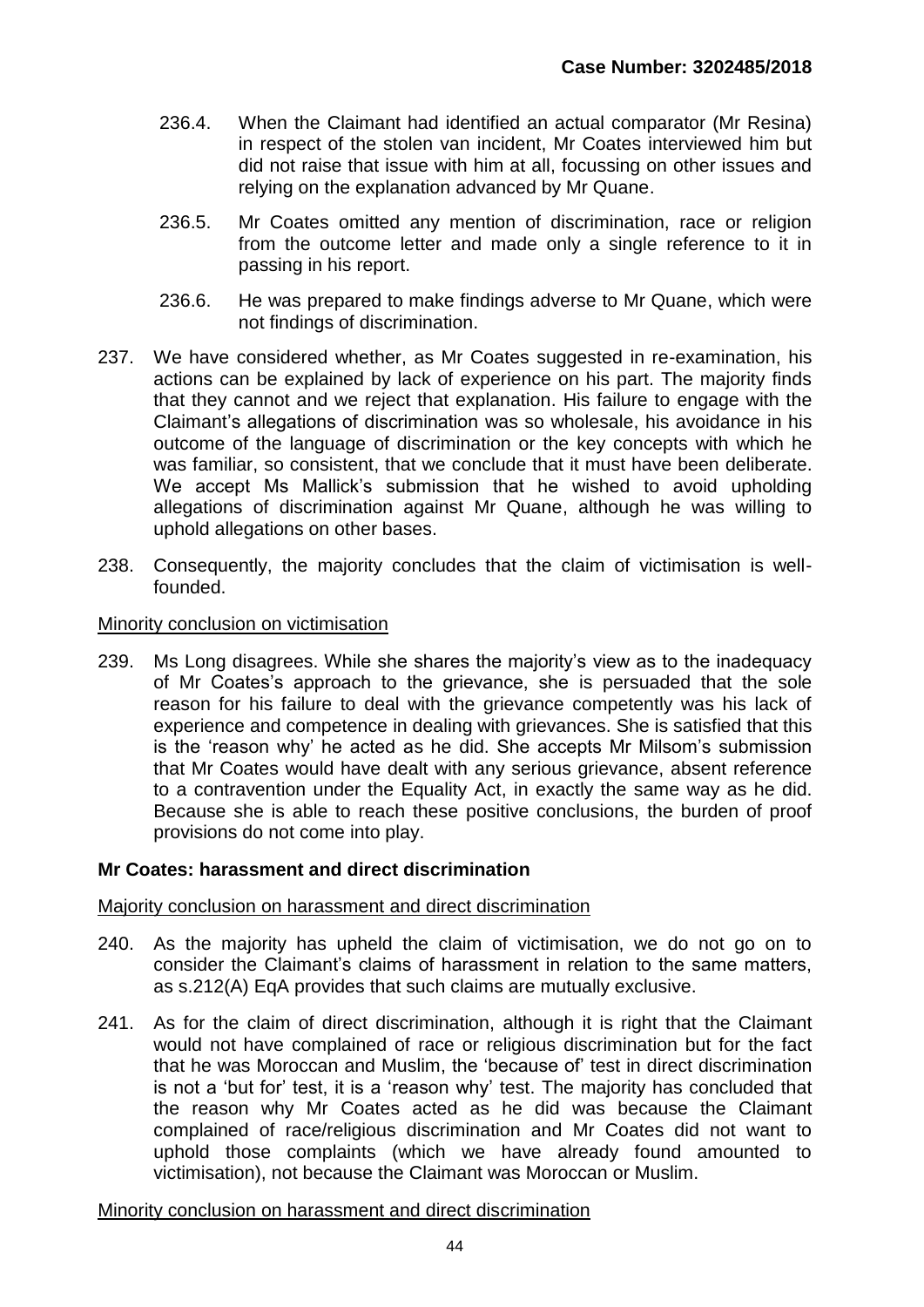- 242. Having not upheld the victimisation claim, Ms Long went on to consider whether Mr Coates's failure to conduct an adequate investigation and to produce an adequate report were acts of harassment or direct discrimination.
- 243. She rejects those claims. Although she acknowledges that Ms Mallick identified some arguable differences in treatment, for example the fact that Mr Coates disclosed the Claimant's grievance to Mr Quane on request, whereas the Claimant was not provided with the Dagenham PCN when he requested it, she concludes that there are material differences in circumstance, most obviously the fact that Mr Coates had no involvement in the PCN matter.
- 244. Moreover, she considers there is no evidence from which she could reasonably conclude that Mr Coates conduct was because of or related to the Claimant's race or religion and accordingly the Claimant has not discharged the burden on him to make out a *prima facie* case of discrimination.

#### **Conclusion: time limits**

- 245. The allegations in relation to events after 8 July 2018, including those relating to Mr Coates' investigation and report, are in time.
- 246. The allegations against Mr Quane which we have upheld, the last of which (the email to HR about the road traffic accident) occurred on 12 April 2018, are all out of time.
- 247. The majority finds that all the matters in respect of which we have found unwanted conduct by Mr Quane, amounted to 'conduct extending over a period'. The 'ongoing state of affairs' (to use the language of *Hendricks*) was Mr Quane's treatment of the Claimant, whether influenced by his adverse view of the Claimant's race and religion (as the majority finds) or by his resentment of the Claimant's challenging his authority (as the minority finds).
- 248. The Tribunal then considered whether it was just and equitable to extend time to deal with the Claimant's complaints from the end-point of that conduct and unanimously concluded that it was.
- 249. In support of that conclusion we have regard to the fact that the Claimant sought to resolve matters internally. He lodged a grievance on 27 April 2018. Mr Coates was not appointed to investigate until a month later and his outcome not provided until 14 September 2018. Although an attempt to resolve matters internally does not automatically provide grounds for an extension of time, it is a factor to which we may have regard. In this case we find that it is a compelling factor, given the very considerable delay of some five months in the Respondent's handling of the grievance.
- 250. On the other hand, we have taken into account the fact that the Claimant had trade union representation throughout and, consequently, must be taken to have known about the applicable time limits.
- 251. We have also had regard to the fact that there were a number of emails between management during the period, including emails from Mr Quane and in particular the email of 12 April 2018 referred to above, which were only disclosed to the Claimant after a Subject Access Request made on 21 June 2018. Although we were not given a precise date on which the disclosure was